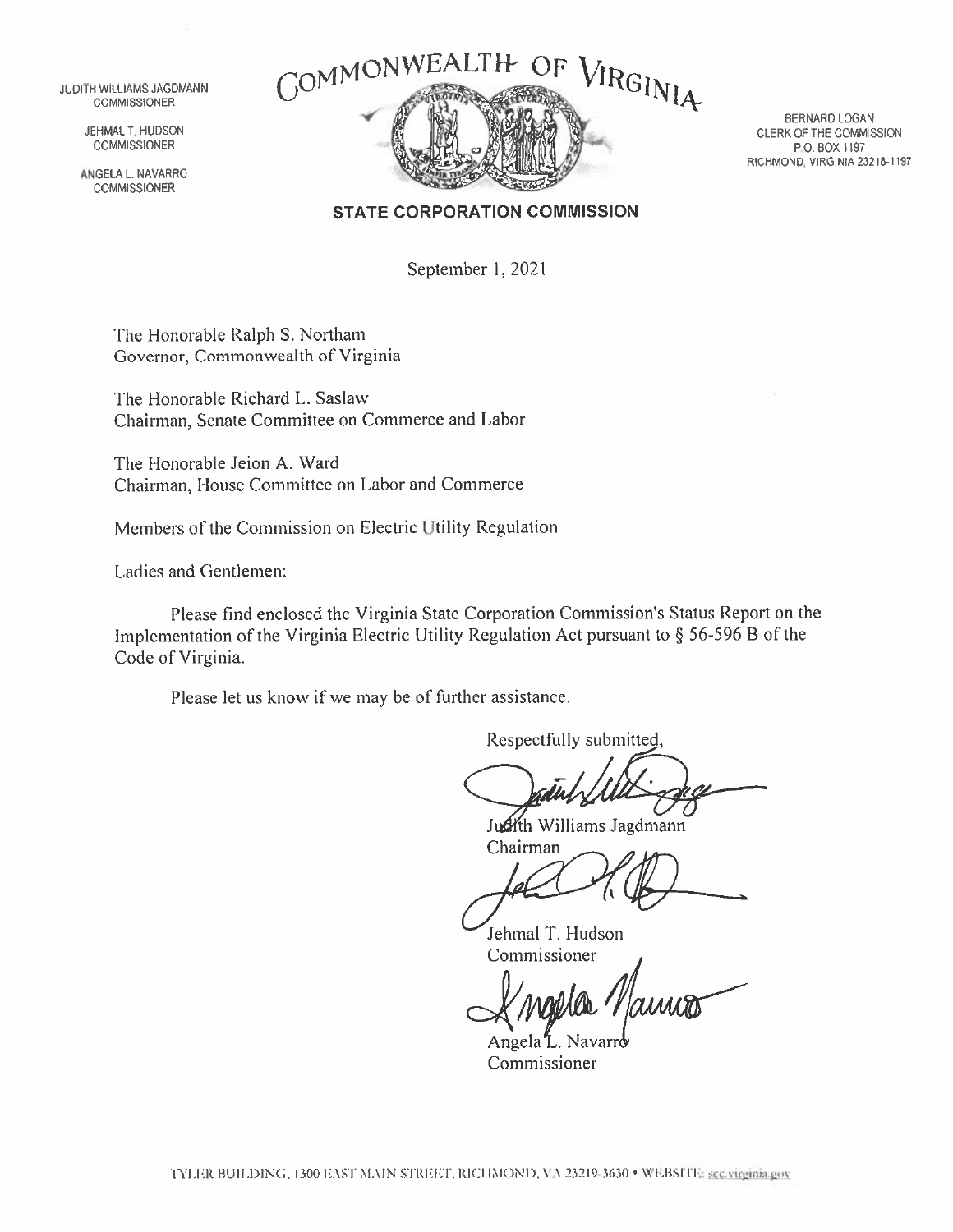# **COMMONWEALTH OF VIRGINIA STATE CORPORATION COMMISSION**

**Report to the Governor of the Commonwealth of Virginia, the Chairman of the Senate Committee on Commerce and Labor, the Chairman of the House Committee on Labor and Commerce, and the Commission on Electric Utility Regulation of the Virginia General Assembly**



**Status Report: Implementation of the Virginia Electric Utility Regulation Act Pursuant to § 56-596 B of the Code of Virginia**

**September 1, 2021**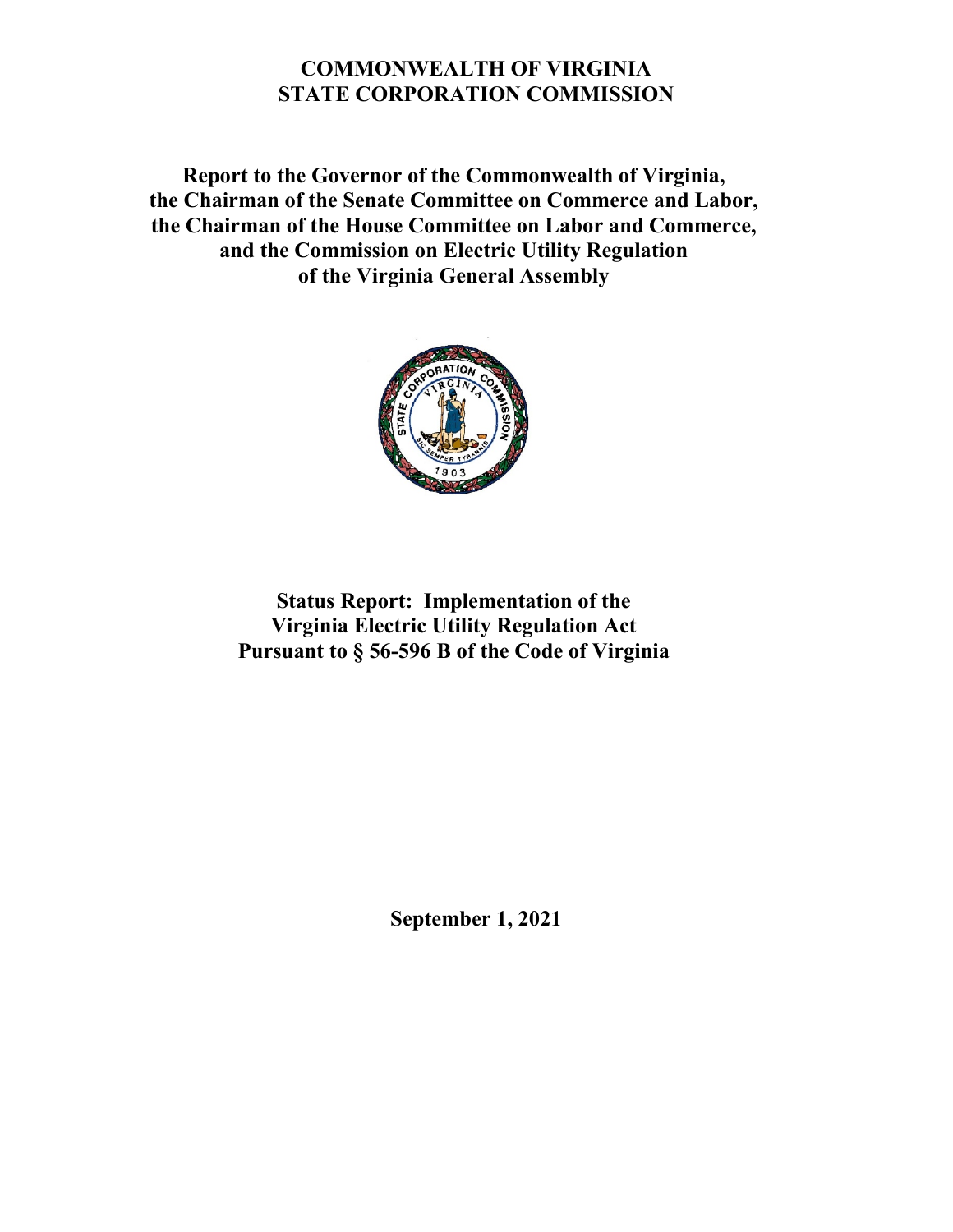# **TABLE OF CONTENTS**

| III. |                                                               |
|------|---------------------------------------------------------------|
|      | IV. CURRENT STATUS OF PROCEEDINGS UNDER THE REGULATION ACT 19 |
|      |                                                               |
|      |                                                               |
|      |                                                               |
|      |                                                               |
|      | Appendix 1: Glossary of Terms                                 |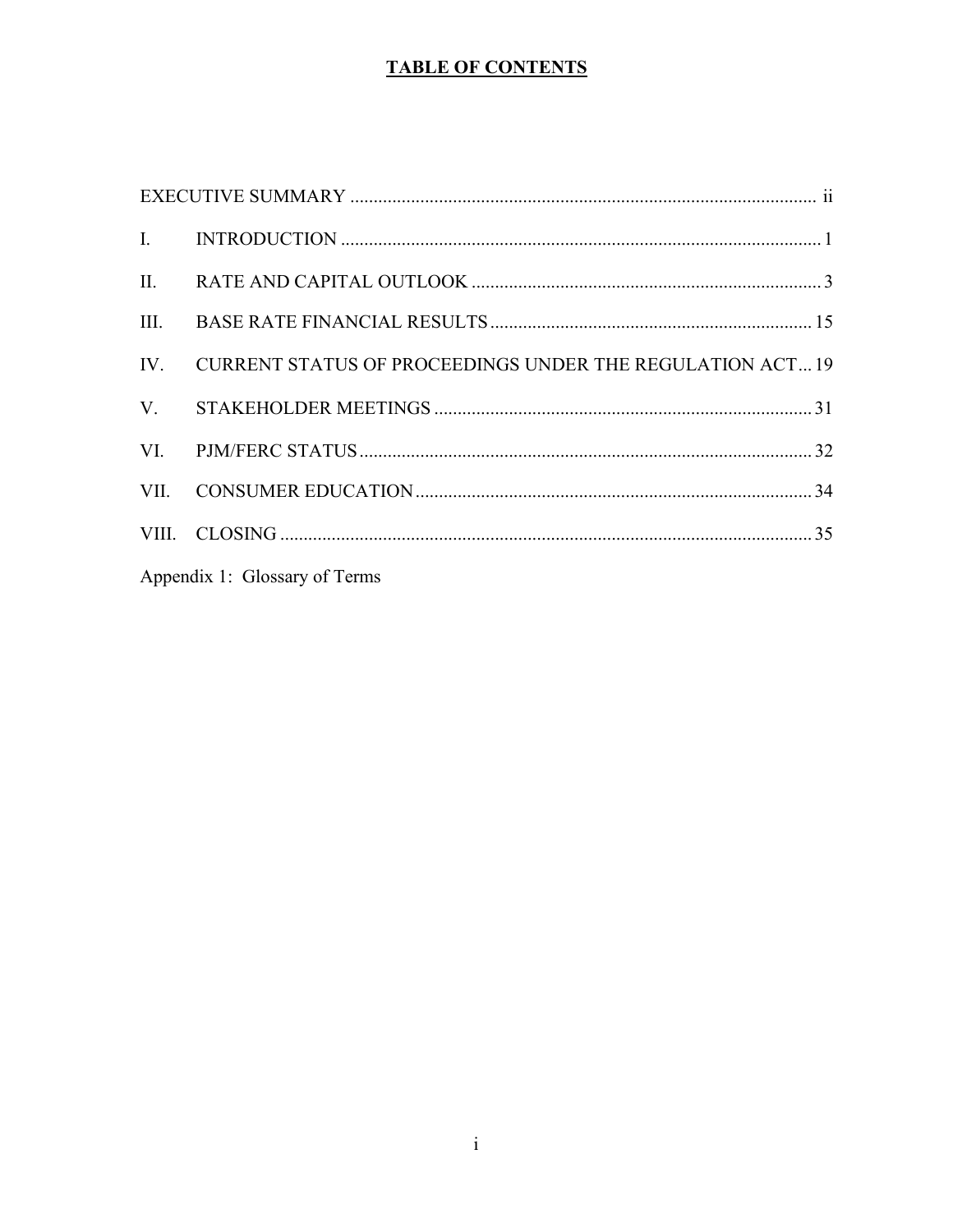#### **EXECUTIVE SUMMARY**

This document contains the report of the Virginia State Corporation Commission ("Commission") pursuant to § 56-596 B of the Code of Virginia ("Code"), which directs the Commission to provide an update by September 1 of each year on the status of the implementation of the Virginia Electric Utility Regulation Act, Code §§ 56-576 through 56-596.3 ("Regulation Act"). The Regulation Act has expanded in recent years with new programs and requirements that fall within the Commission's purview. This report summarizes the Commission's efforts to implement the Regulation Act for incumbent electric utilities<sup>[1](#page-3-0)</sup> as well as the electric cooperatives.

Key highlights from the report include:

- A. Current Status of the Regulation Act
	- Over the last three years, the Regulation Act has 17 new or expanded programs and rulemakings that apply to two of the Commonwealth's incumbent electric utilities and two new programs that apply to the Commonwealth's electric cooperatives. These programs include the requirements of the Virginia Clean Economy Act ("VCEA"),<sup>[2](#page-3-1)</sup> which establishes a new Renewable Energy Portfolio Standard ("RPS") and Energy Efficiency Resource Standard ("EERS"). The relevant Commission dockets to implement these programs, as well as the dockets that continue to provide oversight of the utility's existing operations, are summarized in Section IV, below.
	- According to its 2020 RPS Plan, Dominion Energy Virginia ("DEV" or "Dominion") estimates that by 2045, it may have 28,433 megawatts ("MW") of solar resources, 5,112 MW of offshore wind resources, and 316 MW of hydroelectric resources that it will use toward meeting its capacity obligations in the PJM Interconnection, L.L.C. regional transmission organization

<span id="page-3-0"></span><sup>&</sup>lt;sup>1</sup> Code § 56-580 G suspends application of the Regulation Act, with the exception of Code § 56-594, to Kentucky Utilities d/b/a Old Dominion Power Company ("KU/ODP"), which is an investor-owned incumbent electric utility whose service territory is located entirely within Dickenson, Lee, Russell, Scott, and Wise Counties.

<span id="page-3-1"></span><sup>2</sup> 2020 Va. Acts chs. 1193, 1194.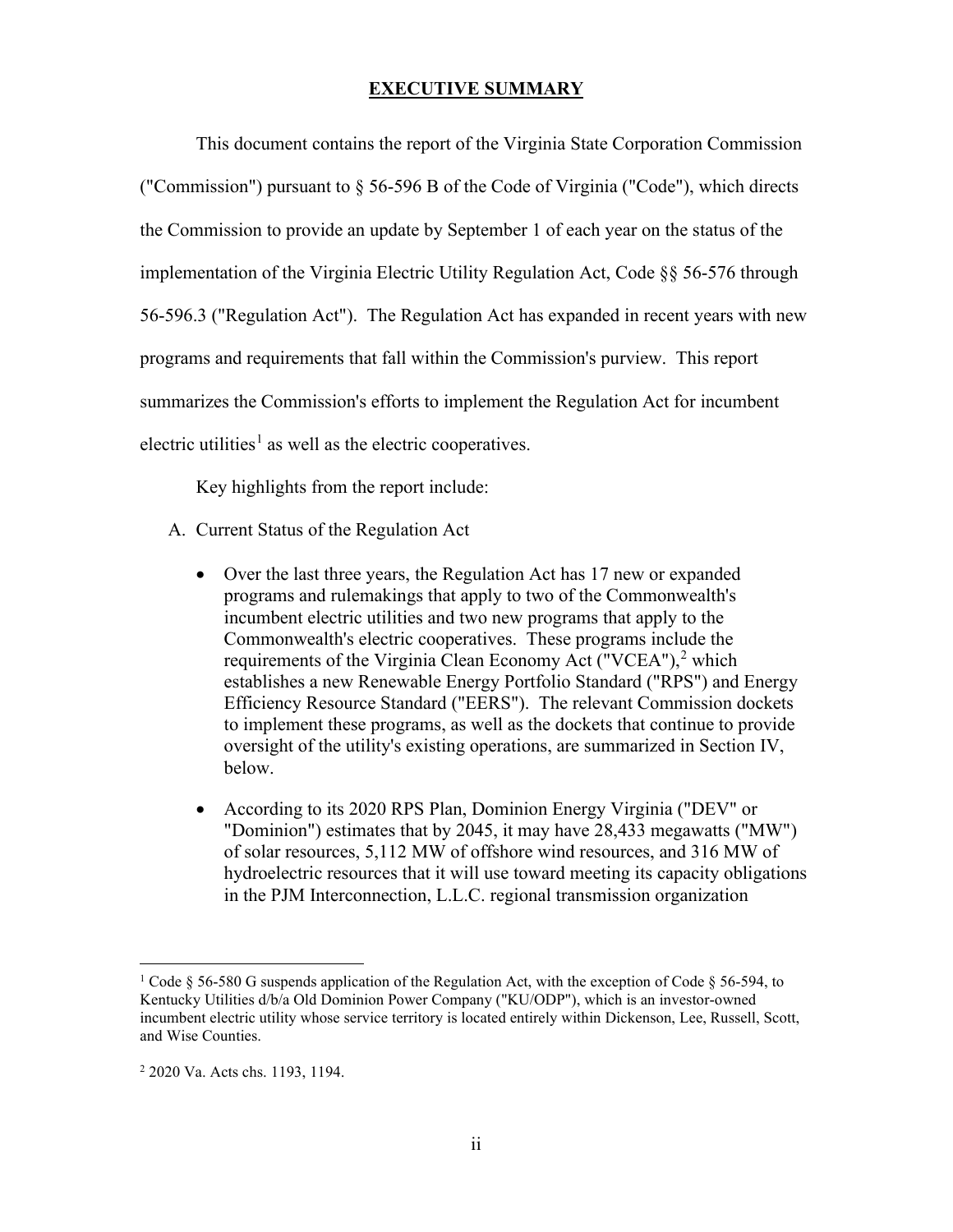("PJM").<sup>[3](#page-4-0)</sup> DEV also anticipates developing 2,730 MW of energy storage through a mix of company-owned and third party power purchase agreements ("PPAs") by 2035.[4](#page-4-1) On April 30, 2021, the Commission found DEV's RPS Plan reasonable and prudent for the limited purpose of its first annual plan, approved 498 MW of new renewable generation capacity in the Commonwealth, and approved a rate adjustment clause ("RAC") for cost recovery associated with approved company-owned solar facilities. Among other things, as part of its Order, the Commission required DEV to file a least cost plan that meets applicable carbon regulations and the mandatory RPS Program requirements of the VCEA in future RPS Plans.<sup>[5](#page-4-2)</sup>

- According to its 2020 RPS Plan, Appalachian Power Company ("APCo") anticipates adding, through a mix of company-owned resources and PPAs, 3,452 MW of solar, 2,200 MW of onshore wind, and 400 MW of energy storage to meet the requirements of the VCEA through  $2050.^6$  $2050.^6$  On April 30, 2021, the Commission found that for purposes of filing its first annual plan, APCo's RPS Plan is reasonable and prudent. APCo did not request approval of any generation capacity or recovery of costs.<sup>[7](#page-4-4)</sup> Among other things, as part of its Order, the Commission also required APCo to file a least cost plan that meets applicable carbon regulations and the mandatory RPS Program requirements of the VCEA in future RPS Plans.<sup>[8](#page-4-5)</sup>
- The VCEA also established a mandatory EERS. On July 29, 2021, the Commission approved APCo's application for approval of five new energy

<span id="page-4-1"></span><sup>4</sup> *Commonwealth of Virginia, ex rel. State Corporation Commission, Ex Parte: Establishing 2020 RPS Proceeding for Virginia Electric and Power Company,* Case No. PUR-2020-00134, Doc. Con. Cen. No. 201060058, RPS Plan at Figure 7 (Filed Oct. 30, 2020).

<span id="page-4-2"></span><sup>5</sup> *Commonwealth of Virginia, ex rel. State Corporation Commission, Ex Parte: Establishing 2020 RPS Proceeding for Virginia Electric and Power Company,* Case No. PUR-2020-00134, Doc. Con. Cen. No. 210440236, Final Order (April 30, 2021).

<span id="page-4-3"></span><sup>6</sup> *Commonwealth of Virginia, ex rel. State Corporation Commission, Ex Parte: Establishing 2020 RPS Proceeding for Appalachian Power Company*, Case No. PUR-2021-00135, Doc. Con. Cen. No. 201110019, RPS Plan at 5 (Filed Nov. 2, 2020).

<span id="page-4-5"></span><span id="page-4-4"></span><sup>7</sup> *Commonwealth of Virginia, ex rel. State Corporation Commission, Ex Parte: Establishing 2020 RPS Proceeding for Appalachian Power Company*, Case No. PUR-2021-00135, Doc. Con. Cen. No. 210440238, Final Order (April 30, 2021).

<span id="page-4-0"></span><sup>3</sup> *Commonwealth of Virginia, ex rel. State Corporation Commission, Ex Parte: Establishing 2020 RPS Proceeding for Virginia Electric and Power Company,* Case No. PUR-2020-00134, Doc. Con. Cen. No. 201060058, RPS Plan at 9 (Filed Oct. 30, 2020). For additional information on renewable deployment, on or before December 1 of each year, the Commission files an annual report to the General Assembly on the construction of new solar and wind projects pursuant to Enactment Clause 14 of the Grid Transformation and Security Act, 2018 Va. Acts ch. 296 ("GTSA"), as amended by 2020 Va. Acts ch. 1190.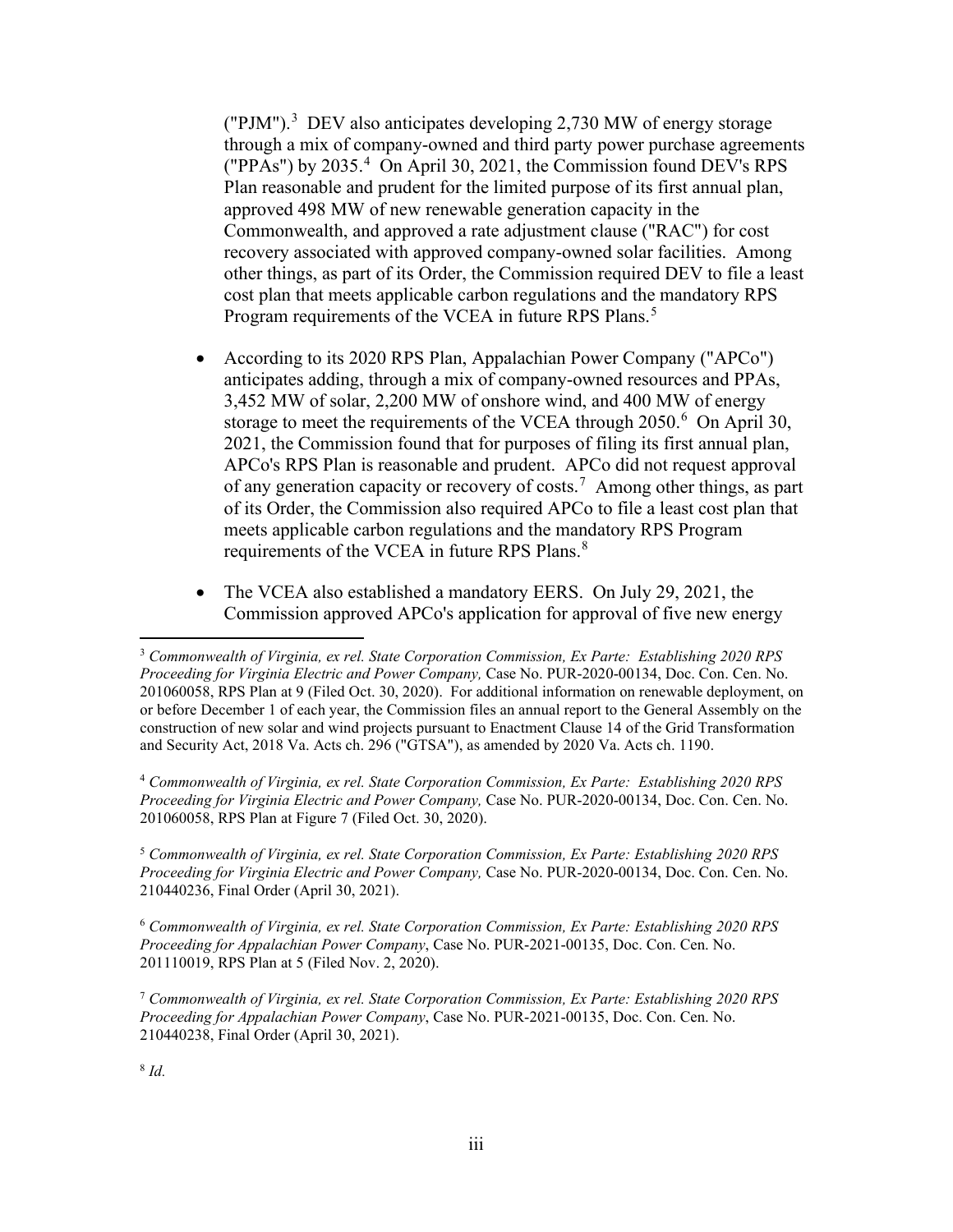efficiency programs and one new energy efficiency pilot, and for continuance of one demand response program and one energy efficiency program.<sup>[9](#page-5-0)</sup> DEV seeks approval of 11 new energy efficiency and demand response programs, expansion and modification of certain existing programs, and approval of cost recovery through associated RACs.<sup>[10](#page-5-1)</sup> A Commission decision on this application is due by September 7, 2021.

B. Rate and Capital Outlook

DEV

- DEV's typical<sup>[11](#page-5-2)</sup> residential bill has increased by \$30.69 to \$121.28 (a 33.88%) increase) from July 1,  $2007$ ,<sup>[12](#page-5-3)</sup> to July 1, 2021.
- In DEV's 2020 Integrated Resource Plan ("2020 IRP") proceeding, DEV quantified the typical residential bill impact of the VCEA and additional legislation passed by the 2020 General Assembly to be between \$52.40 and \$55.02 per month by 2030 (or an estimated annual increase of between \$628.80 to \$660.24). The Commission found that it could not conclude, based on the record in the proceeding, that Dominion's 2020 IRP, as filed, was reasonable and in the public interest for purposes of a planning document.<sup>[13](#page-5-4)</sup> The Commission further found Dominion's proposal to include in future IRPs and updates a least cost VCEA plan that would meet (i) applicable carbon regulations, and (ii) the mandatory RPS Program requirements of the VCEA, to be reasonable.<sup>[14](#page-5-5)</sup> The Commission has directed DEV to file additional

<span id="page-5-0"></span><sup>9</sup> *Petition of Appalachian Power Company, For approval to continue rate adjustment clause, the EE-RAC, and for approval of new energy efficiency programs pursuant to §§ 56-585.1 A 5 c and 56-596.2 of the Code of Virginia*, Case No. PUR-2020-00251, Doc. Con. Cen. No. 210730134, Order Approving Rate Adjustment Clause (July 29, 2021).

<span id="page-5-1"></span><sup>10</sup> *Application of Virginia Electric and Power Company, For approval of its 2020 DSM Update pursuant to § 56-585.1 A 5 of the Code of Virginia*, Case No. PUR-2020-00274, Doc. Con. Cen. No. 201210054, Application (Filed Dec. 2, 2020), *supplemented by* Doc. Con. Cen. No. 210110129, Supplemental Direct Testimony (Filed Jan. 7, 2021).

<span id="page-5-2"></span> $11$  For purposes of this report, a typical residential bill is based on usage of 1,000 kilowatt-hours ("kWh") per month.

<span id="page-5-3"></span> $12$  Enactment Clause 7 of 2007 Va. Acts chs. 888 and 933 requires the Commission, in consultation with the Office of the Attorney General, to "submit a report to the Governor and General Assembly by November 1, 2012, and every five years thereafter, assessing the rates and terms and conditions of incumbent electric utilities in the Commonwealth." The first five-year window for this rate assessment was 2007-2012. The Commission begins its rate analysis with the year 2007 in this report to coincide with this window.

<span id="page-5-5"></span><span id="page-5-4"></span><sup>13</sup> *Commonwealth of Virginia, ex rel. State Corporation Commission, In re: Virginia Electric and Power Company's Integrated Resource Plan Filing pursuant to Va. Code § 56-597 et seq.*, Case No. PUR-2020- 00035, Doc. Con. Cen. No. 210210007, Final Order (Feb. 1, 2021).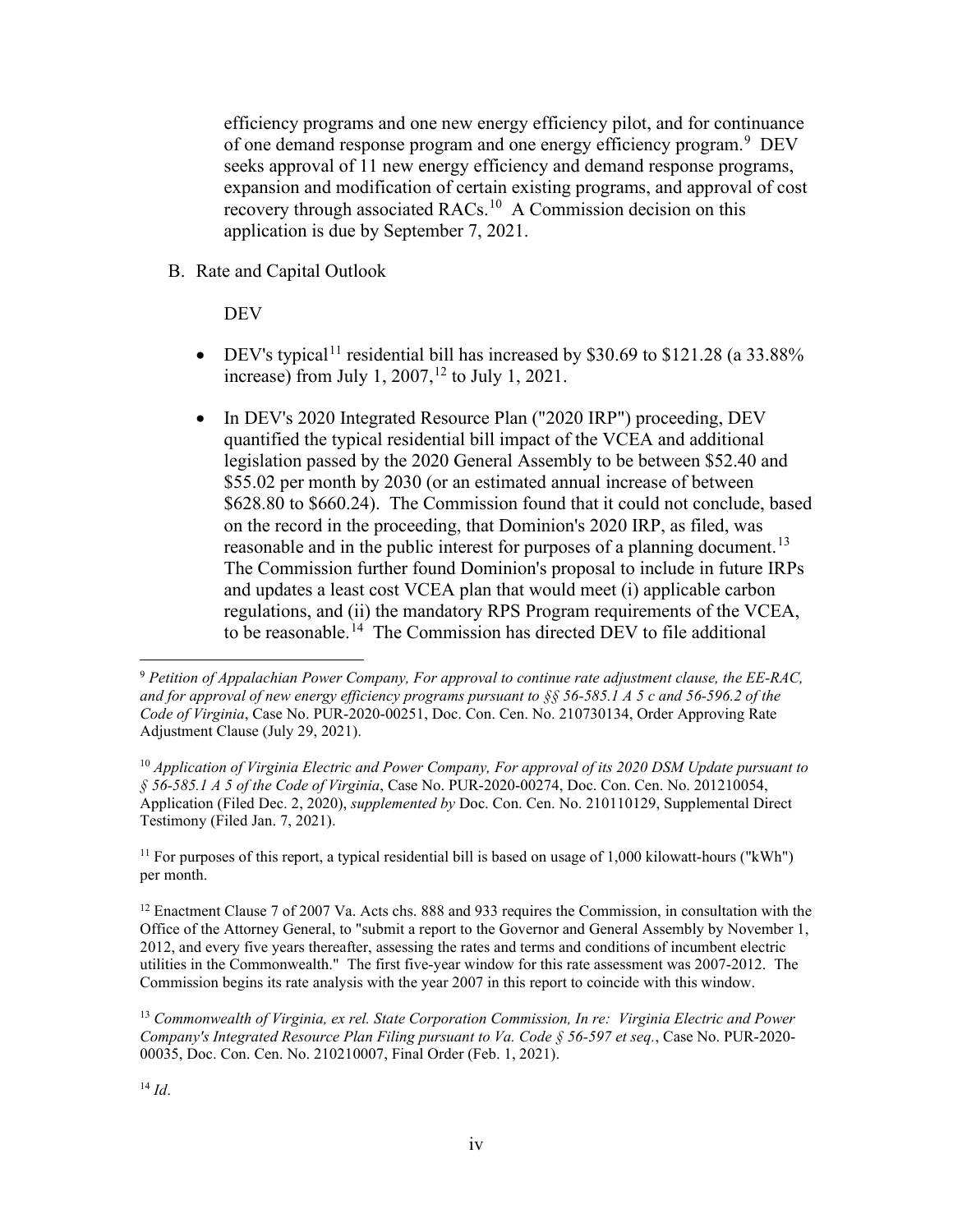updated billing analyses in future proceedings as well. [15](#page-6-0) The Commission also found that DEV should address environmental justice in future IRPs and updates, as appropriate. $16$ 

- DEV has filed its first triennial review application, which is currently pending before the Commission.<sup>17</sup> The Commission will report on its determinations resulting from its review of this filing in next year's report.
- The Commission's 2020 report included an account of anticipated growth capital investment as identified by Dominion Energy, Inc. ("DEI") in a May 2020 presentation to investors. In a subsequent February 2021 presentation to investors, DEI identified DEV capital investments of approximately \$24 billion for the five-year period 2021 – 2025 including investments in wind and solar generation, energy storage, nuclear facility relicensing, transmission, distribution undergrounding, grid transformation and renewable enabling combustion turbines ("CTs"). These investments would reflect an 80% increase in DEV's rate base by 2025, with 63% being recovered from customers through RACs.
- The February 2021 presentation also forecasted DEI potential environmental capital investments of \$72 billion through 2035. While DEV-specific investment for this period was not shown as a separate number, applying the same ratio of DEV to consolidated DEI five-year growth capital investments results in DEV potential environmental capital investments of \$53 billion through 2035. This is within the range of total potential DEV capital investments of \$50-\$59 billion through 2035 identified in a presentation to investors in May 2020.

<span id="page-6-0"></span><sup>15</sup> *Id*.

<span id="page-6-1"></span><sup>&</sup>lt;sup>16</sup> The Commonwealth has adopted a policy to promote environmental justice in the evaluation of energy resources throughout the Commonwealth. *See, e.g.,* the Commonwealth's Clean Energy Policy, Code § 67- 101.1 (Repealed effective October 1, 2021); Code § 45.1-1706.1 (effective October 1, 2021). The Commission recognizes this commitment to environmental justice and will fully support this environmental justice policy in fulfilling its responsibilities of energy regulation in the Commonwealth.

<span id="page-6-2"></span><sup>17</sup> *Application of Virginia Electric and Power Company, For a 2021 triennial review of the rates, terms and conditions for the provision of generation, distribution, and transmission services pursuant to § 56-585.1 A of the Code of Virginia*, Case No. PUR-2021-00058, Doc. Con. Cen. No. 210340128, Application (Filed Mar. 31, 2021). On May 18, 2021, DEV filed an amended application, supplemental testimony and filing schedules reflecting a revision to its earned return in the combined earnings test analysis.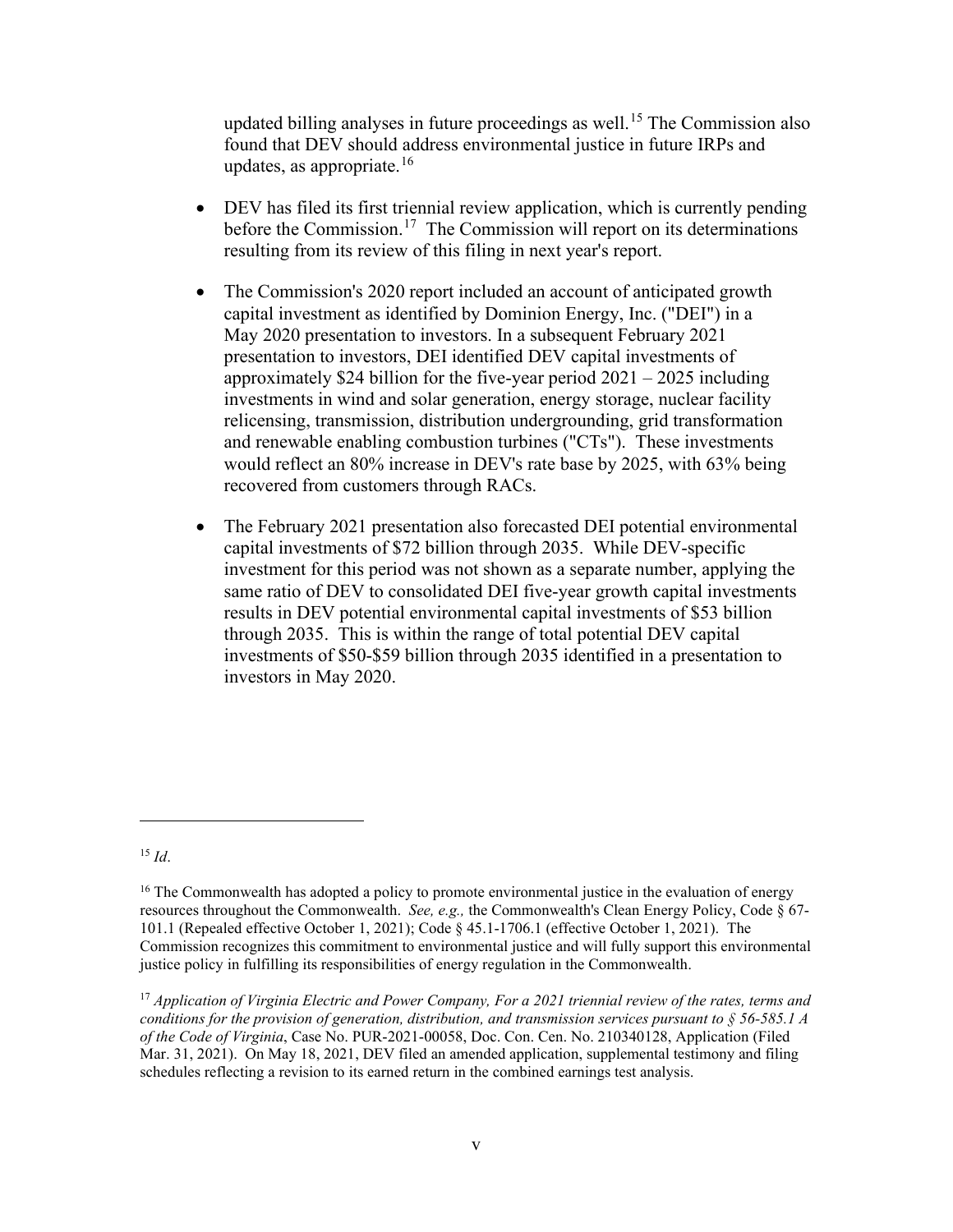APCo

- APCO's typical residential bill has increased by \$50.48 to \$117.09 (a 75.79%) increase) from July 1, 2007, to July 1, 2021.
- The Commission issued a Final Order in APCo's first triennial review, covering the period 2017 – 2019. The Commission found APCo earned a return on common equity ("ROE") of 9.48%, which is six basis points (\$1.99 million in revenue) above the authorized ROE of 9.42%.<sup>18</sup> Both APCo and the Office of the Attorney General, Division of Consumer Counsel ("Consumer Counsel"), have appealed the Commission's decision to the Supreme Court of Virginia.
- As reported by APCo, its base rate financial results for 2020 reflect an actual earned ROE of 4.76%, which is below its authorized ROE of 9.20%.<sup>[19](#page-7-1)</sup> APCo's 2020 financial results will be audited as part of its next triennial review, which will be filed in 2023 and will cover the period 2020 – 2022.
- APCo did not file an IRP in 2020 or 2021. In keeping with Code § 56-599, APCo's next IRP will be due by May 1, 2022. The Commission directed APCo to file its own revised bill analysis as part of its [20](#page-7-2)21 RPS Plan<sup>20</sup> and in its next IRP. $^{21}$  $^{21}$  $^{21}$

<span id="page-7-0"></span><sup>18</sup> *Application of Appalachian Power Company, For a 2020 triennial review of its base rates, terms and conditions pursuant to § 56-585.1 of the Code of Virginia*, Case No. PUR-2020-00015, 2020 S.C.C. Ann. Rept. 421, Final Order (Nov. 24, 2020).

<span id="page-7-1"></span><sup>&</sup>lt;sup>19</sup> The authorized ROE of 9.2% was set in the Commission's Final Order in Case No. PUR-2020-00015. *See id*.

<span id="page-7-2"></span><sup>20</sup> *See Commonwealth of Virginia, ex rel. State Corporation Commission, Ex Parte: Establishing 2020 RPS Proceeding for Appalachian Power Company*, Case No. PUR-2021-00135, Doc. Con. Cen. No. 210440238, Final Order (April 30, 2021).

<span id="page-7-3"></span><sup>21</sup> *See Commonwealth of Virginia, ex rel. State Corporation Commission, In re: Appalachian Power Company's Integrated Resource Plan filing pursuant to Va. Code § 56-597 et seq.*, Case No. PUR-2019- 00058, 2020 S.C.C. Ann. Rept. 254, Final Order (Jan. 28, 2020), *modified*, Doc. Con. Cen. No. 210630141, Order (June 16, 2021) (requiring APCo's May 1, 2022 IRP filing to contemplate and fully account for the VCEA, the Clean Energy and Community Flood Preparedness Act, and the Virginia Environmental Justice Act).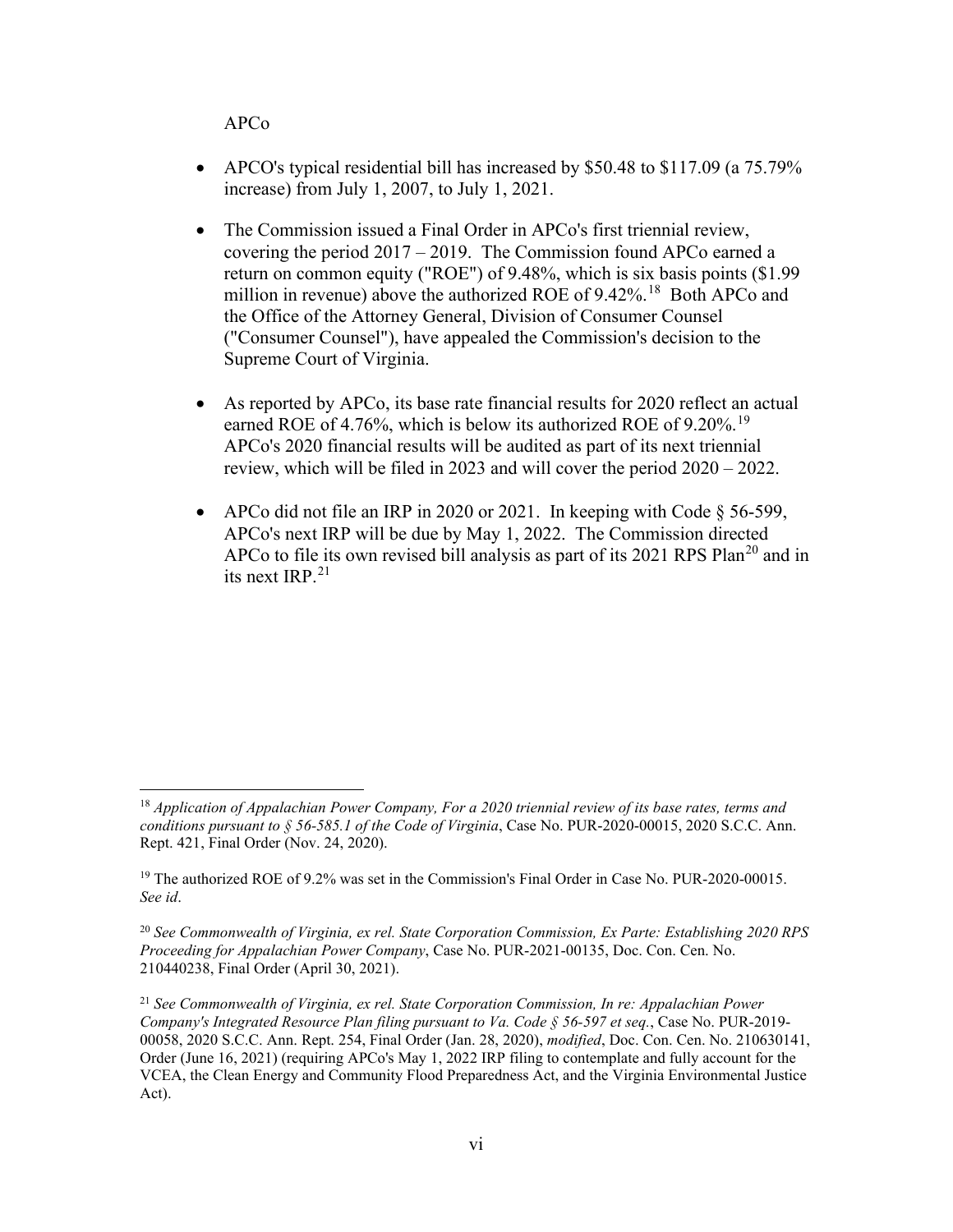## **I. INTRODUCTION**

### $COVID-19$

Like all government agencies, the Commission has been impacted by the ongoing public health concern related to the spread of the coronavirus, or COVID-19. The Commission has implemented changes to its operating procedures to protect the public and Commission employees, including increased employee teleworking and increased use of electronic filings and remote hearings in Commission proceedings.

The Commission also provided relief for customers financially impacted by the health emergency. Through several orders, the Commission directed regulated electric, natural gas and water companies in Virginia to suspend service disconnections through October 5, 2020, affording the General Assembly and the Governor time to address the economic impact on utility customers legislatively.<sup>22</sup> The General Assembly subsequently enacted legislation further extending utility shut-offs during the emergency, subject to certain conditions and limitations.<sup>[23](#page-8-1)</sup> The Commission also carried out a mandate from the General Assembly to distribute \$100 million of Virginia's portion of funds received under Public Law 116-136: Coronavirus Aid, Relief, and Economic Security Act, to electric, gas, water and sewer utilities, including municipal utilities,

<span id="page-8-0"></span><sup>22</sup> *Commonwealth of Virginia, ex rel. State Corporation Commission, Ex Parte: Temporary Suspension of Tariff Requirements*, Case No. PUR-2020-00048, 2020 S.C.C. Ann. Rept. 467, Order Suspending Disconnection of Service and Suspending Tariff Provisions Regarding Utility Disconnections of Service (Mar. 16, 2020); 2020 S.C.C. Ann. Rept. 467, Order Extending Suspension of Service Disconnections (Apr. 9, 2020); 2020 S.C.C. Ann. Rept. 469, Order on Suspension of Service Disconnections (June 12, 2020); 2020 S.C.C. Ann. Rept. 473, Order on Moratorium (Aug. 24, 2020); 2020 S.C.C. Ann. Rept. 475, Additional Order on Moratorium (Sept. 15, 2020).

<span id="page-8-1"></span><sup>23</sup> *See, e.g.*, House Bill 5005, 2020 Va. Acts, Special Session I, ch. 56; House Bill 1800, 2021 Va. Acts, Special Session I, ch. 552.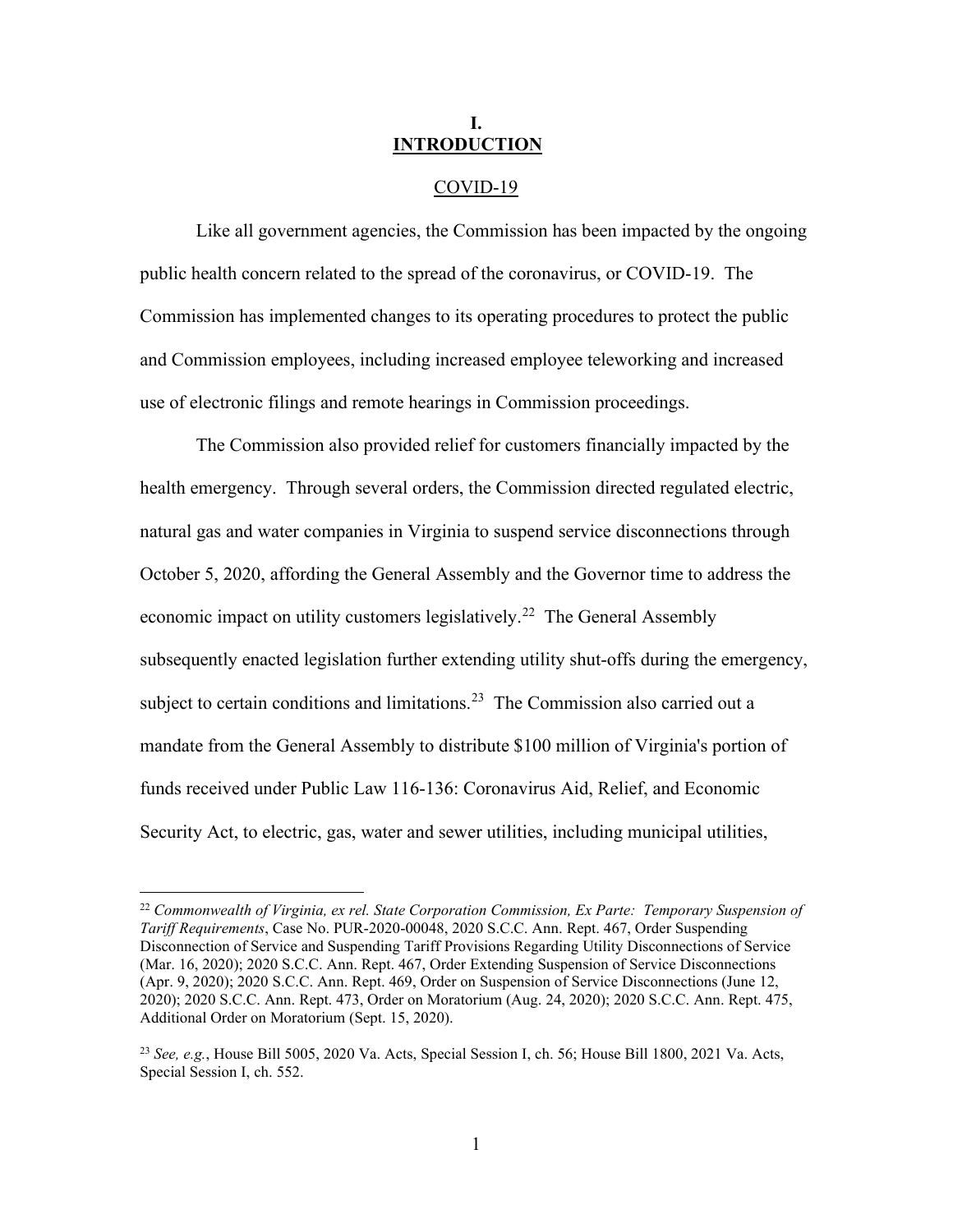throughout the Commonwealth to offset utility customer billing arrearages due to COVID-19.[24](#page-9-0)

# Composition of the Electric Industry in Virginia

The Commission's responsibilities include regulating a diverse electric industry pursuant to the Virginia Constitution and the laws enacted by the General Assembly. Virginia's electric industry, for which the Commission regulates the rates and services to customers, consists of three investor-owned utilities and 13 member-owned electric cooperatives. [25](#page-9-1) The number of Virginia jurisdictional customers by utility is shown below:[26](#page-9-2)



<span id="page-9-0"></span><sup>24</sup> *See* House Bill 1800, 2021 Va. Acts, Special Session I, ch. 552.

<span id="page-9-1"></span><sup>&</sup>lt;sup>25</sup> Non-jurisdictional utilities, such as municipal electric utilities, also provide service in Virginia.

<span id="page-9-2"></span><sup>&</sup>lt;sup>26</sup> Total Virginia customer numbers were reported in Federal Energy Regulatory Commission ("FERC") Form 1 and Annual Operating Reports.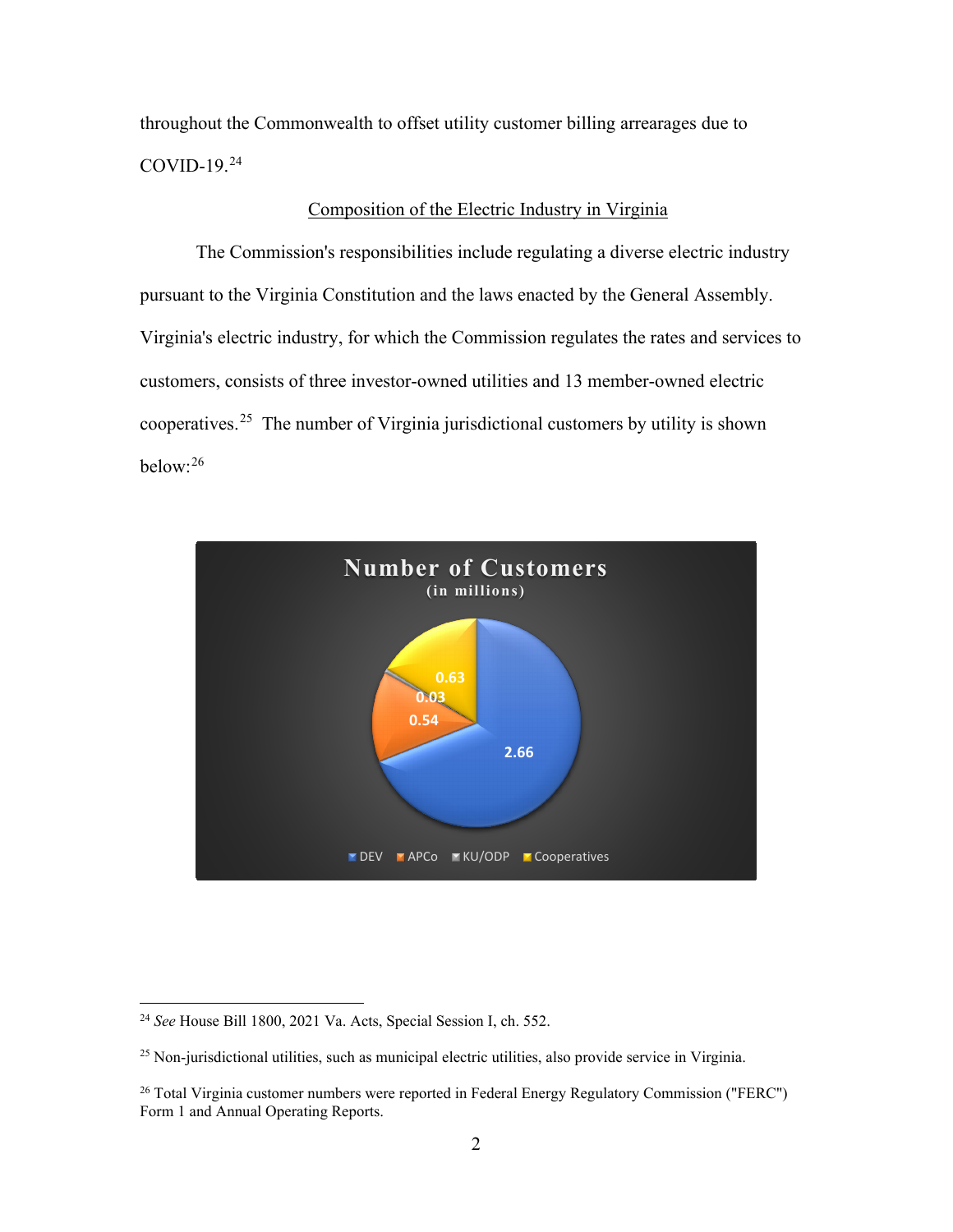### **II. RATE AND CAPITAL OUTLOOK**

#### **DEV Typical Residential Bill**

Below is a chart that reflects the magnitude of the three financial components of DEV customer bills as of the effective dates of the Regulation Act (July 1, 2007),<sup>[27](#page-10-0)</sup> the Transitional Rate Period (July 1, 2015),  $^{28}$  $^{28}$  $^{28}$  the Grid Transformation and Security Act (July 1, 2018), and the current year (July 1, 2021) for a typical residential customer using 1,000 kWh per month.



As the chart above indicates, DEV's monthly residential bill was \$90.59 as of July 1, 2007. The bill has increased by \$30.69 (33.88%) to \$121.28 per month as of July 1,

<span id="page-10-0"></span><sup>27</sup> 2007 Va. Acts. chs. 888 and 933.

<span id="page-10-1"></span><sup>28</sup> *See* Code § 56-585.1:1 for the specific transitional rate periods for Dominion and APCo. Both utilities were in their transitional rate period on July 1, 2015.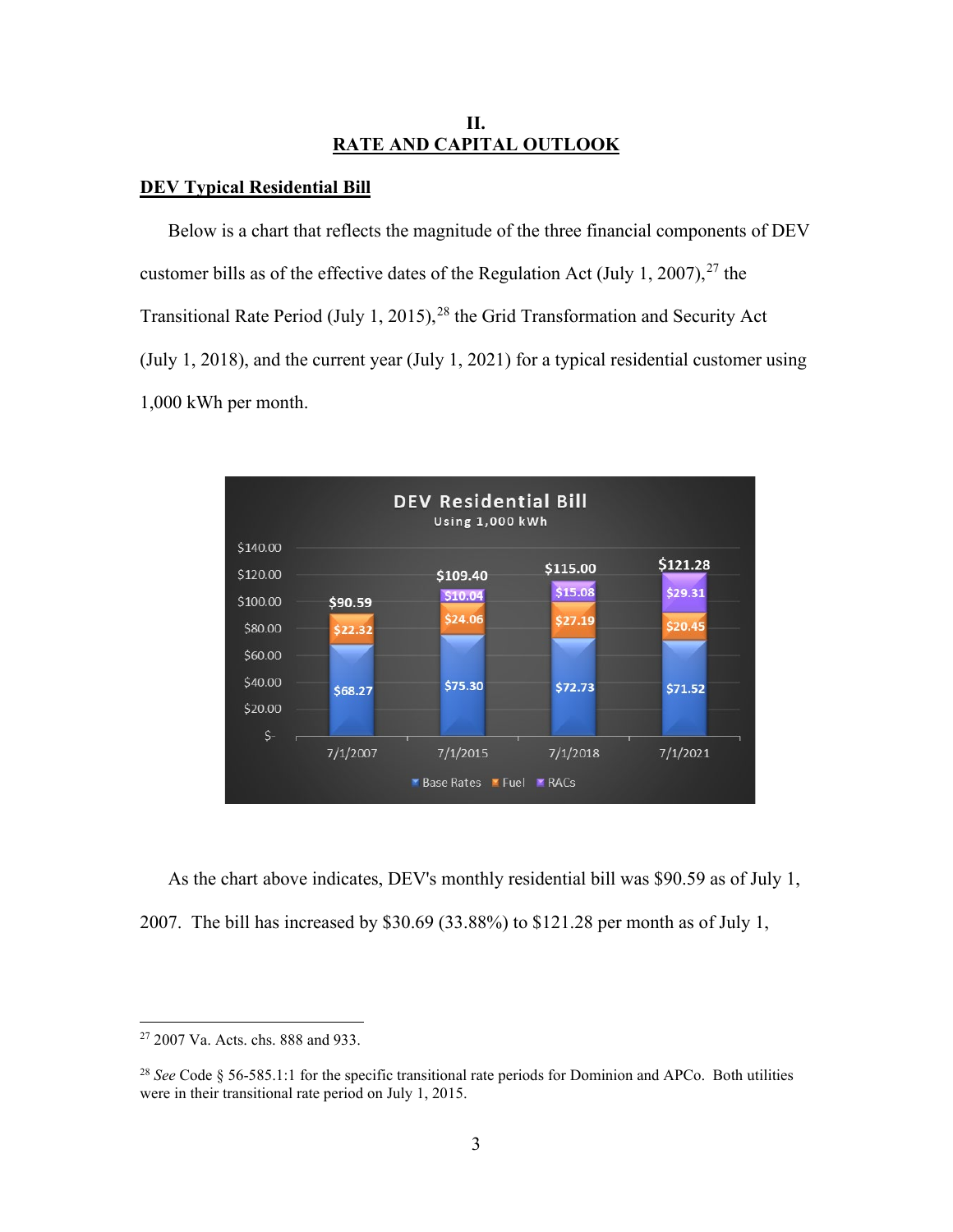2021. As reflected on the chart below, the RAC component of the bill experienced the largest increase over this period.



The following chart itemizes a typical residential customer's bill by rate recovery mechanism as of July 1, 2021.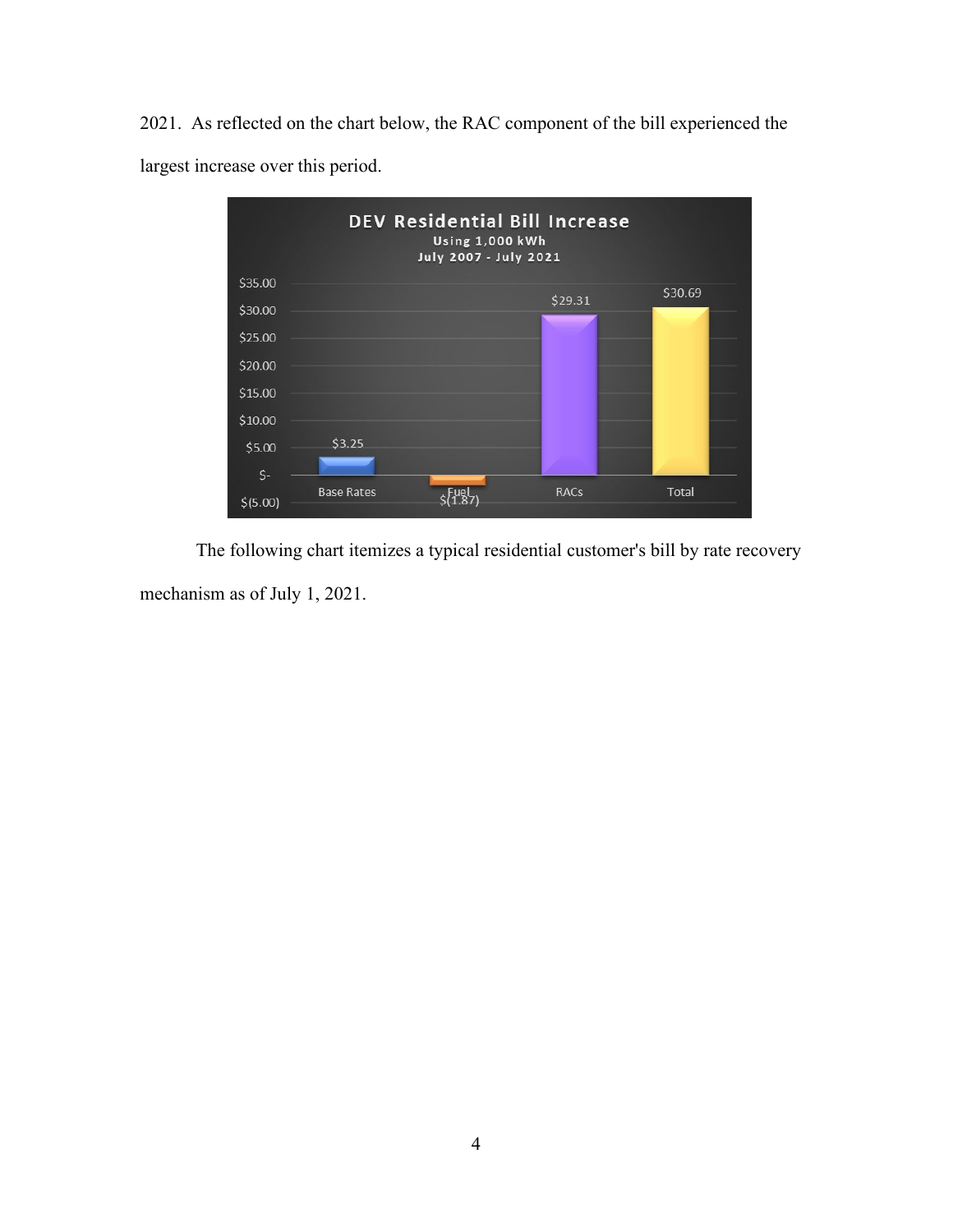|                     |                          | $110 \text{ }01 \text{ }0 \text{ }01 \text{ }11$ |              |                 |                         |          |                  |
|---------------------|--------------------------|--------------------------------------------------|--------------|-----------------|-------------------------|----------|------------------|
|                     |                          | <b>Current</b>                                   |              | <b>Proposed</b> |                         |          |                  |
| <b>Recovery</b>     |                          | <b>Residential</b>                               |              | Increase if     |                         | Proposed | <b>Requested</b> |
| Mechanism           | <b>Description</b>       | Bill                                             |              | Pending         |                         | Bill     | <b>Eff.</b> Date |
|                     |                          |                                                  |              |                 |                         |          |                  |
| <b>Base Rates</b>   | Base                     | \$<br>71.52                                      | \$           | $(0.30)$ \$     |                         | 71.22    | 1/1/2022         |
| <b>Fuel Factor</b>  | Fuel                     | \$<br>20.45                                      |              |                 | $\mathcal{S}$           | 20.45    |                  |
| Rider T1            | Transmission             | \$<br>10.59                                      | $\mathbb{S}$ | (3.69)          | $\mathcal{S}$           | 6.90     | 9/1/21           |
| Rider B             | <b>Biomass</b>           | \$<br>0.45                                       | S            | $(0.15)$ \$     |                         | 0.30     | 4/1/22           |
| Rider BW            | <b>Brunswick Gas CC</b>  | \$<br>1.95                                       | $\mathbf S$  | 0.15            | \$                      | 2.10     | 9/1/21           |
| Riders C1A/C2A/etc. | Energy Efficiency        | \$<br>1.47                                       | \$           | (0.10)          | $\mathcal{S}$           | 1.37     | 9/1/21           |
| Rider CCR           | Coal Ash                 | \$<br>$\blacksquare$                             | \$           | 2.94            | \$                      | 2.94     | 12/1/21          |
| Rider CE            | Solar                    | \$<br>0.19                                       | \$           |                 | \$                      | 0.19     |                  |
| Rider E             | Environmental            | \$<br>1.67                                       | \$           | (0.42)          | $\mathcal{S}$           | 1.25     | 11/1/21          |
| Rider GV            | Greensville Gas CC       | \$<br>2.85                                       | \$           | (0.10)          | $\mathcal{S}$           | 2.75     | 4/1/22           |
| Rider R             | Bear Garden Gas CC       | \$<br>1.07                                       | $\mathbb{S}$ | 0.07            | $\mathbb{S}$            | 1.14     | 4/1/22           |
| Rider RBB           | Rural Broadband          | \$<br>$\frac{1}{2}$                              | \$           | 0.03            | \$                      | 0.03     | 8/1/21           |
| Rider RGGI          | <b>RGGI</b>              | \$<br>$\overline{a}$                             | \$           | 2.39            | \$                      | 2.39     | 8/1/21           |
| Rider RPS           | <b>RECs</b>              | \$<br>$\frac{1}{2}$                              | \$           | 0.18            | \$                      | 0.18     | 8/1/21           |
| Rider S             | <b>VCHEC</b>             | \$<br>3.61                                       | \$           | 0.09            | $\overline{\mathbf{S}}$ | 3.70     | 4/1/22           |
| Rider U             | Strategic Undergrounding | \$<br>2.14                                       | \$           | 0.39            | \$                      | 2.53     | 4/1/22           |
| Rider US-2          | Solar                    | \$<br>0.19                                       | \$           | (0.01)          | \$                      | 0.18     | 9/1/21           |
| Rider US-3          | Solar                    | \$<br>0.71                                       | \$           | L.              | $\mathcal{S}$           | 0.71     |                  |
| Rider US-4          | Solar                    | \$<br>0.19                                       | \$           |                 | \$                      | 0.19     |                  |
| Rider W             | Warren Gas CC            | \$<br>2.23                                       | \$           | 0.11            | \$                      | 2.34     | 4/1/22           |
| <b>Total</b>        |                          | \$<br>121.28                                     | \$           | 1.58            | \$                      | 122.86   |                  |

#### **DEV Electric Utility Residential Bills As of July 1, 2021**

# **APCo Typical Residential Bill**

Below is a chart that reflects the magnitude of the three financial components of APCo customer bills as of the effective dates of the Regulation Act (July 1, 2007), the Transitional Rate Period (July 1, 2015), the GTSA (July 1, 2018), and the current year (July 1, 2021) for a typical residential customer using 1,000 kWh per month.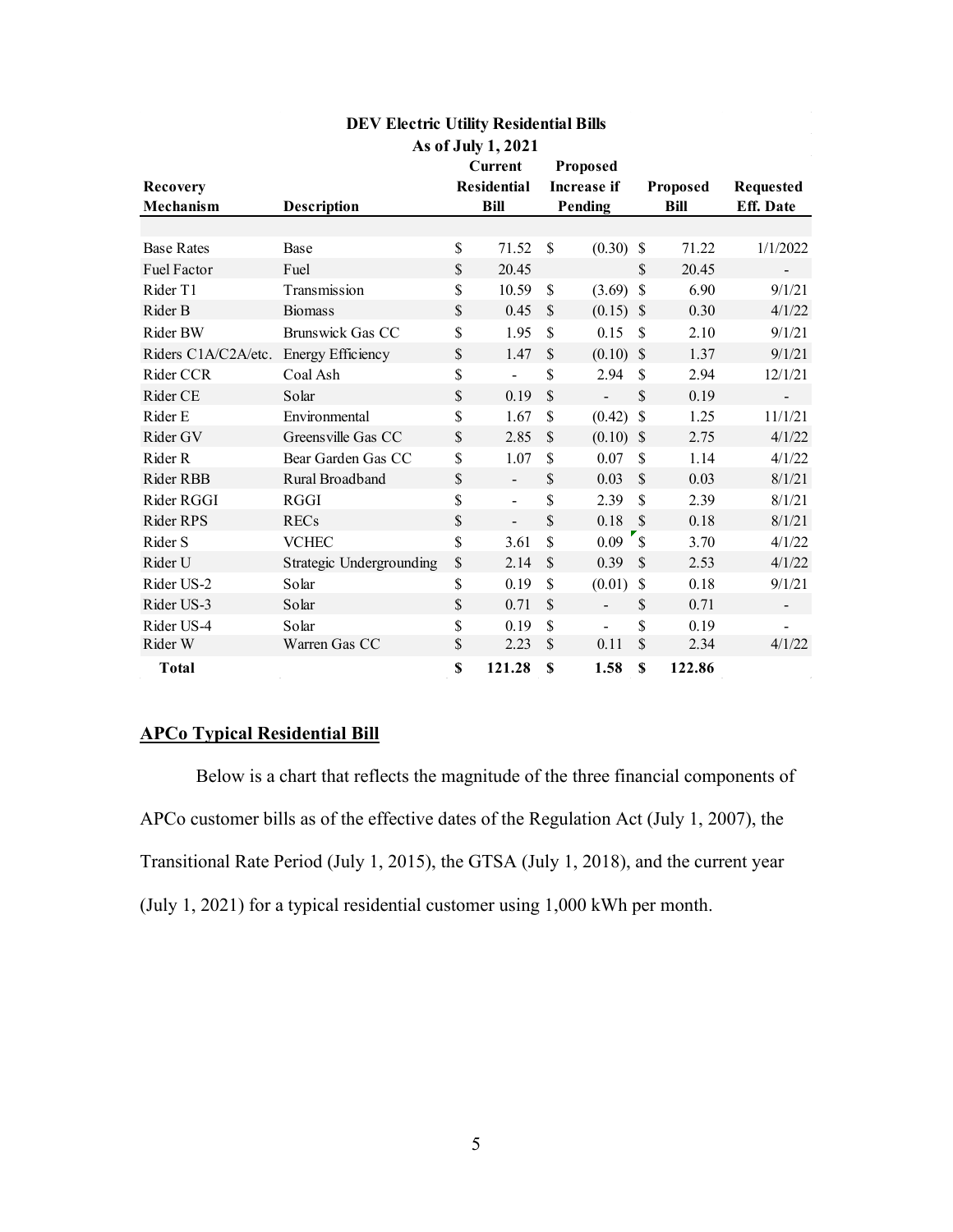

As the chart indicates, APCo's monthly residential bill was \$66.61 as of July 1, 2007. The bill has increased by \$50.48 (75.79%) to \$117.09 per month as of July 1, 2021. As reflected on the chart below, the RAC component of the bill experienced the largest increase over this period.

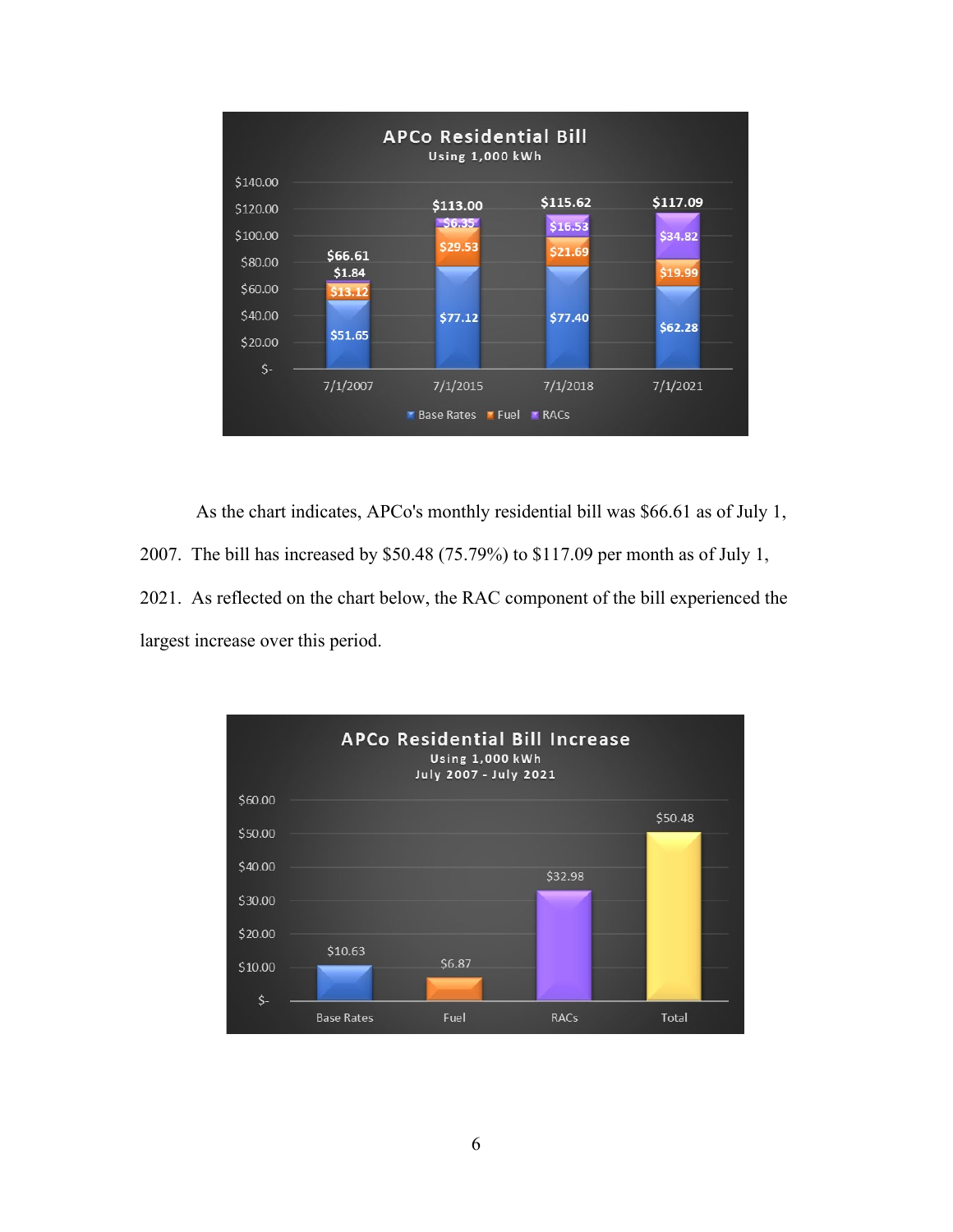The following chart itemizes a typical residential customer's bill by rate recovery

mechanism as of July 1, 2021.<sup>[29](#page-14-0)</sup>

| <b>APCo Electric Utility Residential Bills</b> |                            |    |                    |    |                          |               |                 |                  |  |
|------------------------------------------------|----------------------------|----|--------------------|----|--------------------------|---------------|-----------------|------------------|--|
|                                                | As of July 1, 2021         |    |                    |    |                          |               |                 |                  |  |
|                                                | Current<br><b>Proposed</b> |    |                    |    |                          |               |                 |                  |  |
| Recovery                                       |                            |    | <b>Residential</b> |    | Increase if              |               | <b>Proposed</b> | <b>Requested</b> |  |
| Mechanism                                      | <b>Description</b>         |    | Bill               |    | Pending                  |               | Bill            | <b>Eff.</b> Date |  |
|                                                |                            |    |                    |    |                          |               |                 |                  |  |
| <b>Base Rates</b>                              | Base                       | \$ | 65.40              | S  |                          | \$            | 65.40           |                  |  |
| TRR Rider Credit                               | Tax Reform                 | \$ | $(3.12)$ \$        |    | $\blacksquare$           | \$            | (3.12)          |                  |  |
| <b>Fuel Factor</b>                             | Fuel                       | \$ | 19.99              | \$ |                          | \$            | 19.99           |                  |  |
| T-RAC                                          | Transmission               | \$ | 31.55              | -S | $\overline{\phantom{a}}$ | \$            | 31.55           |                  |  |
| <b>BC-RAC</b>                                  | Rural Broadband            | \$ |                    | S  | 0.54                     | <sup>\$</sup> | 0.54            | 12/1/21          |  |
| DR-RAC                                         | Demand Response            | \$ |                    |    | 0.22                     | -S            | 0.22            | 8/1/21           |  |
| E-RAC                                          | Environmental              | \$ |                    | \$ | 2.50                     | \$.           | 2.50            | 10/1/21          |  |
| EE-RAC                                         | Energy Efficiency          | \$ | 0.80               | S  | 0.39                     | <sup>\$</sup> | 1.19            | 7/1/21           |  |
| $G-RAC$                                        | Dresden Gas CC             | \$ | 2.53               | \$ | 0.08                     | <sup>\$</sup> | 2.61            | 5/1/22           |  |
| RPS-RAC (legacy)                               | <b>Voluntary RPS</b>       | \$ | $(0.06)$ \$        |    | 0.89                     | <sup>\$</sup> | 0.83            | 3/1/22           |  |
| <b>Total</b>                                   |                            | \$ | 117.09             | \$ | 4.62                     | <b>S</b>      | 121.71          |                  |  |

#### **Rate and Capital Outlook**

#### *2020 Integrated Resource Plan*

In an Order issued in DEV's 2020 IRP proceeding, the Commission directed DEV to model the costs and reliability impacts of the VCEA and other relevant legislation in DEV's 2020 IRP.<sup>30</sup> As required by the Commission, DEV's 2020 IRP included a Virginia residential bill analysis ("Billing Analysis") showing projected annual impacts to a residential bill over the next ten years incorporating the requirements of the VCEA. Based on DEV's Billing Analysis, the monthly bill of a Virginia residential customer

<span id="page-14-0"></span><sup>&</sup>lt;sup>29</sup> The TRR Rider Credit is a temporary base rate rider credit to return to customers the impacts of the  $2018$ Tax Cuts and Jobs Act.

<span id="page-14-1"></span><sup>30</sup> *Commonwealth of Virginia, ex rel. State Corporation Commission, In re: Virginia Electric and Power Company's Integrated Resource Plan filing pursuant to Va. Code § 56-597 et seq.,* Case No. PUR-2020- 00035, Doc. Con. Cen. No. 200320013, Order (Mar. 9, 2020).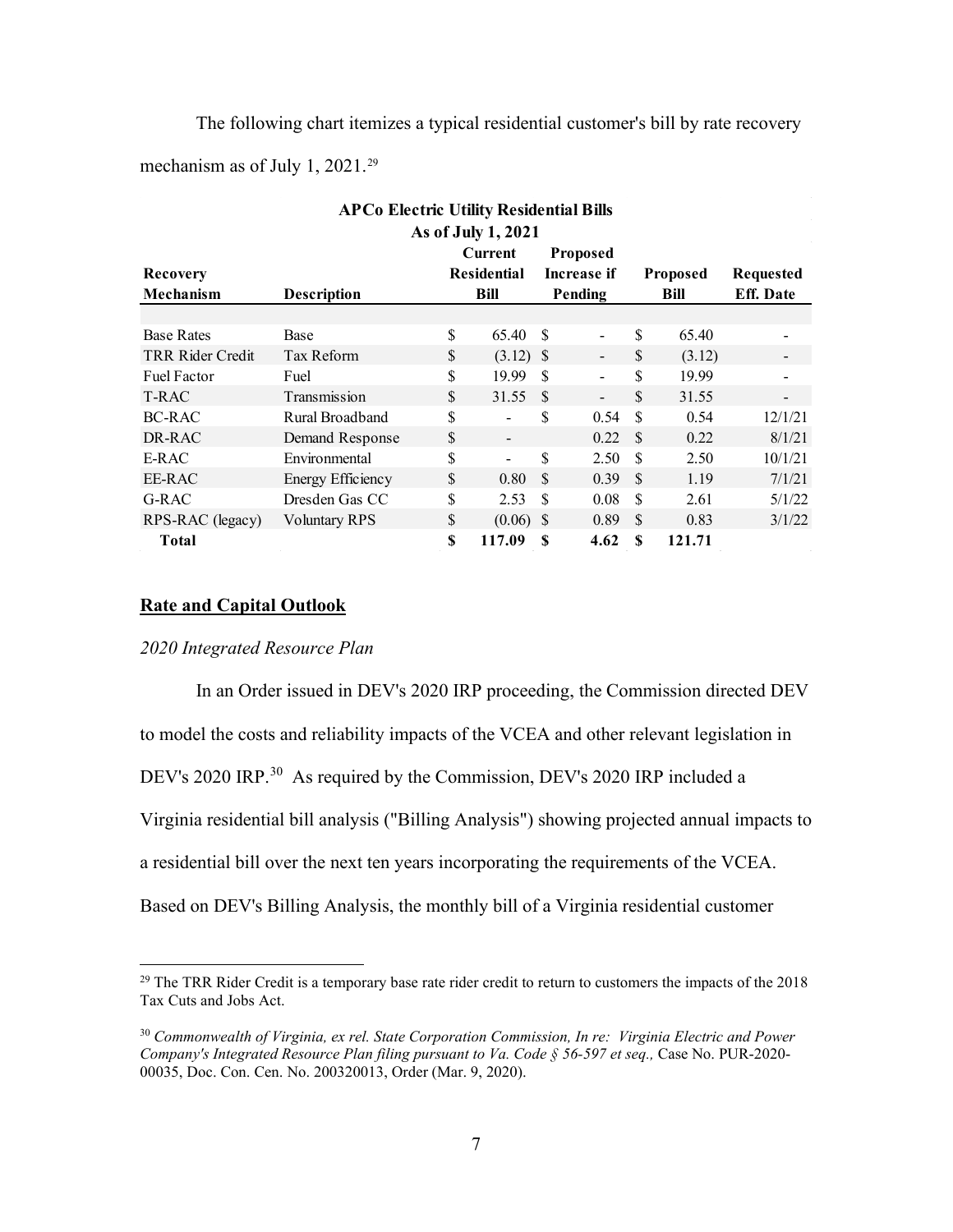using 1,000 kWh per month is projected to be between \$168.58 and \$171.20 by 2030, an increase of between \$52.40 and \$55.02 per month over the May 1, 2020 typical residential bill (or an estimated annual increase of \$628.80 to \$660.24).<sup>[31](#page-15-0) [32](#page-15-1)</sup> The following chart shows the projected monthly residential bills for each year from 2020 through 2030 as presented in DEV's Billing Analysis.<sup>[33](#page-15-2)</sup>



### In its Final Order on DEV's 2020 IRP, the Commission found that it "cannot

conclude, based on the record in this proceeding and issues discussed further below, that

<span id="page-15-0"></span><sup>31</sup> *See Commonwealth of Virginia, ex rel. State Corporation Commission, In re: Virginia Electric and Power Company's Integrated Resource Plan filing pursuant to Va. Code § 56-597 et seq.,* Case No. PUR-2020-00035, Doc. Con. Cen. No. 200530102, Supplement at 5 (Filed May 14, 2020).

<span id="page-15-1"></span> $32$  The projected monthly bill increases of \$52.40 and \$55.02 are based on the 2020 IRP Alternative Plans B and  $B_{19}$ , respectively. Plans B and  $B_{19}$  assume solar capacity factors of 25% and 19%, respectively, but otherwise use the same assumptions. *See id*. at 1.

<span id="page-15-2"></span><sup>33</sup> *See id.* Plan B at 2 of 2 and Plan B19 at 2 of 2; *Commonwealth of Virginia, ex rel. State Corporation Commission, In re: Virginia Electric and Power Company's Integrated Resource Plan filing pursuant to Va. Code § 56-597 et seq.,* Case No. PUR-2020-00035, Doc. Con. Cen. No. 200620032, Virginia Addendum 1 (Filed June 3, 2020).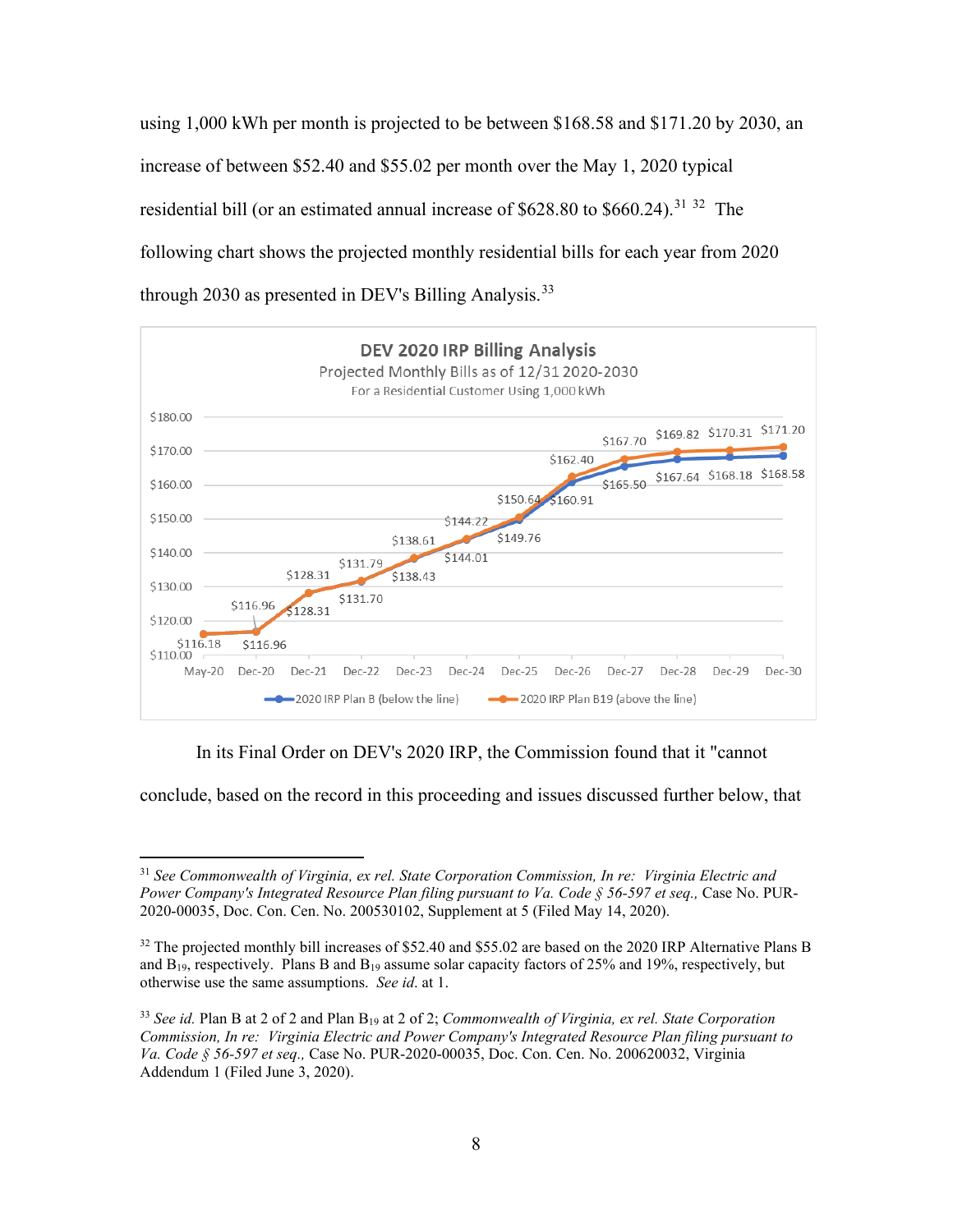[DEV's] 2020 IRP, as filed, is reasonable and in the public interest for purposes of a planning document."[34](#page-16-0) The Commission identified certain shortcomings with the 2020 IRP and directed certain revisions to future IRPs and IRP updates. With respect to DEV's Billing Analysis, the Commission stated that "[g]iven the issues identified [ ] regarding the Company's 2020 Plan, and the uncertainty attendant to the precise resources that will be added in the future, the Commission will require [DEV] to file an updated bill analysis by plan in future IRPs and updates  $\ldots$ . "<sup>35</sup> The Commission also directed DEV to include actual bill information as each year passes.<sup>36</sup> Further, the Commission found that DEV should address environmental justice in future IRPs and updates, as appropriate.  $37$ DEV is expected to file an IRP update on or before September 1, 2021. DEV's next comprehensive IRP is required to be filed on or before May  $1, 2023$ .<sup>[38](#page-16-4)</sup>

APCo did not file an IRP in 2020 or 2021. In keeping with Code § 56-599, APCo's next IRP will be due by May 1, 2022. The Commission directed APCo to file its own revised bill analysis as part of its 2021 RPS Plan<sup>[39](#page-16-5)</sup> and in its next IRP.<sup>[40](#page-16-6)</sup>

<span id="page-16-0"></span><sup>34</sup> *Commonwealth of Virginia, ex rel. State Corporation Commission, In re: Virginia Electric and Power Company's Integrated Resource Plan filing pursuant to Va. Code § 56-597 et seq.,* Case No. PUR-2020-00035, Doc. Con. Cen. No. 210210007, Final Order at 5 (Feb. 1, 2021) (internal footnote omitted).

<span id="page-16-1"></span><sup>35</sup> *Id.* at 15-16.

<span id="page-16-3"></span><sup>37</sup> *Id*. at 14-15.

<span id="page-16-4"></span><sup>38</sup> Code § 56-599 A.

<span id="page-16-2"></span><sup>&</sup>lt;sup>36</sup> *Id.* at 16. The Commission further directed that in addition to residential bills, the Company should include a billing analysis of small general service and large general service customer bills. *Id.*

<span id="page-16-5"></span>*<sup>39</sup> See Commonwealth of Virginia, ex rel. State Corporation Commission, Ex Parte: Establishing 2020 RPS Proceeding for Appalachian Power Company*, Case No. PUR-2021-00135, Doc. Con. Cen. No. 210440238, Final Order (April 30, 2021).

<span id="page-16-6"></span><sup>40</sup> *See Commonwealth of Virginia, ex rel. State Corporation Commission, In re: Appalachian Power Company's Integrated Resource Plan filing pursuant to Va. Code § 56-597 et seq.*, Case No. PUR-2019-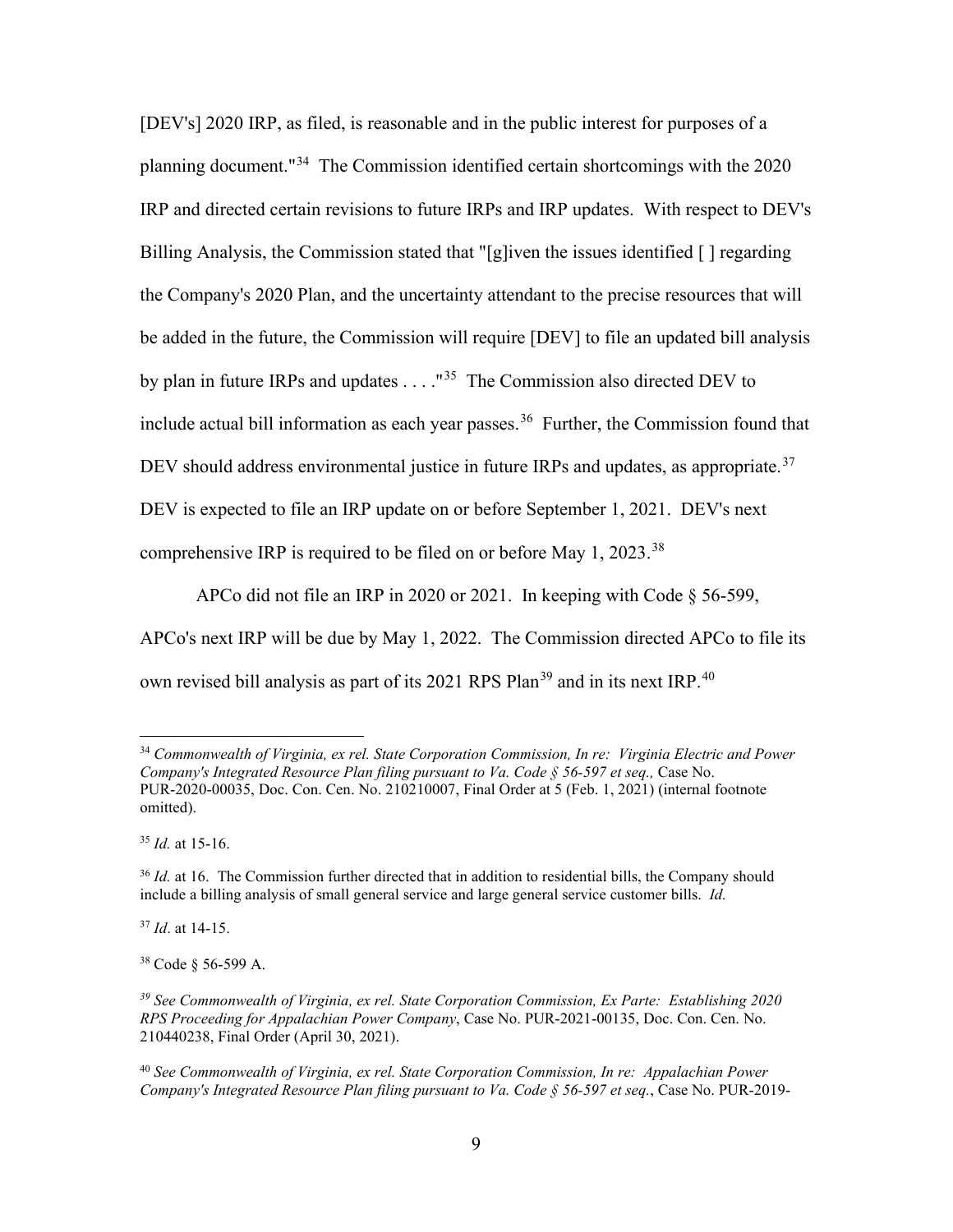### *2020 RPS Plan*

On October 30, 2020, DEV submitted its first RPS Plan to develop new solar and onshore wind generation capacity and energy storage as required by the VCEA pursuant to Code § 56-585.5 D 4. Among other things, DEV's 2020 RPS Plan calls for 3,421 MW of solar and onshore wind development and the development of 190 MW of energy storage resources through 2024.<sup>[41](#page-17-0)</sup> DEV estimates that by 2045, it may have 28,433 MW of solar resources, 5,112 MW of offshore wind resources, and 316 MW of hydroelectric resources that it will use toward meeting its capacity obligations in PJM.<sup>[42](#page-17-1)</sup>

The Commission issued its Final Order on April 30, 2021, wherein it: (i) found DEV's RPS Plan was reasonable and prudent for the limited purpose of its first annual plan; (ii) approved 498 MW of new renewable generation capacity in the Commonwealth including both company-owned resources and PPAs; and (iii) approved a RAC for cost recovery associated with approved company-owned solar facilities.<sup>[43](#page-17-2)</sup> The Commission further directed DEV to file a consolidated bill analysis in its IRP and RPS Plan

<span id="page-17-1"></span><sup>42</sup> *Id*. at 9.

<sup>00058, 2020</sup> S.C.C. Ann. Rept. 254, Final Order (Jan. 28, 2020), *modified*, Doc. Con. Cen. No. 210630141, Order (June 16, 2021) (requiring APCo's May 1, 2022 IRP filing to contemplate and fully account for the VCEA, the Clean Energy and Community Flood Preparedness Act, and the Virginia Environmental Justice Act).

<span id="page-17-0"></span><sup>41</sup> *Commonwealth of Virginia, ex rel. State Corporation Commission, Ex Parte: Establishing 2020 RPS Proceeding for Virginia Electric and Power Company,* Case No. PUR-2020-00134, Doc. Con. Cen. No. 201060058, RPS Plan at 4, 6 (Filed Oct. 30, 2020). For additional information on renewable deployment, on or before December 1 of each year, the Commission files an annual report to the General Assembly on the construction of new solar and wind projects pursuant to Enactment Clause 14 of the GTSA, as amended by 2020 Va. Acts ch. 1190.

<span id="page-17-2"></span><sup>43</sup> *Commonwealth of Virginia, ex rel. State Corporation Commission, Ex Parte: Establishing 2020 RPS Proceeding for Virginia Electric and Power Company,* Case No. PUR-2020-00134, Doc. Con. Cen. No. 210440236, Final Order (April 30, 2021).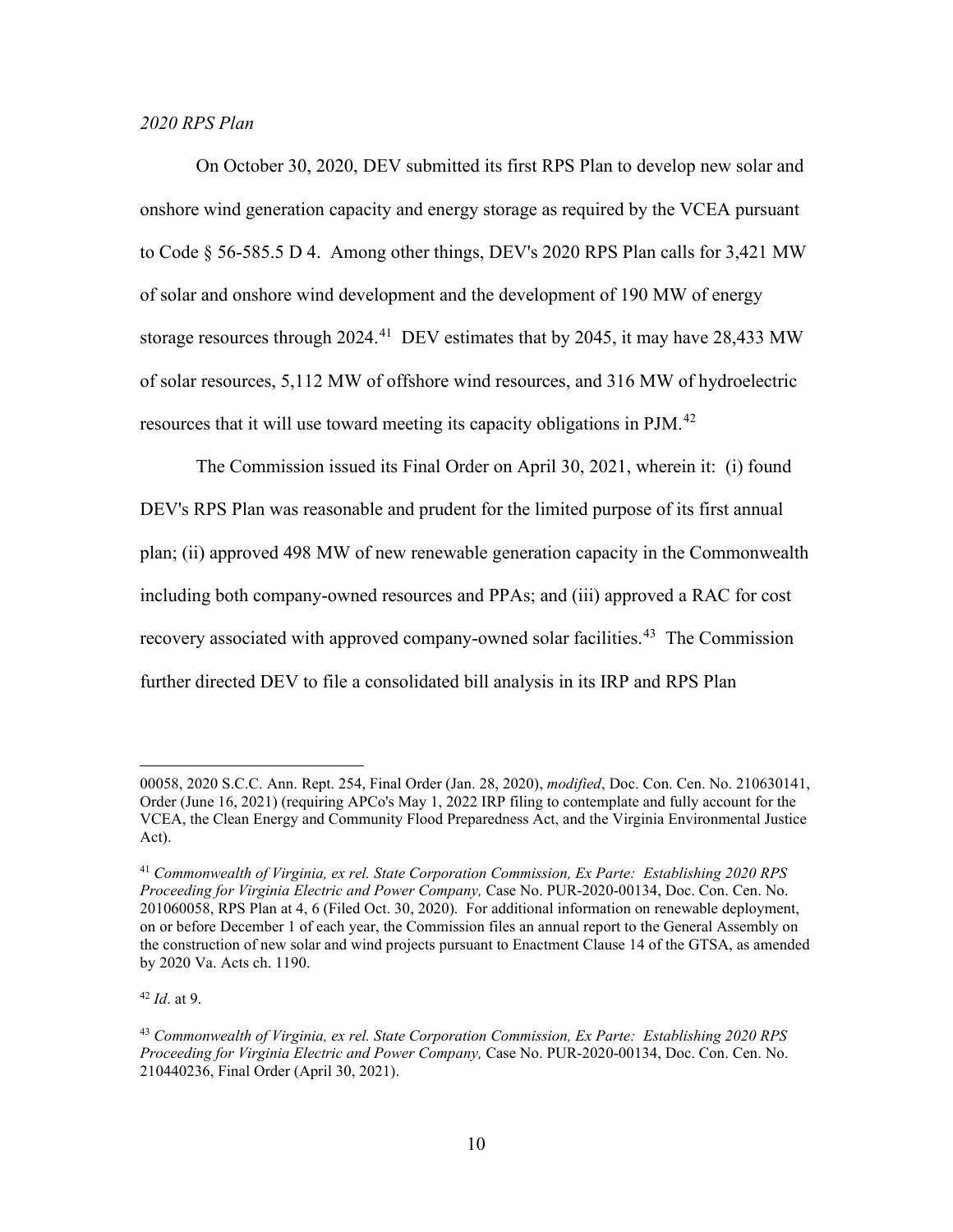proceedings with information through 2035.<sup>44</sup> DEV has filed a notice of intent to file its 2021 RPS Plan on or after September 1, 2021.

On November 2, 2020, APCo also submitted its first RPS Plan to develop new solar and onshore wind generation capacity required by the VCEA. APCo requested approval of its RPS Plan only; it did not request approval of any new generation facilities or any associated RAC.<sup>[45](#page-18-1)</sup>

According to its 2020 RPS Plan, APCo anticipates adding, through a mix of company-owned resources and PPAs, 3,452 MW of solar, 2,200 MW of onshore wind, and 400 MW of energy storage to meet the requirements of the VCEA through 2050.<sup>46</sup> On April 30, 2021, the Commission issued its Final Order on APCo's 2020 RPS Plan, wherein the Commission found that for purposes of filing its first annual plan under Code § 56-585.5 D 4, APCo's RPS Plan is reasonable and prudent.<sup>[47](#page-18-3)</sup> Among other things, the Commission directed APCo to undertake a billing analysis to include the effects of retirements, the effects of tax credits, offsets related to outside model additions, and any changes to customer class allocation factors in its next RPS filing.<sup>[48](#page-18-4)</sup>

<span id="page-18-2"></span><sup>46</sup> *Id.* at 5.

<span id="page-18-4"></span><sup>48</sup> *Id*. at 6.

<span id="page-18-0"></span><sup>44</sup> *Id.* at 8.

<span id="page-18-1"></span><sup>45</sup> *Commonwealth of Virginia, ex rel. State Corporation Commission, Ex Parte: Establishing 2020 RPS Proceeding for Appalachian Power Company,* Case No. PUR-2020-00135, Doc. Con. Cen. No. 201110019, RPS Plan (Filed Nov. 2, 2020).

<span id="page-18-3"></span><sup>47</sup> *Commonwealth of Virginia, ex rel. State Corporation Commission, Ex Parte: Establishing 2020 RPS Proceeding for Appalachian Power Company,* Case No. PUR-2020-00135, Doc. Con. Cen. No. 210440238, Final Order at 4 (April 30, 2021).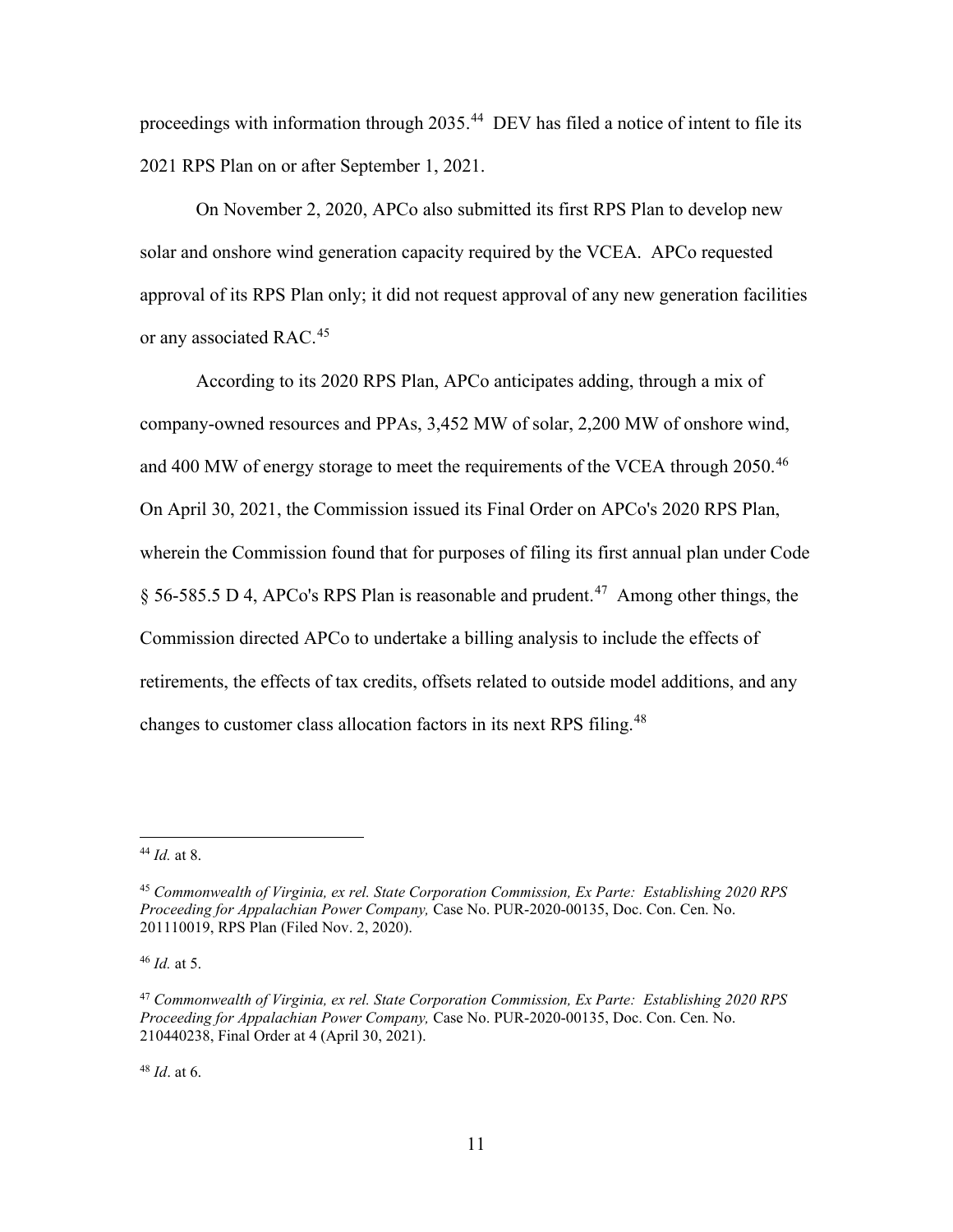### *2021 Investor Presentations*

The Commission's 2020 report included an account of anticipated growth capital investment as identified by DEI in a May 2020 presentation to investors. DEI similarly presented its fourth quarter earnings to investors on February 12, 2021.<sup>[49](#page-19-0) 50</sup> This 2021 presentation to investors identified approximately \$24 billion in anticipated growth capital expenditures for DEV over the period  $2021 - 2025$ .<sup>[51](#page-19-2)</sup> DEI identified the primary drivers as zero-carbon generation and storage, grid transformation, and customer growth, as outlined in the chart below.

<span id="page-19-0"></span> $49$  Slides for the February 12, 2021 presentation ("Fourth Quarter Presentation Slides") are available at: [https://s2.q4cdn.com/510812146/files/doc\\_financials/2020/q4/2021-02-12-DE-IR-4Q-2020-earnings-call](https://s2.q4cdn.com/510812146/files/doc_financials/2020/q4/2021-02-12-DE-IR-4Q-2020-earnings-call-slides-vTC1.pdf)[slides-vTC1.pdf.](https://s2.q4cdn.com/510812146/files/doc_financials/2020/q4/2021-02-12-DE-IR-4Q-2020-earnings-call-slides-vTC1.pdf) DEI is the parent company of DEV.

<span id="page-19-1"></span><sup>&</sup>lt;sup>50</sup> DEI also gave an investor presentation on May 4, 2021, for the first quarter of 2021, and August 6, 2021, for the second quarter of 2021. These presentations did not include the same level of DEV-specific capital investment information as the 2020 fourth quarter presentation. Slides for the May 4, 2021 presentation are available at: [https://s2.q4cdn.com/510812146/files/doc\\_downloads/2021/05/2021-05-04-DE-IR-1Q-2021](https://s2.q4cdn.com/510812146/files/doc_downloads/2021/05/2021-05-04-DE-IR-1Q-2021-earnings-call-slides-vTCI.pdf) [earnings-call-slides-vTCI.pdf.](https://s2.q4cdn.com/510812146/files/doc_downloads/2021/05/2021-05-04-DE-IR-1Q-2021-earnings-call-slides-vTCI.pdf) Slides for the August  $6, 2021$  presentation are available at [https://s2.q4cdn.com/510812146/files/doc\\_financials/2021/q2/2021-08-06-DE-IR-2Q-2021-earnings-call](https://s2.q4cdn.com/510812146/files/doc_financials/2021/q2/2021-08-06-DE-IR-2Q-2021-earnings-call-slides-vF.pdf)[slides-vF.pdf](https://s2.q4cdn.com/510812146/files/doc_financials/2021/q2/2021-08-06-DE-IR-2Q-2021-earnings-call-slides-vF.pdf)

<span id="page-19-2"></span><sup>51</sup> *See* Fourth Quarter Presentation Slides 56-58.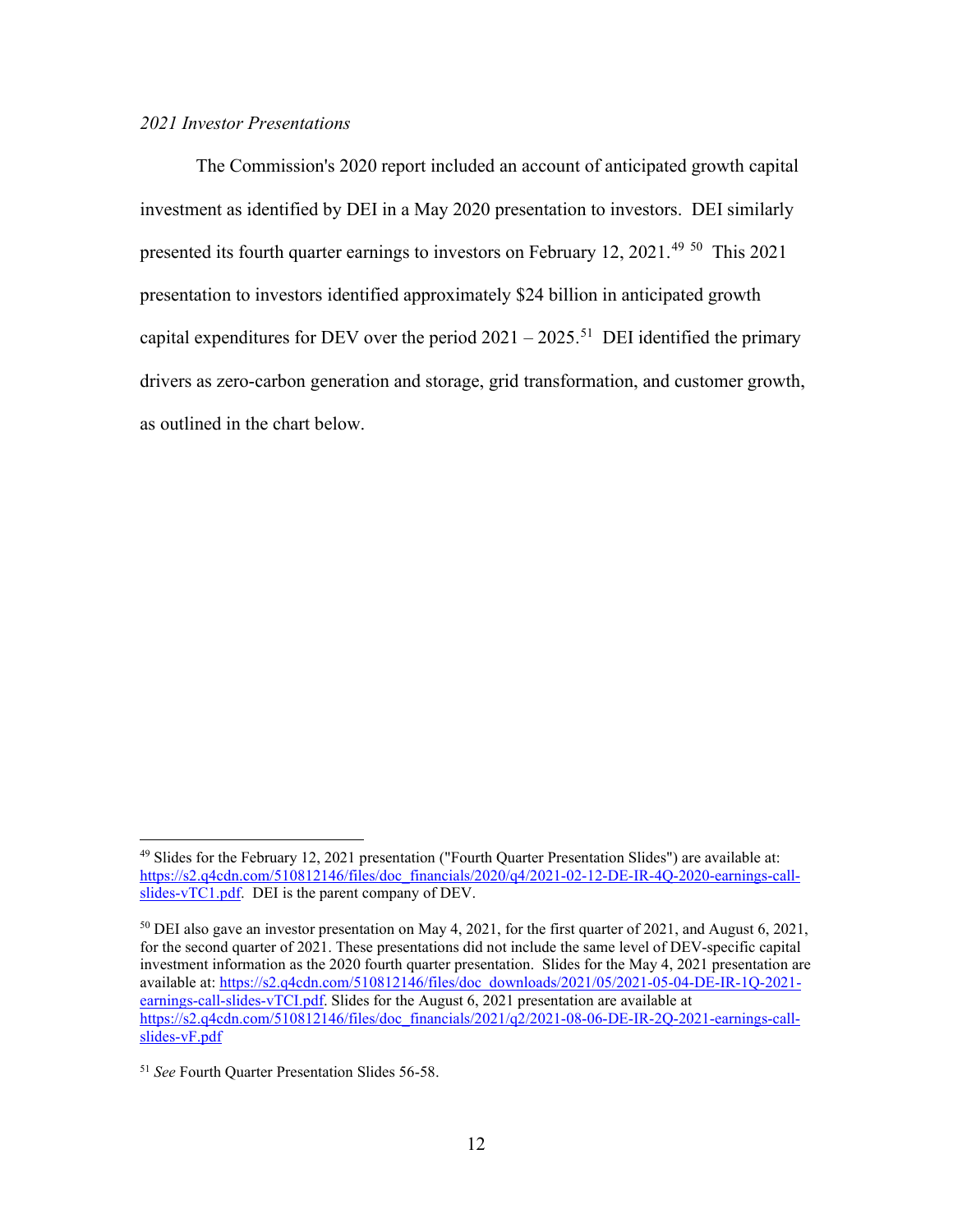# **February 12, 2021 Investor Presentation DEV Identified Capital Investments Five Year Outlook 2021 through 2025**

|                                     | Growth Capex        |
|-------------------------------------|---------------------|
|                                     | 2021-2025           |
|                                     |                     |
| Offshore Wind                       | \$6.5 Billion       |
| Solar                               | \$5.0 Billion       |
| Transmission                        | \$4.2 Billion       |
| Customer Growth                     | \$2.1 Billion       |
| <b>Energy Storage</b>               | \$1.8 Billion       |
| <b>Nuclear Relicensing</b>          | \$1.3 Billion       |
| <b>Grid Transformation</b>          | \$1.1 Billion       |
| Strategic Undergrounding            | \$0.9 Billion       |
| Renewable-enabling CTs              | \$0.7 Billion       |
|                                     |                     |
| <b>Total Growth Capex 2021-2025</b> | $\sim$ \$24 Billion |
|                                     |                     |
| <b>DEV Net Rate Base as of 2025</b> | $\sim$ \$45 Billion |

In its February 2021 presentation to investors, DEI estimated that by 2025, 87% of the \$24 billion of growth capex would be eligible to be recovered through RACs.<sup>52</sup> As a result, by 2025, DEI projected that a total of 63%, or approximately \$28 billion, of DEV's \$45 billion net rate base would be eligible to be recovered through RACs.<sup>[53](#page-20-1)</sup> DEV's projected \$45 billion net rate base in 2025 would reflect an increase of 80% when compared to 2020.

The February 2021 presentation to investors also forecasted DEI potential environmental capital investments of  $$72$  billion through 2035.<sup>[54](#page-20-2)</sup> While DEV-specific

<span id="page-20-0"></span><sup>52</sup> *See* Fourth Quarter Presentation Slides 18 and 55.

<span id="page-20-1"></span><sup>53</sup> *See* Fourth Quarter Presentation Slide 59.

<span id="page-20-2"></span><sup>54</sup> *See* Fourth Quarter Presentation Slide 42.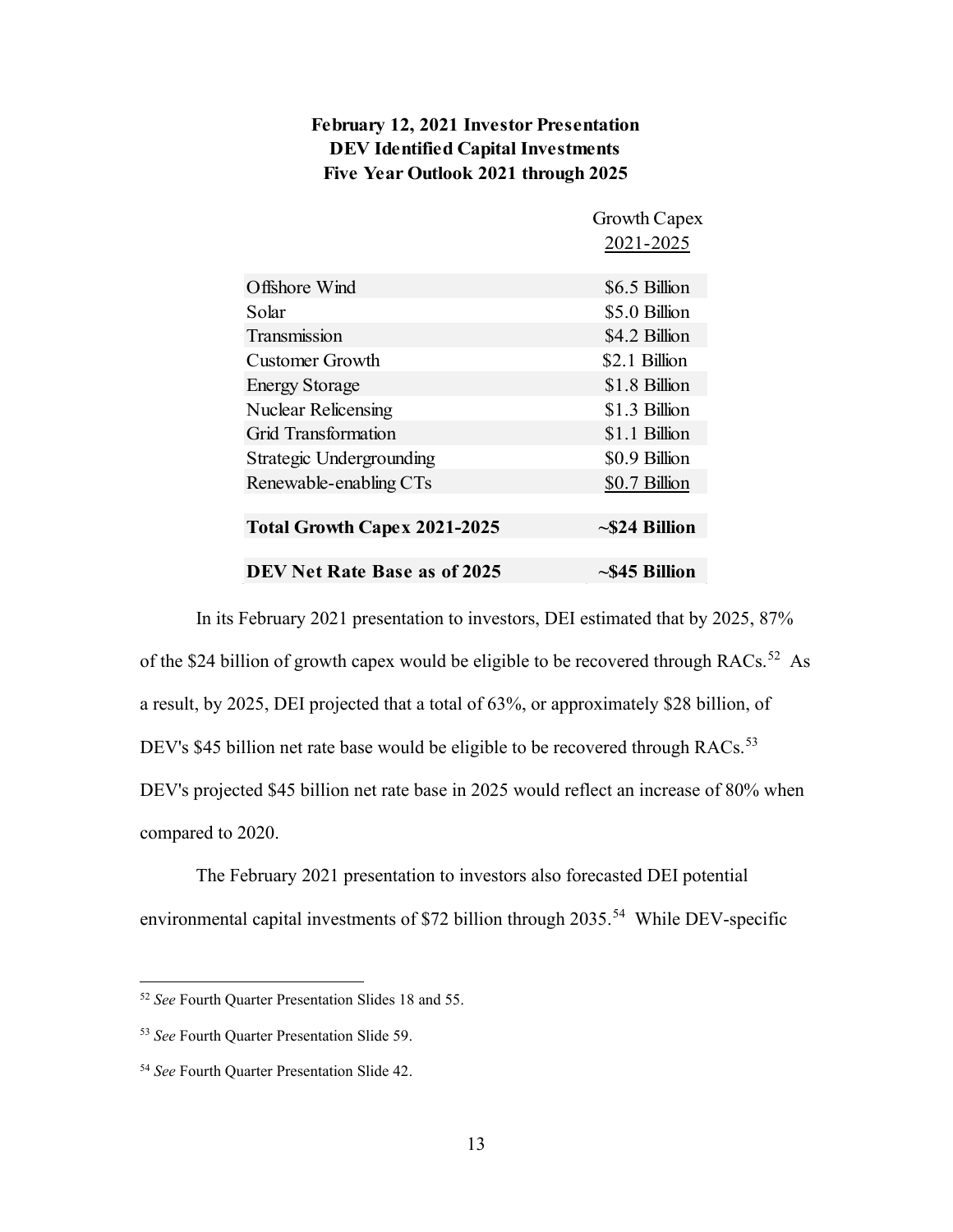investment for this period was not shown as a separate number, applying the same ratio of DEV to consolidated DEI five-year growth capital investments results in DEV potential environmental capital investments of \$53 billion through 2035.<sup>[55](#page-21-0)</sup> This is within the range of total potential DEV capital investments of \$50-\$59 billion through 2035 identified in DEI's May 2020 investor presentation as referenced in the Commission's 2020 report.<sup>[56](#page-21-1)</sup> Finally, as with the Commission's 2020 report, the totality of these projected capital investments reflect DEI's presentation to investors and have not been independently reviewed by Commission Staff or as part of a Commission proceeding.

<span id="page-21-0"></span><sup>55</sup> *See* Fourth Quarter Presentation Slide 18. DEV five-year growth capital investment is approximately 74% of total consolidated DEI.

<span id="page-21-1"></span><sup>56</sup> *See* [https://s2.q4cdn.com/510812146/files/doc\\_financials/2020/q1/2020-05-05-DE-IR-Q1-2020-earnings](https://s2.q4cdn.com/510812146/files/doc_financials/2020/q1/2020-05-05-DE-IR-Q1-2020-earnings-call-slides-vTCIII.pdf%20at%20slides%2017-21)[call-slides-vTCIII.pdf](https://s2.q4cdn.com/510812146/files/doc_financials/2020/q1/2020-05-05-DE-IR-Q1-2020-earnings-call-slides-vTCIII.pdf%20at%20slides%2017-21) at slides 17-21.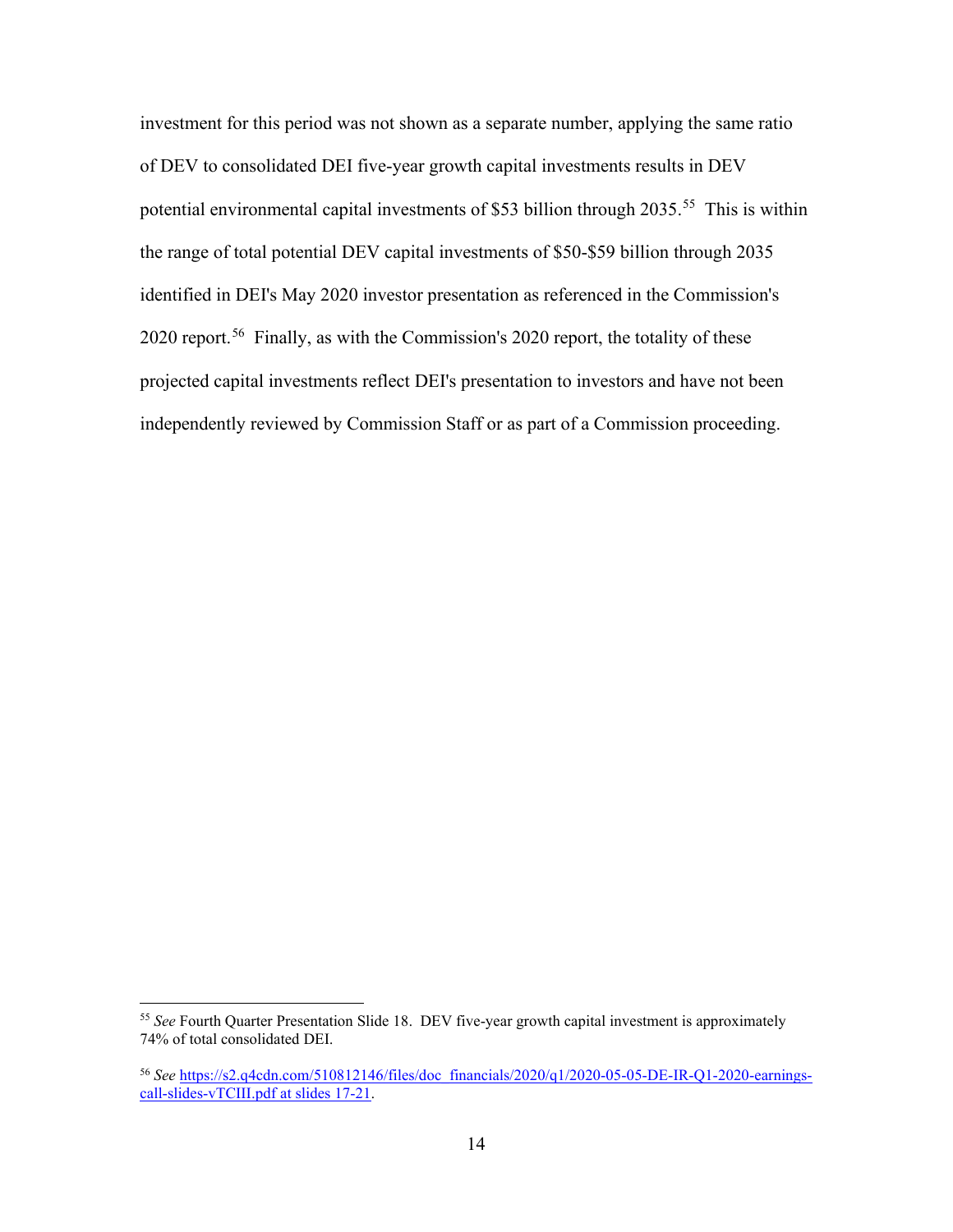## **III. BASE RATE FINANCIAL RESULTS**

### **DEV 2017-2020 Triennial Review**

On March 31, 2021, DEV filed its application for the 2021 triennial review provided for by Code § 56-585.1 A, docketed as Case No. PUR-2021-00058, which is currently pending before the Commission.<sup>[57](#page-22-0)</sup> The evidentiary hearing is scheduled to begin on October 25, 2021, and the statutory deadline for the Commission to issue a final order is January 18, 2022.<sup>[58](#page-22-1)</sup> The Commission will report on its determinations of DEV's triennial review in next year's report.

### **APCo 2017-2019 Triennial Review**

On March 31, 2020, APCo filed with the Commission its first triennial review,

docketed as Case No. PUR-2020-00015. [59](#page-22-2) As filed, APCo presented a combined

generation and distribution base rate earned ROE of 8.24% for the combined test periods

<span id="page-22-0"></span><sup>57</sup> *Application of Virginia Electric and Power Company, For a 2021 triennial review of the rates, terms and conditions for the provision of generation, distribution, and transmission services pursuant to § 56-585.1 A of the Code of Virginia*, Case No. PUR-2021-00058, Doc. Con. Cen. No. 210340128, Application (Filed Mar. 31, 2021), *amended by* Doc. Con. Cen. No. 210530106, Amended Application (May 18, 2021) (including an amended application, supplemental testimony and filing schedules reflecting a revision to its earned return in the combined earnings test analysis).

<span id="page-22-1"></span><sup>&</sup>lt;sup>58</sup> In granting DEV's Motion for Leave to File Supplemental Direct Testimony and Filing Schedules and to Modify the Procedural Schedule, the Commission agreed with DEV that the eight-month statutory deadline provided by Code § 56-585.1 A 8 should begin on the date of the amended application, resulting in a final order being due on or before January 18, 2022. *Application of Virginia Electric and Power Company, For a 2021 triennial review of the rates, terms and conditions for the provision of generation, distribution, and transmission services pursuant to § 56-585.1 A of the Code of Virginia*, Case No. PUR-2021-00058, Doc. Con. Cen. No. 210610126, Order Modifying Procedural Schedule and for Supplemental Notice at n.5, n.8 (June 4, 2021).

<span id="page-22-2"></span><sup>59</sup> *Application of Appalachian Power Company, For a 2020 triennial review of its base rates, terms and conditions pursuant to § 56-585.1 of the Code of Virginia*, Case No. PUR-2020-00015, Doc. Con. Cen. No. 201140127, Application (Filed Mar. 31, 2020).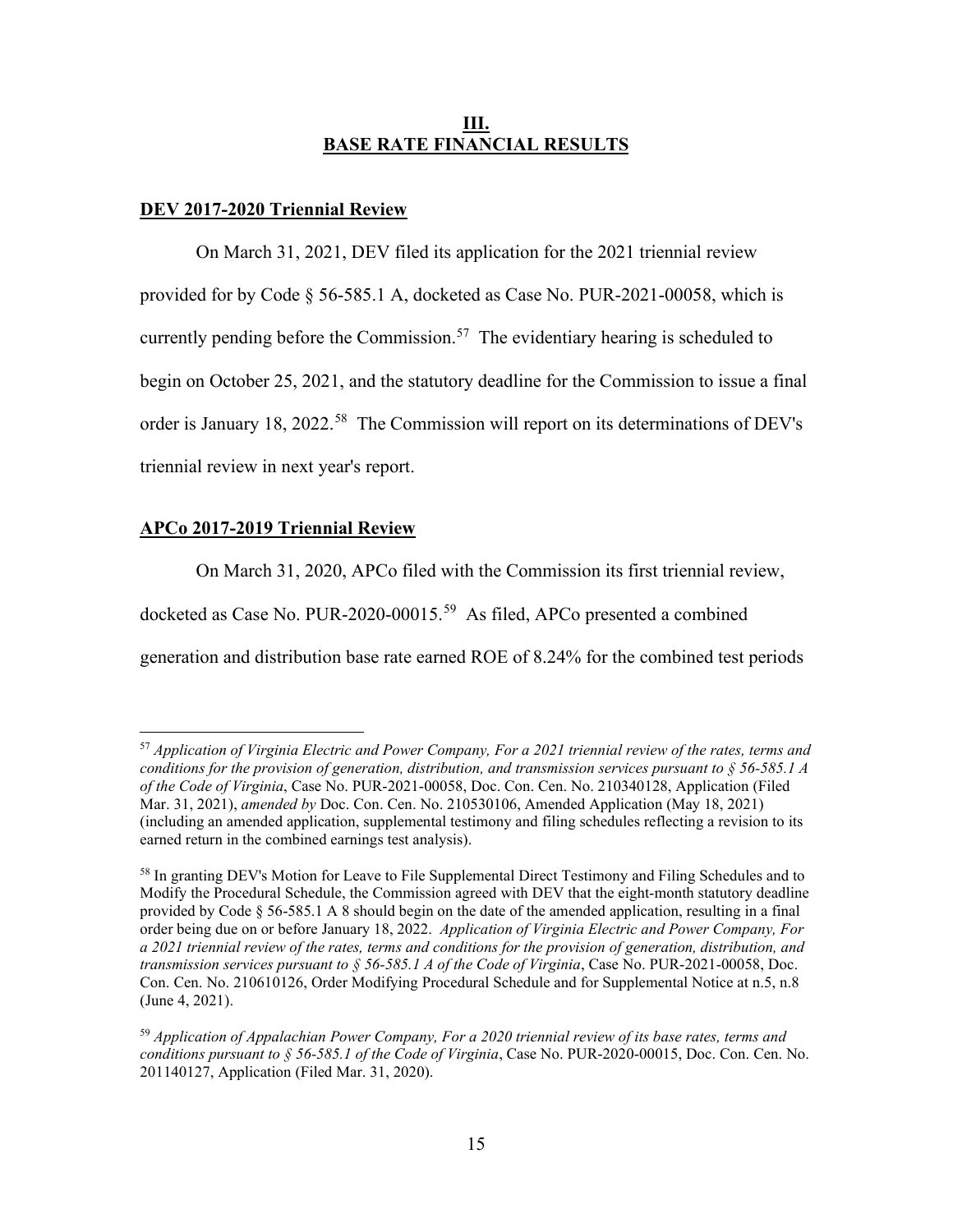of 2017 through 2019, which is below the 9.42% ROE approved by the Commission in Case No. PUR-2018-00048 to be used to measure earnings in APCo's first triennial review.<sup>[60](#page-23-0)</sup> APCo's earned return was driven in large part by the impairment of the unrecovered balances of several coal fired generating units it had retired in 2015, which it claimed was a period expense subject to the provisions of Code  $\S 56-585.1$  A 8.

The evidentiary hearing for the case was held on September  $14 - 18$ , 2020. On November 24, 2020, the Commission issued its Final Order in APCo's triennial review.<sup>61</sup> Based on the Commission's findings, APCo earned an ROE of 9.48% for the 2017 – 2019 triennial period.<sup>[62](#page-23-2)</sup> As noted above, the fair ROE for purposes of APCo's triennial review was 9.42%. Thus, for the 2017 – 2019 triennial period under review, Appalachian earned six basis points above the fair ROE, which equates to \$1,992,987 in excess earnings for the triennial period and is within the statutory range. [63](#page-23-3) As such, the Commission found APCo's proposed rate increase was not allowed under the law.<sup>[64](#page-23-4)</sup> The Commission also

<span id="page-23-0"></span><sup>60</sup> *Application of Appalachian Power Company, For the determination of the fair rate of return on common equity to be applied to its rate adjustment clauses*, Case No. PUR-2018-00048, Doc. Con. Cen. No. 181120212, Final Order (Nov. 7, 2018).

<span id="page-23-1"></span><sup>61</sup> *Application of Appalachian Power Company, For a 2020 triennial review of its base rates, terms and conditions pursuant to § 56-585.1 of the Code of Virginia*, Case No. PUR-2020-00015, 2020 S.C.C. Ann. Rept. 421, Final Order (Nov. 24, 2020).

<span id="page-23-2"></span> $62$  Among other findings, the Commission found that APCo had not met its burden to establish it was reasonable to conclude that its unrecovered retired generating unit balances were no longer probable of future recovery and, as such, it was improper for APCo to record such costs as an asset impairment in December 2019. *Id.* at 422-425.

<span id="page-23-3"></span><sup>63</sup> The statutory range is 70 basis points above and below the fair ROE. *See* Code § 56-585.1.

<span id="page-23-4"></span><sup>64</sup> *See* Code § 56-585.1 A 8 a (allowing the Commission to order an increase in rates only if it finds APCo has earned "more than 70 basis points below a fair combined rate of return on its generation and distribution services, . . . .").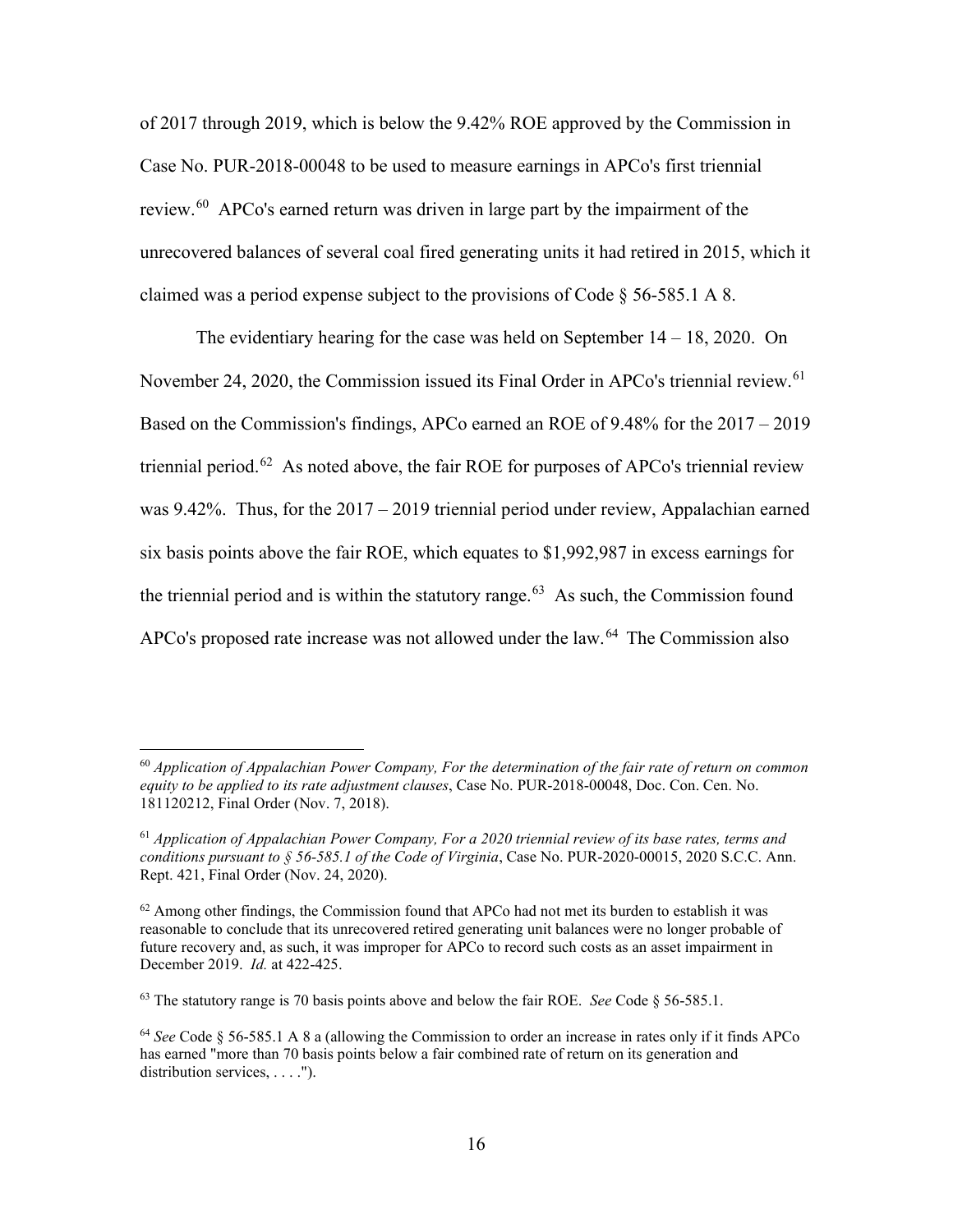found a 9.20% ROE was fair and reasonable for the 2021 – 2023 period that will be the subject of APCo's next triennial review.<sup>[65](#page-24-0)</sup>

APCo and Consumer Counsel filed petitions for reconsideration of certain elements of the Commission's Final Order. On March 26, 2021, the Commission issued its Order on Reconsideration that did not modify its finding of an earned ROE of 9.48% for the 2017 – 2019 period.<sup>66</sup> APCo and Consumer Counsel have both filed notices of appeal of the Commission's decision to the Supreme Court of Virginia.

#### **APCo 2020 Base Rate Financial Results**

During 2020, in response to requests from Staff pursuant to Code § 56-36, APCo provided certain analyses of its combined generation and distribution base rate financial results for calendar year 2020 on a regulatory accounting basis. Calendar year 2020 is the first year of APCo's second triennial review, which will be filed with the Commission in 2023 and will cover the period 2020 – 2022.

APCo's analysis reflects a combined base rate generation and distribution ROE of 4.76% for 2020.[67](#page-24-2) [68](#page-24-3)

<span id="page-24-0"></span><sup>65</sup> *Application of Appalachian Power Company, For a 2020 triennial review of its base rates, terms and conditions pursuant to § 56-585.1 of the Code of Virginia*, Case No. PUR-2020-00015, 2020 S.C.C. Ann. Rept. 421, 430-433, Final Order (Nov. 24, 2020).

<span id="page-24-1"></span><sup>66</sup> *Application of Appalachian Power Company, For a 2020 triennial review of its base rates, terms and conditions pursuant to § 56-585.1 of the Code of Virginia*, Case No. PUR-2020-00015, Doc. Con. Cen. No. 210330171, Order on Reconsideration (Mar. 26, 2021).

<span id="page-24-2"></span> $67$  A 0.01 percentage point of ROE was worth approximately \$172,000 in combined generation and distribution annual revenues for APCo in 2020 provided by its customers through payment of their electric bills.

<span id="page-24-3"></span><sup>&</sup>lt;sup>68</sup> This 2020 earned ROE is based on information provided by APCo. The Commission did not conduct an audit or investigation of the financial information provided by APCo. The Commission will conduct an audit of APCo's 2020 earnings as part of its 2023 triennial review. Interested parties will have an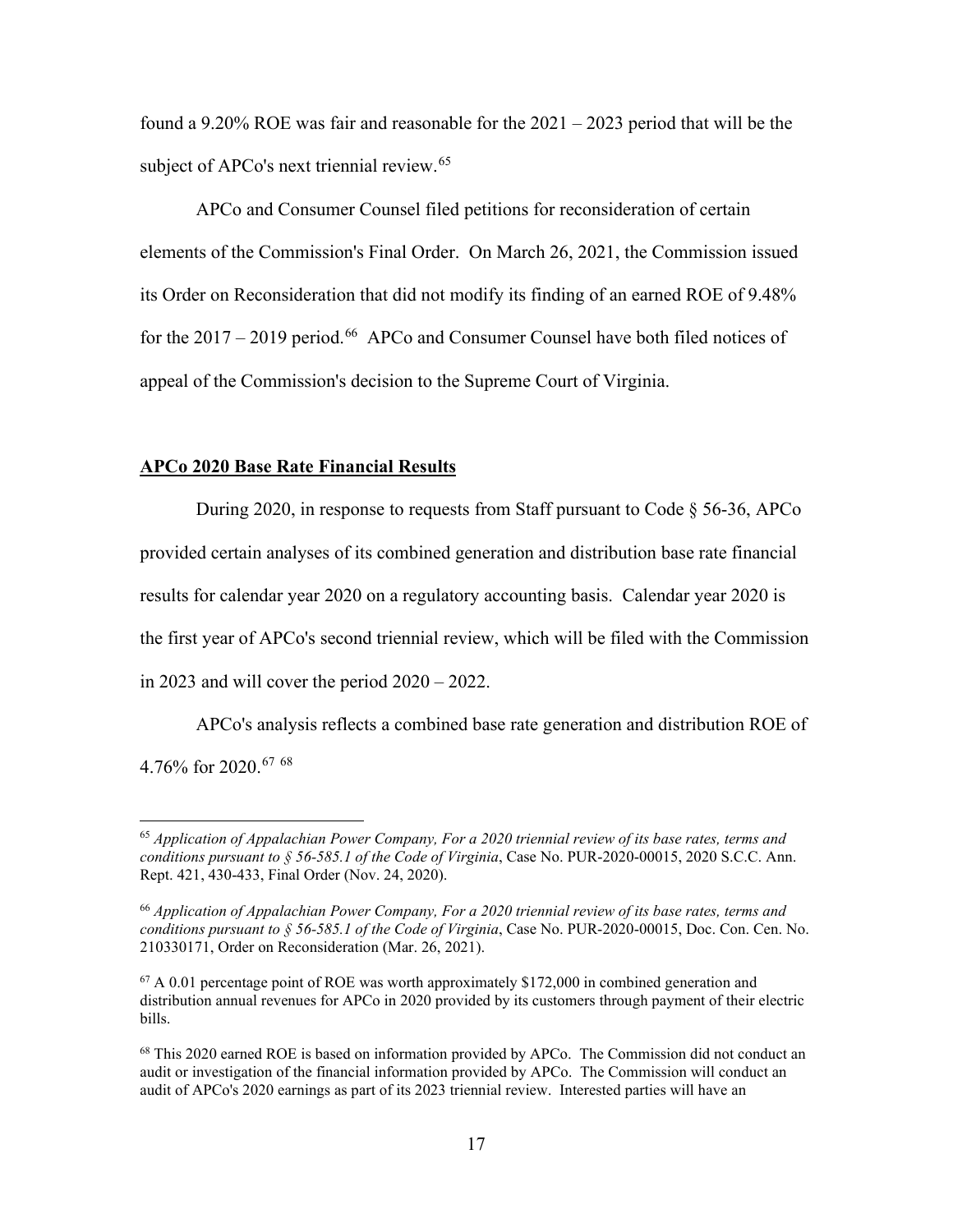|       | Generation Distribution Combined |       |
|-------|----------------------------------|-------|
| 8.29% | $1.32\%$                         | 4.76% |

**APCo 2020 Earned Return on Equity**

APCo's reported 2020 combined generation and distribution unaudited earned

ROE is below the 9.20% base ROE approved by the Commission in Case No. PUR-2020- 00015 to be used for the  $2021 - 2023$  period. The following table provides a breakdown

of APCo's 2020 earnings in both percentage points and revenues:

# **APCo 2020 Earnings in Excess of or Below a 9.20% ROE (Revenues in Millions of Dollars)**

|                   | Generation | Distribution | Combined   |
|-------------------|------------|--------------|------------|
| Percentage Points | $-0.91\%$  | $-7.88\%$    | $-4.42\%$  |
| Revenues          | (S7.7)     | $(\$68.7)$   | $(\$76.0)$ |

As discussed above, Code § 56-585.1 A 8, as amended by the GTSA, states that certain costs are deemed fully recovered in the test period in which they were recorded per books by the company for financial reporting purposes. APCo stated it recorded costs in base rates related to severe weather events of \$3.5 million during 2020 that are subject to Code § 56-585.1 A 8. These costs reduced APCo's reported 2020 earned return by 0.02 percentage points.

APCo also reported that it incurred and deferred \$3.5 million in COVID-19 related expenses in 2020, which consisted primarily of bad debt expense and protective materials and supplies.

opportunity to participate in that proceeding. The 2020 earned ROE determined by the Commission in the 2023 triennial review may differ from the information provided by APCo and included in this report.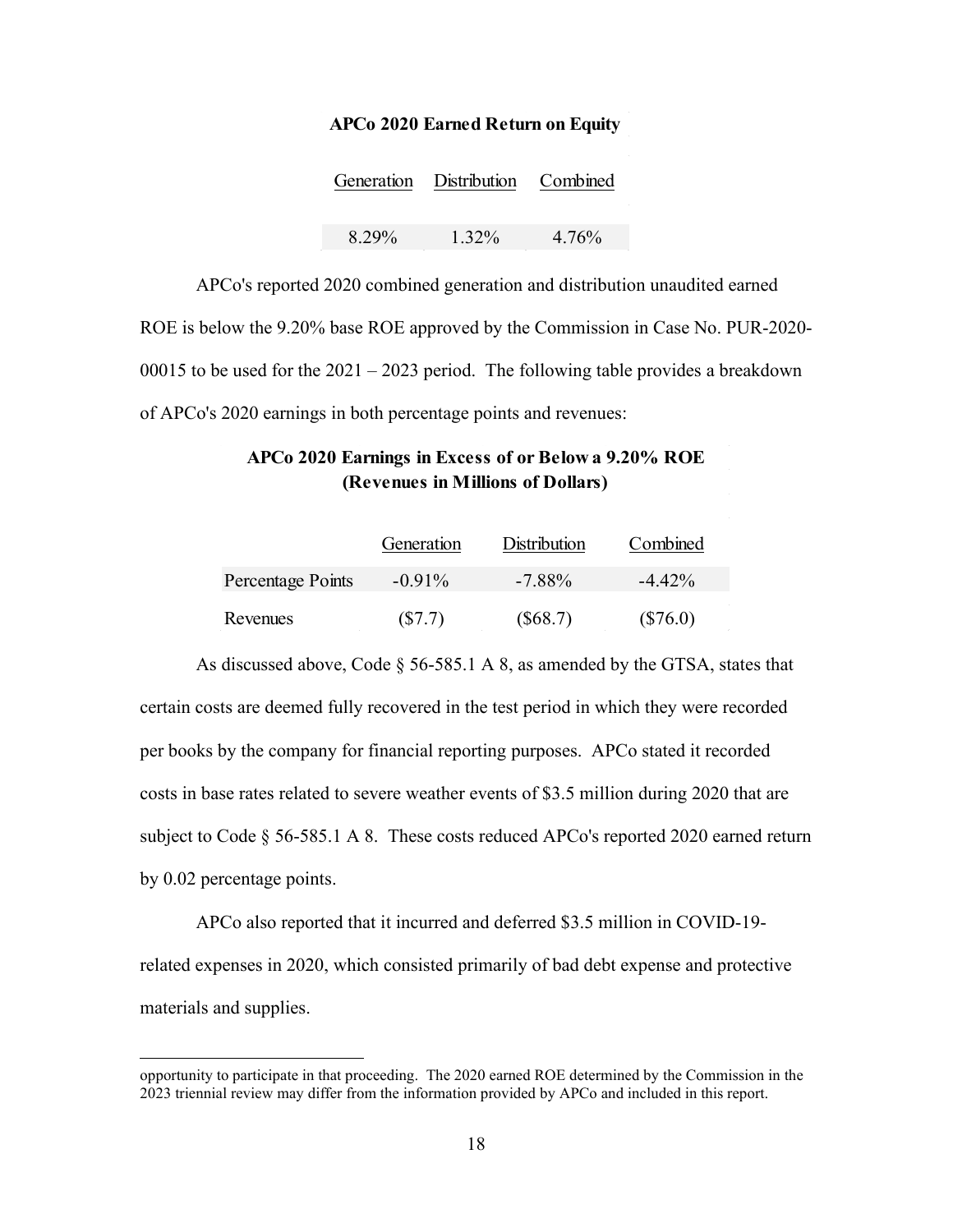### **IV. CURRENT STATUS OF PROCEEDINGS UNDER THE REGULATION ACT**

The Regulation Act has undergone a number of amendments over the last few years resulting in 17 new programs, requirements and rulemakings that apply to two of the Commonwealth's incumbent electric utilities and two new programs and requirements that apply to the electric cooperatives. Since the Commission's 2020 CEUR Report, the Commission has conducted additional proceedings brought pursuant to the Regulation Act. This section provides a high-level summary of certain proceedings decided by the Commission since August 18, 2020, the date of the 2020 CEUR Report, or pending at the time of this report.  $69$ 

#### **Renewable Energy Cases**

Below is a table summarizing the renewable energy cases decided by or pending with the Commission at the time of this report. A description of the proceedings follows the table.

| <u>Company</u> | <b>Topic</b>                       | Pending or<br><b>Resolved?</b> | <b>Code Section</b> | Case No.       |
|----------------|------------------------------------|--------------------------------|---------------------|----------------|
| <b>DEV</b>     | US-3 Solar<br>Projects<br>(Update) | Resolved                       | $§ 56-585.1 A6$     | PUR-2020-00122 |
| <b>DEV</b>     | US-4 Solar<br>Project<br>(Update)  | Resolved                       | $§ 56-585.1 A6$     | PUR-2020-00123 |

<span id="page-26-0"></span> $69$  Copies of the Commission's full orders, as well as access to publicly-filed case documents, are available at the Commission's website: [https://scc.virginia.gov/pages/Case-Information,](https://scc.virginia.gov/pages/Case-Information) by clicking "Docket Search," and clicking "Search By Case Information," and entering the case number in the appropriate box.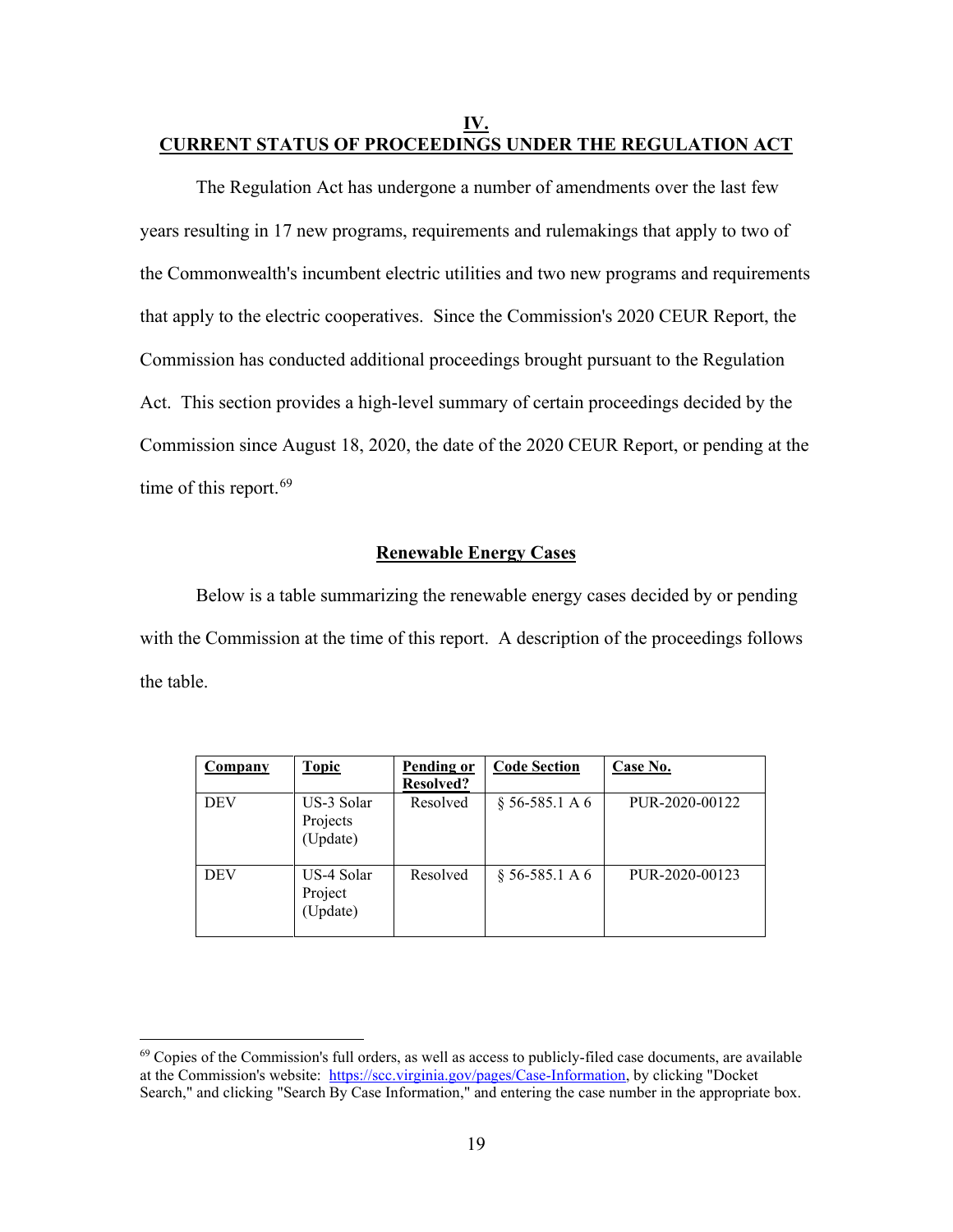| DEV,<br><b>KU/ODP</b>       | Regulations<br>for a multi-<br>family<br>shared solar<br>program | Resolved | $§ 56-585.1:12$  | PUR-2020-00124 |
|-----------------------------|------------------------------------------------------------------|----------|------------------|----------------|
| <b>DEV</b>                  | Regulations<br>for a shared<br>solar<br>program                  | Resolved | $§ 56-594.3$     | PUR-2020-00125 |
| <b>DEV</b>                  | <b>2020 RPS</b><br>Plan Filing                                   | Resolved | § 56-585.5 D     | PUR-2020-00134 |
| <b>APCo</b>                 | 2020 RPS<br>Plan Filing                                          | Resolved | § 56-585.5 D     | PUR-2020-00135 |
| <b>DEV</b>                  | Rider RPS                                                        | Resolved | § 56-585.1 A 5   | PUR-2020-00170 |
| Cavalier<br>Solar A,<br>LLC | Solar Project                                                    | Resolved | § 56-580 D       | PUR-2020-00235 |
| <b>APCo</b>                 | RPS-RAC                                                          | Pending  | § 56-585.2 E     | PUR-2021-00048 |
| Axton Solar,<br><b>LLC</b>  | Solar Project                                                    | Pending  | § 56-580 D       | PUR-2021-00085 |
| DEV, APCo                   | Accelerated<br>Renewable<br>Energy<br><b>Buyers</b>              | Pending  | § 56-585.5 G     | PUR-2021-00089 |
| <b>DEV</b>                  | US-3 Solar<br>Projects<br>(Update)                               | Pending  | $§ 56-585.1 A6$  | PUR-2021-00118 |
| <b>DEV</b>                  | US-4 Solar<br>Project<br>(Update)                                | Pending  | $§$ 56-585.1 A 6 | PUR-2021-00119 |
| <b>DEV</b>                  | 100%<br>Renewable<br>Tariff<br>(Update)                          | Pending  | § 56-577 A 5     | PUR-2021-00138 |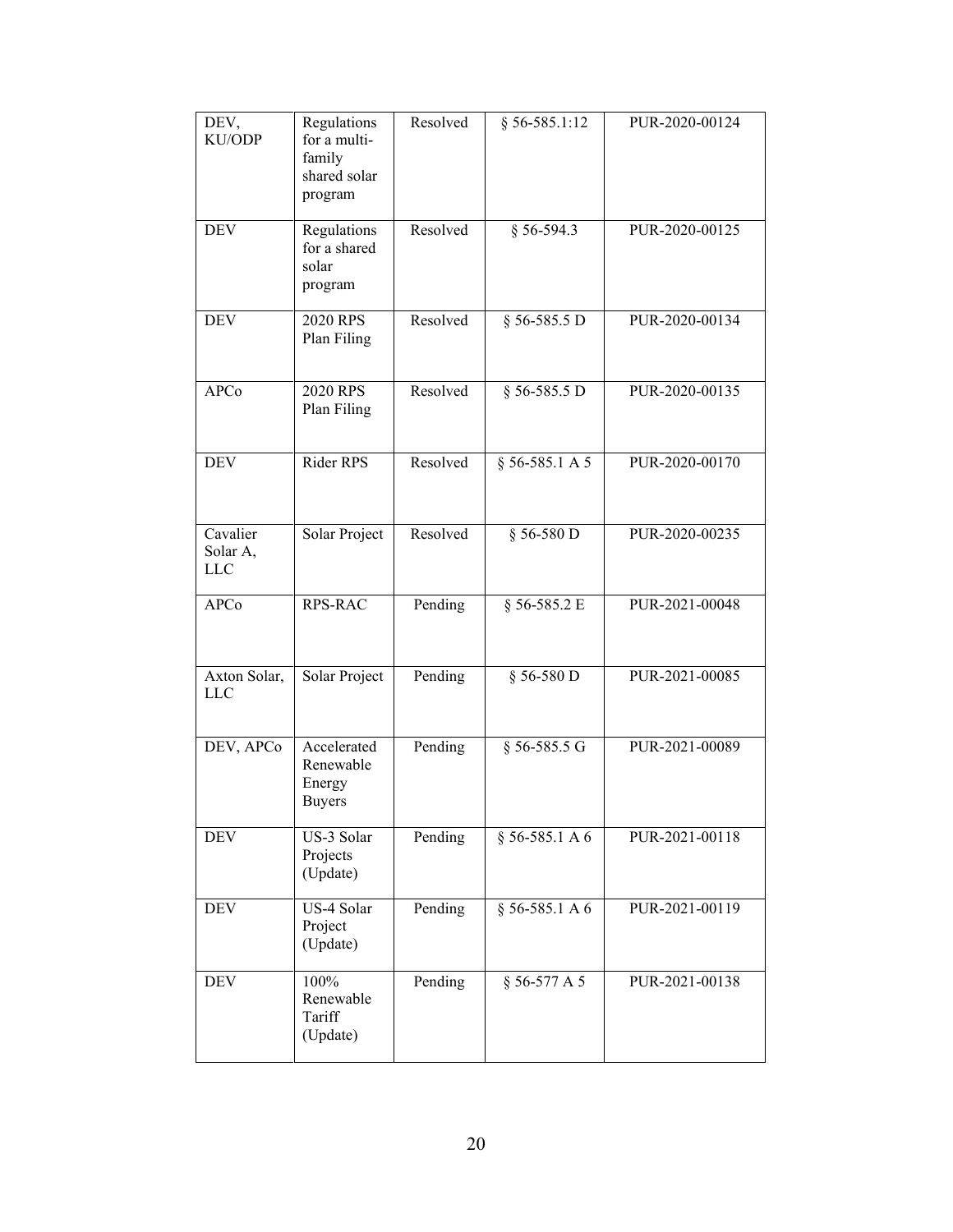- DEV US-3 Solar Projects and Associated RAC: The Commission approved an annual update to DEV's RAC for cost recovery associated with its US-3 Solar Projects. (Final Order, Mar. 30, 2021).
- DEV US-4 Solar Project and Associated RAC: The Commission approved an annual update to DEV's RAC for cost recovery associated with its US-4 Solar Project. (Order Approving Rate Adjustment Clause, Mar. 30, 2021).
- Regulations for a multi-family shared solar program (DEV and KU/ODP): As required by legislation passed by the 2020 General Assembly,  $\frac{70}{10}$  $\frac{70}{10}$  $\frac{70}{10}$  the Commission adopted regulations affording eligible DEV and KU/ODP customers the opportunity to participate in a subscription-based multi-family shared solar program. (Order Adopting Rules, Dec. 23, 2020).
- Regulations for a shared solar program (DEV): As required by legislation passed by the 2020 General Assembly,  $\frac{71}{1}$  $\frac{71}{1}$  $\frac{71}{1}$  the Commission adopted regulations affording DEV customers the opportunity to participate in a subscription-based shared solar program. (Order Adopting Rules, Dec. 23, 2020).
- DEV 2020 RPS Plan Filing and Associated RAC: The Commission approved DEV's first annual plan for the development of new solar, onshore wind, and energy storage resources under the RPS program established by the VCEA. The Commission also approved construction of three solar facilities totaling 82 MW, and an associated RAC, as well as six PPAs totaling 416 MW. The Commission directed that future filings include a least cost plan that meets applicable carbon regulations and the mandatory RPS Program requirements of the VCEA. The Commission considered environmental justice impacts when approving the new renewable generation capacity in the Final Order and also directed Dominion to evaluate and rank the potential environmental justice impacts of different renewable options and include the results of its evaluation in its next RPS filing. (Final Order, Apr. 30, 2021).
- APCo 2020 RPS Plan Filing: The Commission approved APCo's first annual plan for the development of new solar, onshore wind, and energy storage resources under the RPS program established by the VCEA. APCo's plan did not include any specific resource proposals. The Commission directed that future filings include a least cost plan that meets applicable carbon regulations and the mandatory RPS Program requirements of the VCEA. The Commission also directed APCo to identify in future RPS filings how requests for proposals

<span id="page-28-0"></span><sup>70</sup> 2020 Va. Acts chs. 1187, 1188, 1189, 1239.

<span id="page-28-1"></span><sup>71</sup> 2020 Va. Acts chs. 1238, 1264.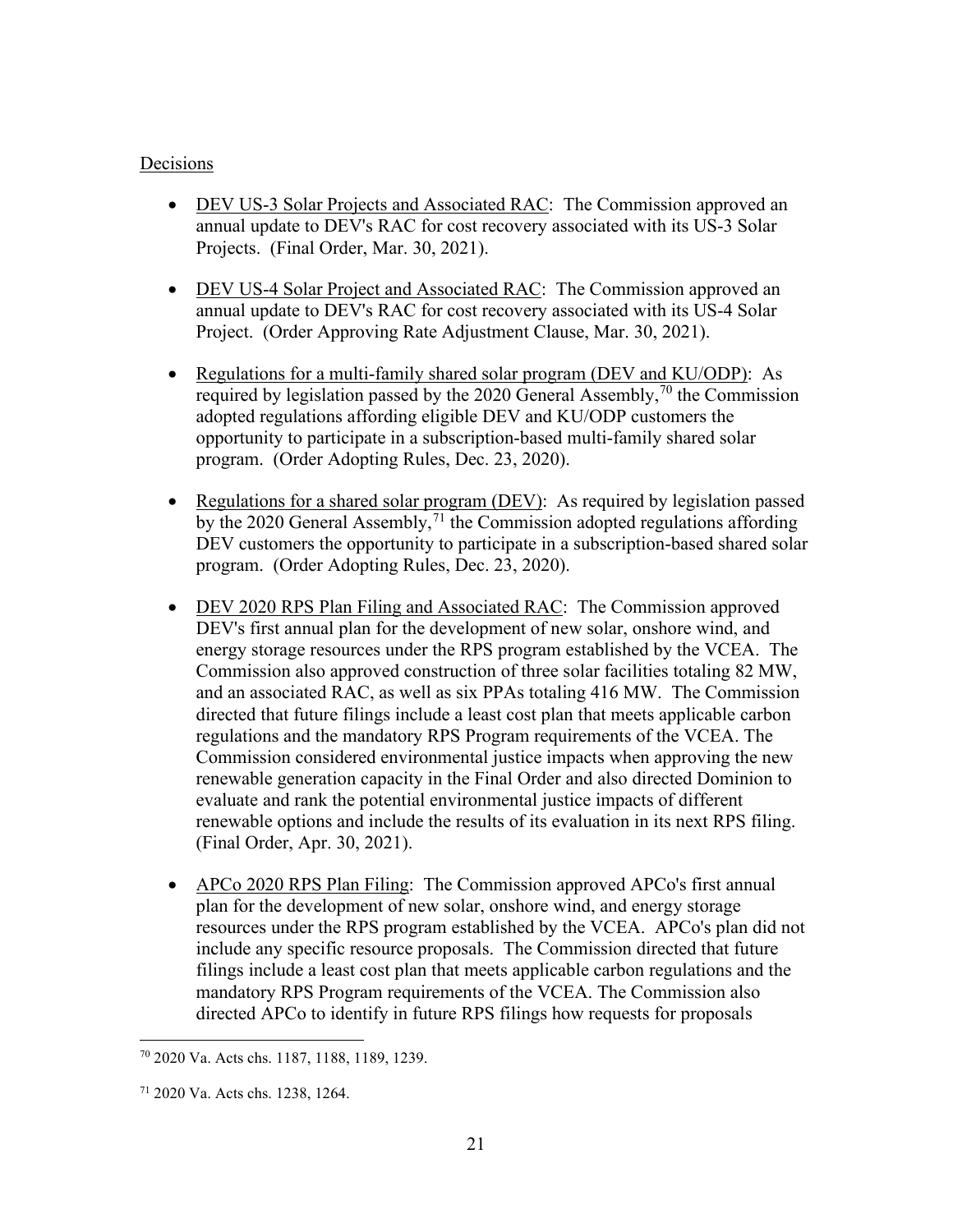assessed environmental justice considerations, including any non-price considerations that were included in the Company's RFP analysis. (Final Order, Apr. 30, 2021).

- DEV Rider RPS: The Commission approved DEV's request for approval of Rider RPS to recover projected and actual costs related to compliance with the mandatory RPS Program established by the VCEA. (Final Order, July 1, 2021).
- Cavalier Solar A, LLC, Solar Project: The Commission granted approval to Cavalier to construct solar facilities totaling 240 MW in Surry County and Isle of Wight County as well as the necessary transmission lines to interconnect the solar facilities to the transmission grid, subject to certain conditions. (Final Order, May 27, 2021).

# Pending Cases

- APCo RPS-RAC: APCo seeks approval to revise its RPS-RAC to recover residual, incremental costs related to APCo's participation in its voluntary RPS program that was in place prior to the passage of the VCEA. (Filed May 3, 2021).
- Axton Solar Project: Axton seeks Commission approval to construct a 201.1 MW solar generating facility to be constructed in Henry and Pittsylvania Counties. (Filed Apr. 28, 2021).
- Accelerated Renewable Energy Buyers (DEV, APCo): The Commission has established a proceeding for the purpose of determining whether rules and regulations are necessary to implement the provisions of the VCEA related to accelerated renewable energy buyers, and if so, the appropriate rules and regulations that should be adopted. (Order Establishing Proceeding, May 12, 2021).
- DEV US-3 Solar Projects and Associated RAC: DEV seeks approval of an annual update to its RAC for cost recovery associated with its US-3 Solar Projects. (Filed August 2, 2021).
- DEV US-4 Solar Project and Associated RAC: DEV seeks approval of an annual update to its RAC for cost recovery associated with its US-4 Solar Project. (Filed August 2, 2021).
- DEV 100% Renewable Tariff Update (Rider TRG): DEV has filed for annual update of its previously approved 100% renewable tariff, Rider TRG. DEV requests no change to the approved rate or to the portfolio of renewable resources providing service under Rider TRG. Rider TRG limits the ability of customers in DEV's service territory to purchase renewable energy from competitive suppliers under Code  $\S$  56-577 A 5. The update filing indicates that approximately 2,400 DEV customers have enrolled in Rider TRG so far. (Filed July 1, 2021).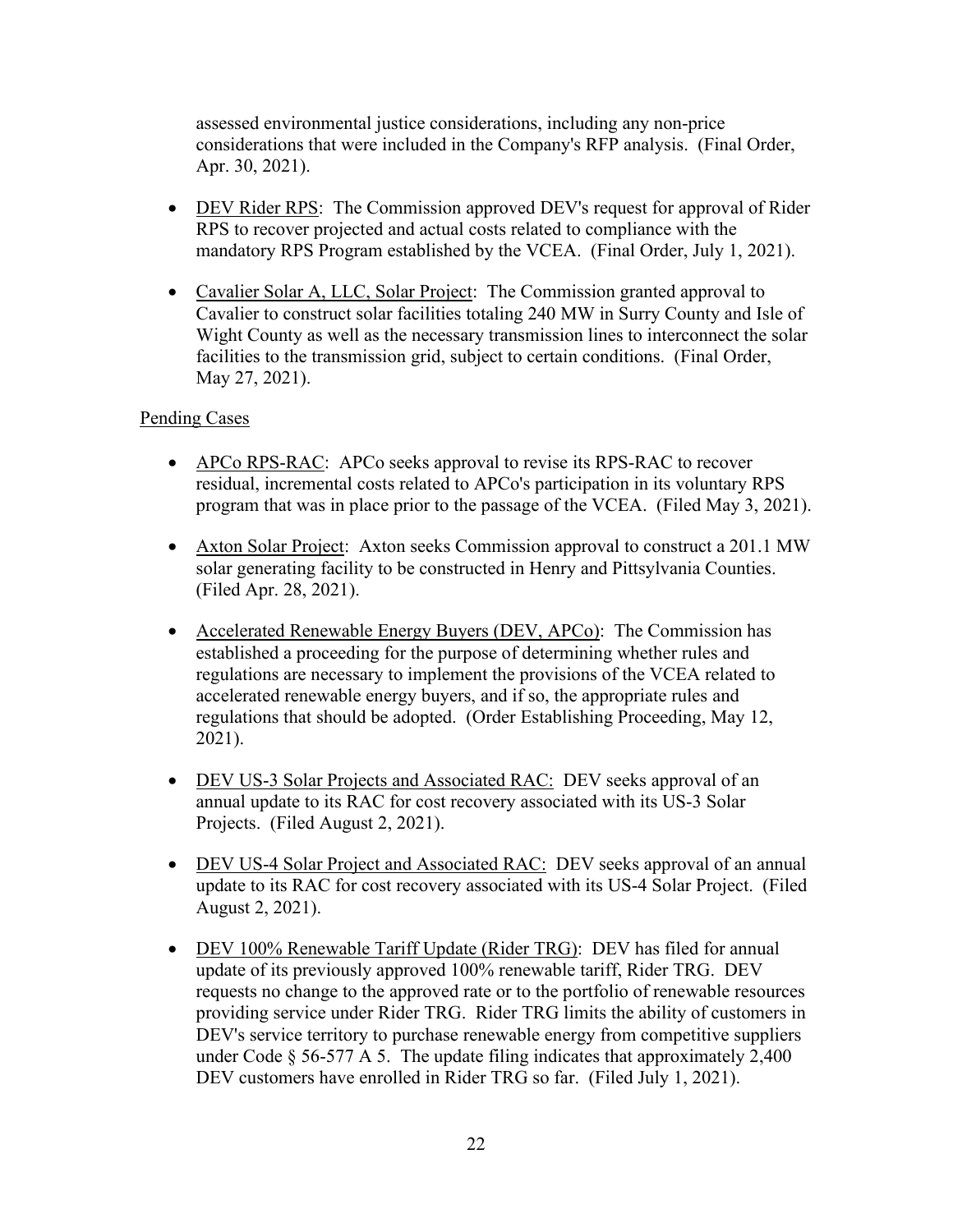## **Energy Storage Cases**

Below is a table summarizing the energy storage cases decided by or pending before the Commission at the time of this report. A description of the proceedings follows the table.

| Company                  | <b>Topic</b>                         | <b>Pending or</b><br><b>Resolved?</b> | <b>Code Section</b> | Case No.       |
|--------------------------|--------------------------------------|---------------------------------------|---------------------|----------------|
| DEV, APCo                | <b>Energy Storage</b><br>Regulations | Resolved                              | $§$ 56-585.5 E 5    | PUR-2020-00120 |
| Pigeon Run<br>Solar, LLC | <b>Energy Storage</b><br>Project     | Resolved                              | n/a                 | PUR-2021-00035 |
| Shockoe Solar,<br>LLC    | <b>Energy Storage</b><br>Project     | Resolved                              | n/a                 | PUR-2021-00041 |

## Decisions

- Energy Storage Regulations: As required by the VCEA, the Commission approved regulations related to energy storage targets. Among other things, the new rules include interim targets; address behind-the-meter incentives, non-wires alternatives programs and peak demand reduction programs; and the permitting of non-utility energy storage facilities. (Order Adopting Regulations, Dec. 18, 2020).
- Pigeon Run Solar, Energy Storage Project: The Commission approved the application of Pigeon Run Solar to construct, own and operate a 20 MW battery energy storage system in Campbell County. (Final Order, Aug. 13, 2021).
- Shockoe Solar, Energy Storage Project: The Commission approved the application of Shockoe Solar to construct, own and operate a 20 MW battery energy storage system in Pittsylvania County. (Final Order, Aug. 13, 2021).

# **Environmental Cases**

Below is a table summarizing the environmental cases decided by or pending

before the Commission at the time of this report. A description of the proceedings

follows the table.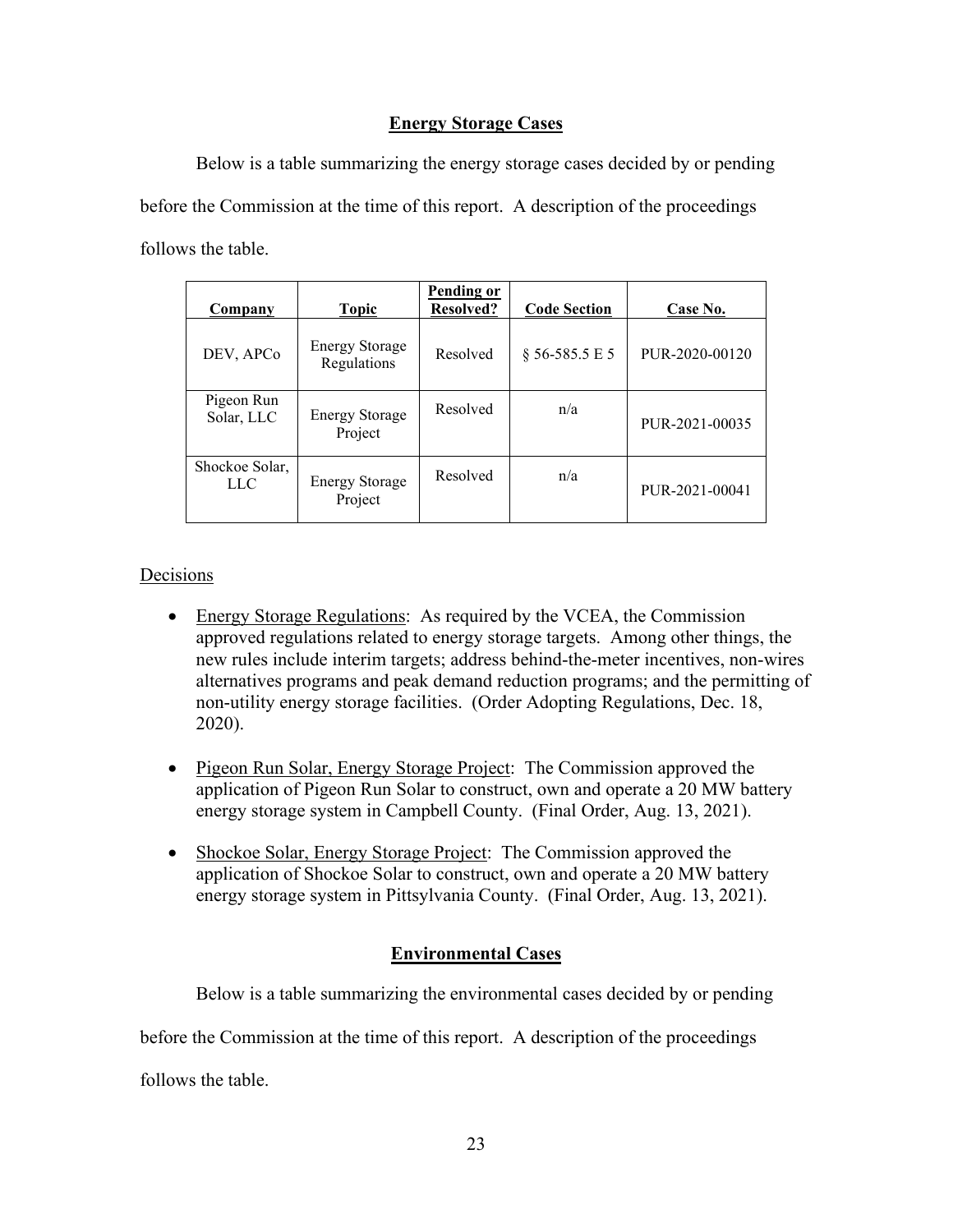| Company     | <b>Topic</b>                | Pending or<br><b>Resolved?</b> | <b>Code Section</b> | Case No.       |
|-------------|-----------------------------|--------------------------------|---------------------|----------------|
| <b>DEV</b>  | Rider E (Update)            | Resolved                       | $§$ 56-585.1 A 5    | PUR-2020-00003 |
| <b>DEV</b>  | Rider RGGI                  | Resolved                       | $§$ 56-585.1 A 5    | PUR-2020-00169 |
| <b>APCo</b> | Environmental<br><b>RAC</b> | Resolved                       | $§$ 56-585.1 A 5    | PUR-2020-00258 |
| <b>DEV</b>  | Rider E (Update)            | Pending                        | $§$ 56-585.1 A 5    | PUR-2021-00013 |
| <b>DEV</b>  | Rider CCR                   | Pending                        | $§$ 10.1-1402.03    | PUR-2021-00045 |

- DEV Rider E: The Commission approved an annual update to Rider E to recover certain coal ash-related environmental costs and actual and projected costs associated with additional projects at DEV's Chesterfield and Bremo Power Stations. (Final Order, Sept. 4, 2020).
- DEV Rider RGGI: The Commission approved DEV's request for approval of Rider RGGI to recover projected and actual costs related to the purchase of allowances through the Regional Greenhouse Gas Initiative market-based trading program for carbon dioxide emissions. (Order Approving Rate Adjustment Clause, Aug. 4, 2021).<sup>[72](#page-31-0)</sup>
- APCo Environmental RAC: The Commission partially approved APCo's request for approval of an environmental RAC (E-RAC) to recover costs of state and federal environmental regulations at its Amos and Mountaineer generating facilities located in West Virginia. (Order Granting Rate Adjustment Clause, Aug. 23, 2021).

### Pending Cases

• DEV Rider E: DEV seeks approval of an annual update to its Rider E to recover certain environmental compliance costs. (Filed Jan. 19, 2021).

<span id="page-31-0"></span><sup>72</sup> On August 24, 2021, Appalachian Voices filed a Petition for Reconsideration or Clarification of the Order Approving Rate Adjustment Clause. On August 25, the Commission granted reconsideration for purposes of continuing the Commission's jurisdiction over the matter and considering the petition. *Petition of Virginia Electric and Power Company, For approval of a rate adjustment clause, designated Rider RGGI, under § 56-585.1 A 5 e of the Code of Virginia*, Case No. PUR-2020-00169, Doc. Con. Cen. No. 210830260, Order Granting Reconsideration (Aug. 25, 2021).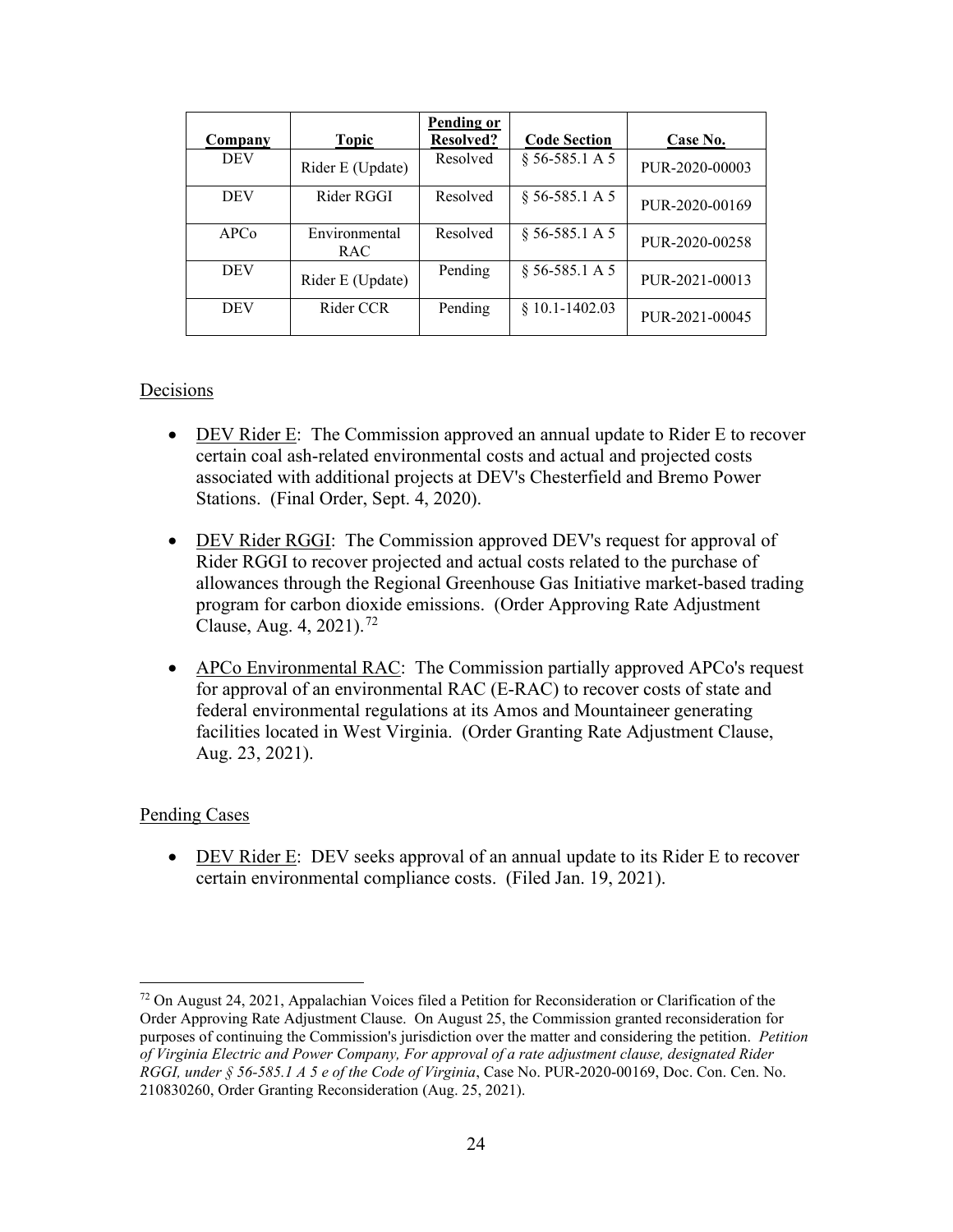• DEV Rider CCR: DEV seeks approval of Rider CCR to recover costs incurred to comply with Senate Bill 1355,<sup>[73](#page-32-0)</sup> codified at Code § 10.1-1402.03, related to the removal of coal ash from several DEV power stations. (Filed Feb. 26, 2021).<sup>[74](#page-32-1)</sup>

## **Retail Access Cases**

Below is a table summarizing the retail access cases decided by or pending before the Commission at the time of this report. A description of the proceedings follows the table.

| Company    | <b>Topic</b>                                | <b>Pending or</b><br><b>Resolved?</b> | <b>Code Section</b> | Case No.       |
|------------|---------------------------------------------|---------------------------------------|---------------------|----------------|
| APCo       | <b>RPS</b> Cost<br>Allocation<br>Proceeding | Resolved                              | $§$ 56-585.5 F      | PUR-2020-00165 |
| <b>DEV</b> | Aggregation<br>Pilot                        | Pending                               | n/a                 | PUR-2020-00114 |
| <b>DEV</b> | <b>RPS</b> Cost<br>Allocation<br>Proceeding | Pending                               | $§$ 56-585.5 F      | PUR-2020-00164 |

## Decisions

• APCo RPS Cost Allocation Proceeding: The Commission approved a placeholder tariff for APCo to recover the non-bypassable costs associated with Code § 56-585.5 F, net of benefits, from customers electing to take electric supply service from a competitive service provider. (Final Order, Dec. 21, 2020).

## Pending Cases

• DEV Aggregation Pilot: Pursuant to legislation passed by the 2020 General Assembly,<sup>[75](#page-32-2)</sup> the Commission established a pilot program through which nonresidential customers that had previously sought to aggregate their load pursuant to Code § 56-577 A 4 in DEV's service territory would be permitted to purchase

<span id="page-32-2"></span><sup>75</sup> 2020 Va. Acts ch. 796.

<span id="page-32-0"></span><sup>73</sup> 2019 Va. Acts ch. 651.

<span id="page-32-1"></span> $74$  Through Rider CCR, Dominion recovers the costs of certain environmental projects specifically involving coal combustion residual removal at its Bremo Power Station, Chesterfield Power Station, Possum Point Power Station, and Chesapeake Energy Center. Through Rider E, Dominion recovers other environmental compliance costs at multiple power stations.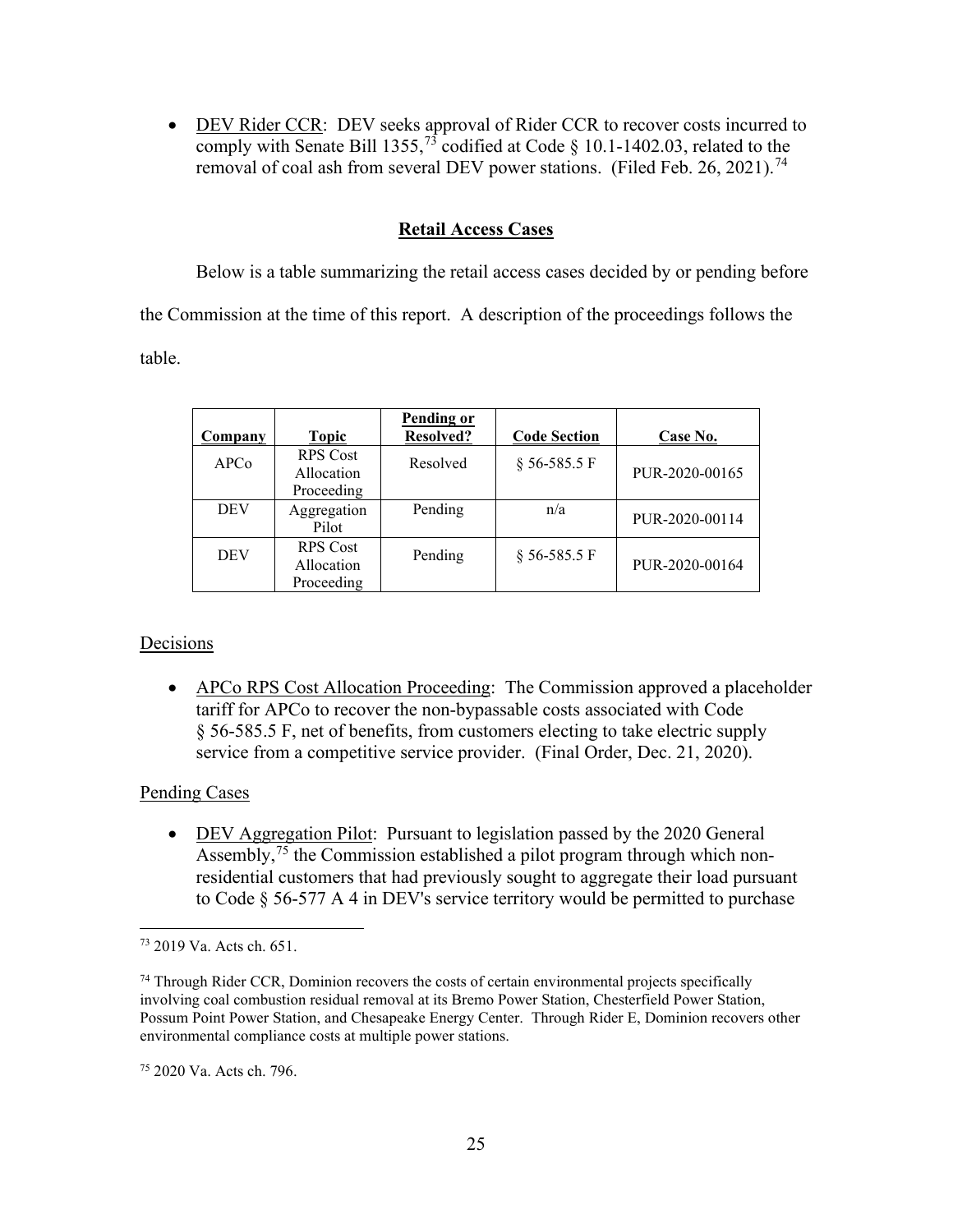electric energy from a competitive service provider, subject to an overall cap of 200 MW of load participating in the Pilot. On December 3, 2020, the Commission issued an Order providing additional notice of the pilot. (Order on Pilot Status, Dec. 3, 2020).<sup>[76](#page-33-0)</sup>

• DEV RPS Cost Allocation Proceeding: DEV seeks approval of its proposal to recover the non-bypassable costs associated with Code § 56-585.5 F, net of benefits, from customers electing to take electric supply service from a competitive service provider. (Order Establishing Proceeding, Aug. 31, 2020).

## **Energy Efficiency Cases**

Below is a table summarizing the energy efficiency cases decided by or pending

before the Commission at the time of this report. A description of the proceedings

follows the table.

| Company      | <b>Topic</b>                                                                                                   | Pending or<br><b>Resolved?</b> | <b>Code Section</b> | Case No.       |
|--------------|----------------------------------------------------------------------------------------------------------------|--------------------------------|---------------------|----------------|
| DEV,<br>APCo | Large General Service<br>Exemption from<br>Participation in Energy<br><b>Efficiency Programs</b><br>Rulemaking | Resolved                       | $§$ 56-585.1 A 5    | PUR-2020-00172 |
| <b>DEV</b>   | Evaluation,<br>Measurement and<br>Verification (EM&V)<br>Methodologies                                         | Pending                        | n/a                 | PUR-2020-00156 |
| APCo         | Energy Efficiency RAC<br>and New Programs                                                                      | Resolved                       | $§$ 56-585.1 A 5    | PUR-2020-00251 |
| <b>DEV</b>   | Energy Efficiency RAC<br>and Phase IX Programs                                                                 | Pending                        | $§ 56-585.1 A 5$    | PUR-2020-00274 |

### Decisions

• Large General Service Exemption from Participation in Energy Efficiency Programs Rulemaking (DEV, APCo): As required by the VCEA, the

<span id="page-33-0"></span> $\frac{76}{10}$  The Commission has also issued a decision in a declaratory judgment proceeding involving the implementation of retail access under Code § 56-577. *Petition of Direct Energy Business LLC, For a declaratory judgment and injunctive relief against Virginia Electric and Power Company d/b/a Dominion Energy Virginia*, Case No. PUR-2020-00044, Doc. Con. Cen. No. 210320197, Final Order (Mar. 17, 2021).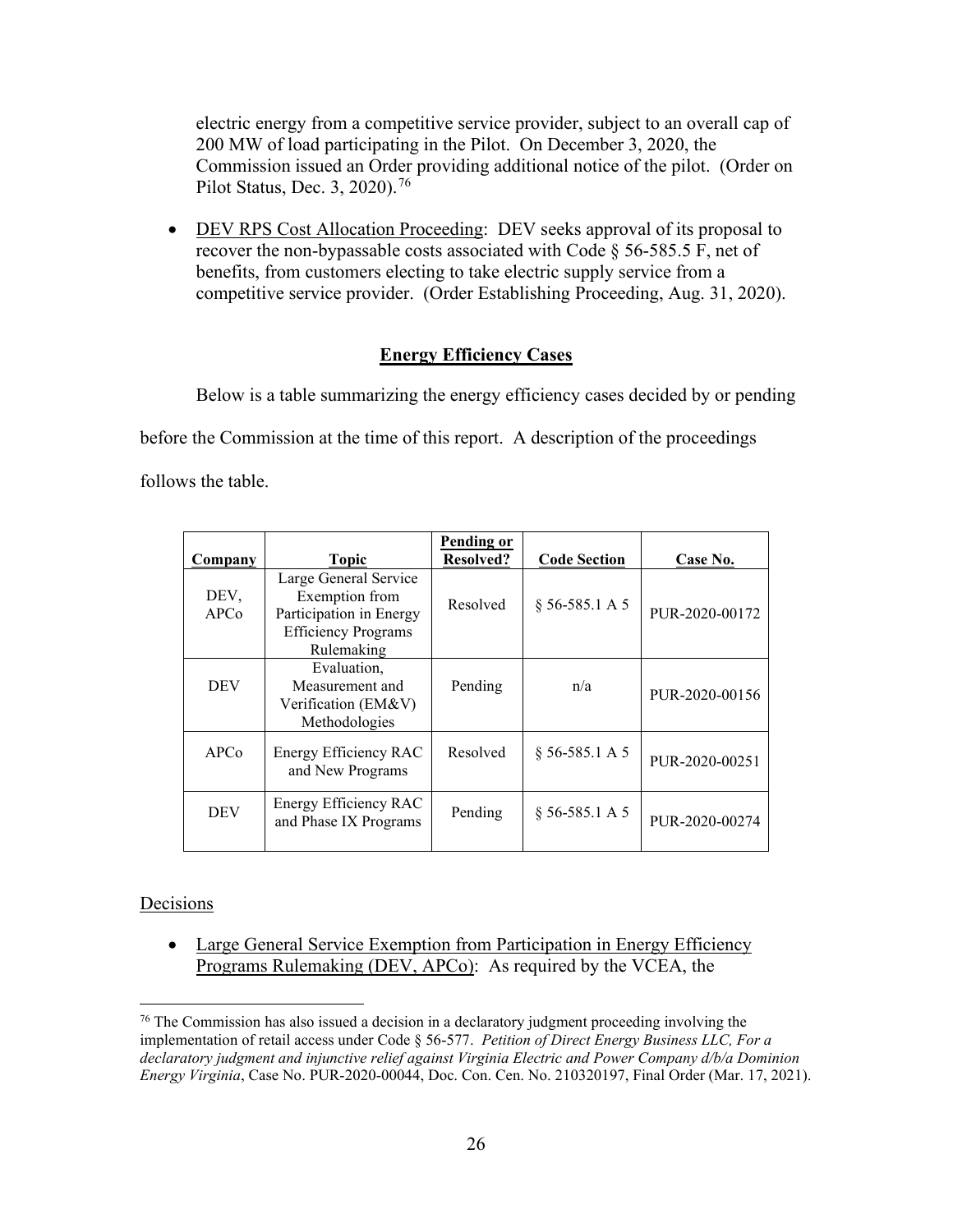Commission promulgated rules by which large general services customers may be exempted from participation in energy efficiency programs. These rules went into effect on June 30, 2021. (Order Adopting Regulations, Jan. 29, 2021).

• APCo Energy Efficiency RAC and New Programs: The Commission approved APCo's application for approval of five new energy efficiency programs and one new energy efficiency pilot, and for continuation of one demand response program and one energy efficiency program. The Commission also approved an updated EE-RAC for cost recovery associated with APCo's energy efficiency programs. (Order Approving Rate Adjustment Clause, July 29, 2021).

# Pending Cases

- DEV EM&V "Dashboard" proceeding: The Commission established a proceeding to determine the baseline for each of DEV's currently active demandside management ("DSM") programs, including energy efficiency and peakshaving programs, as well as the basis for measuring energy savings related to each program and measure. (Order Initiating Proceeding, Aug. 28, 2020).
- DEV Energy Efficiency RAC and Phase IX Programs: DEV seeks approval of 11 new energy efficiency and demand response programs, the expansion and modification of certain existing programs, and approval of cost recovery through associated RACs. (Filed Dec. 2, 2020).

# **Distribution Cases**

Below is a table summarizing the distribution cases decided by or pending before

the Commission at the time of this report. A description of the proceedings follows the

table.

| Company    | <b>Topic</b>           | <b>Pending or Resolved?</b> | <b>Code Section</b> | Case No.       |
|------------|------------------------|-----------------------------|---------------------|----------------|
| <b>DEV</b> | Rider U (Update)       | Resolved                    | $§ 56-585.1 A6$     | PUR-2020-00096 |
| <b>DEV</b> | <b>Broadband Pilot</b> | Resolved                    | $§ 56-585.1:9$      | PUR-2020-00197 |
| APCo       | <b>Broadband Pilot</b> | Pending                     | $§ 56-585.1:9$      | PUR-2020-00259 |
| <b>DEV</b> | Rider GT               | Pending                     | $§$ 56-585.1 A 6    | PUR-2021-00083 |
| <b>DEV</b> | Rider U (Update)       | Pending                     | $§ 56-585.1 A6$     | PUR-2021-00110 |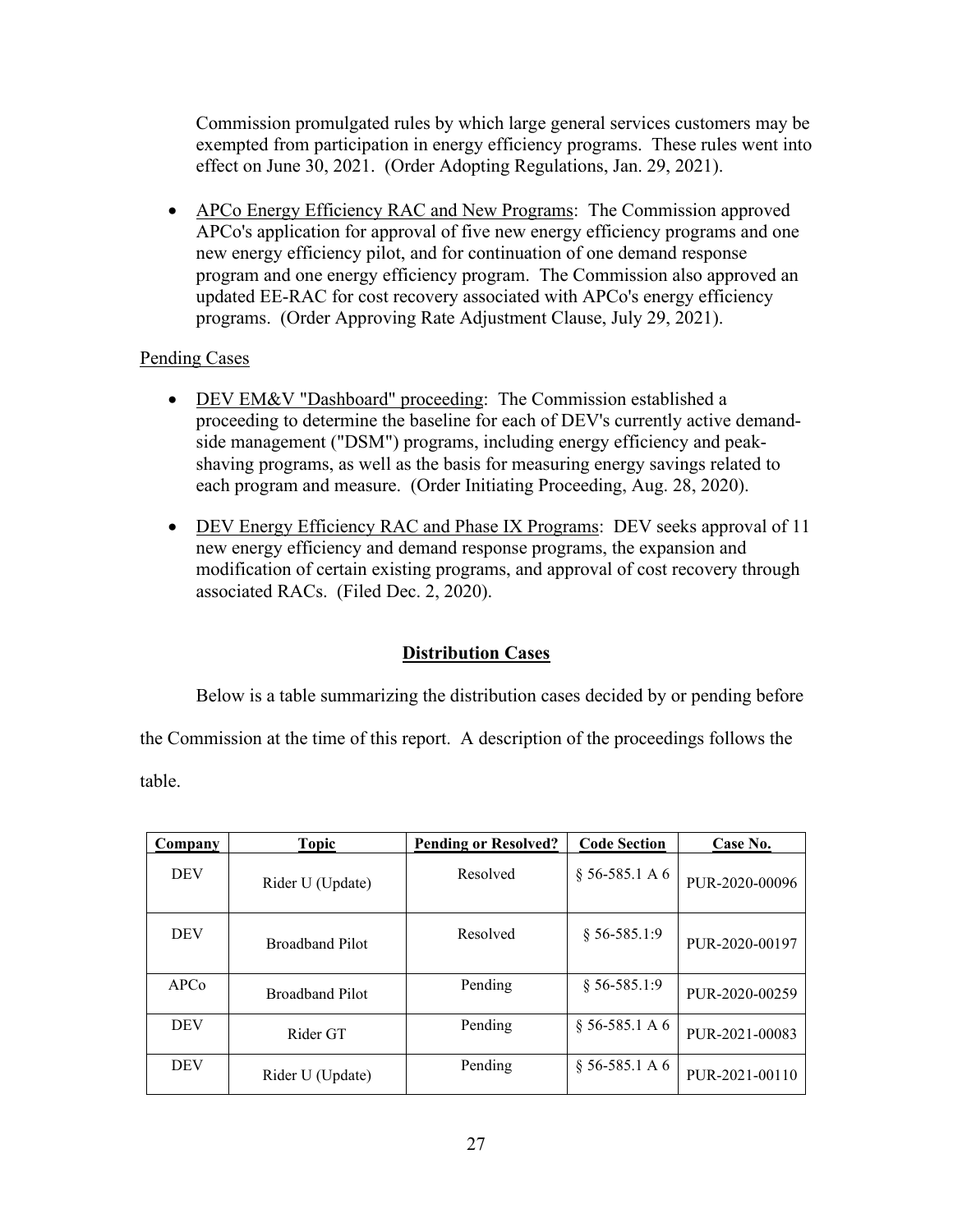| DEV | Grid Transformation Plan | Pending | $§$ 56-585.1 A 6 | PUR-2021-00127 |
|-----|--------------------------|---------|------------------|----------------|
|     |                          |         |                  |                |

- DEV Rider U Strategic Undergrounding Program: The Commission approved DEV's requested update to Rider U. (Final Order, Feb. 26, 2021).
- DEV Broadband Pilot: The Commission approved DEV's proposed pilot programs to make available and provide broadband capacity to unserved areas in Surry County, Botetourt County, and the Northern Neck region, together with a rate adjustment clause, Rider RBB, to recover costs for the Surry and Botetourt pilots. The Commission also permitted DEV to defer the costs of the Northern Neck pilot for recovery in a future proceeding. (Final Order, June 9, 2021).

# Pending Cases

- APCo Broadband Pilot: APCo seeks approval of a rate adjustment clause, BC-RAC, for cost recovery of providing broadband capacity through its previously approved Grayson County broadband pilot. (Filed Jan. 28, 2021).
- DEV Rider GT: DEV seeks approval of a new rate adjustment clause, designated Rider GT, to recover certain costs of its grid modernization plan. (Filed August 13, 2021).
- DEV Rider U Strategic Undergrounding Program: DEV seeks an annual update to Rider U. (Filed June 8, 2021).
- DEV Grid Transformation Plan: DEV seeks approval of its third grid modernization proposal, which includes requested approval of \$669.4 million of capital investments and \$109.5 million of operations and maintenance expense. The plan includes the following proposed projects in 2022 and 2023: advanced metering infrastructure, grid improvement projects, physical and cyber security, telecommunications and customer education. (Filed June 21, 2021).

# **Integrated Resource Plan Cases**

Below is a table summarizing the IRP cases decided by or pending before the

Commission at the time of this report. A description of each proceeding follows the

table.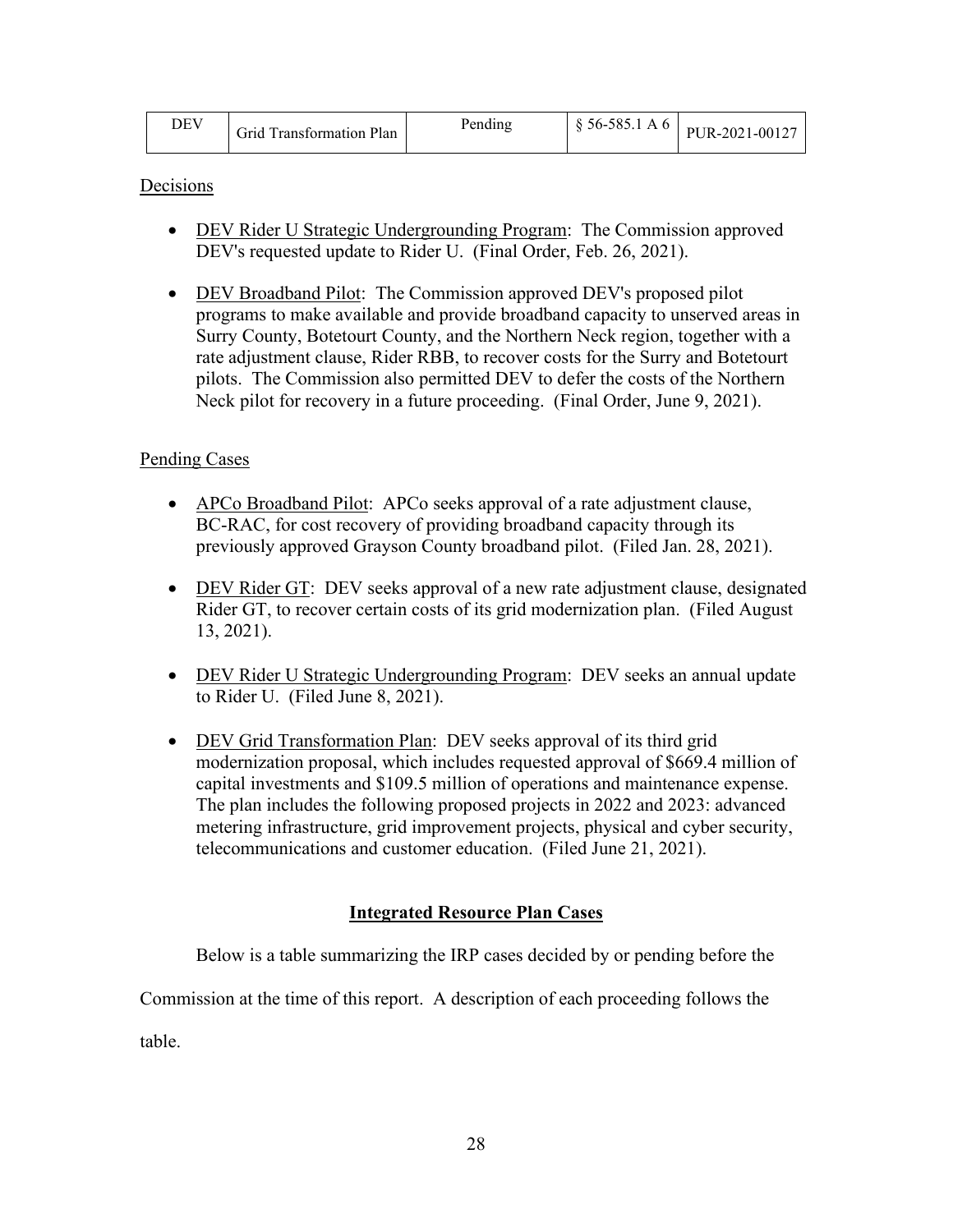| Company | Topic                    | <b>Pending or Resolved?</b> | <b>Code Section</b> | Case No.                             |
|---------|--------------------------|-----------------------------|---------------------|--------------------------------------|
| DEV     | Integrated Resource Plan | Resolved                    |                     | $\S$ 56-597 et seq.   PUR-2020-00035 |

- DEV 2020 IRP: The Commission ruled that it "cannot conclude ... that [DEV's] 2020 IRP, as filed, is reasonable and in the public interest for purposes of a planning document." The Commission directed DEV to include additional analyses in future IRPs to address deficiencies in the 2020 IRP. DEV is expected to file an IRP update on or before September 1, 2021. (Final Order, Feb. 1, 2021).
- APCo did not file an IRP in 2020 or 2021. In keeping with Code § 56-599, APCo's next comprehensive IRP will be due by May 1, 2022.

## **Financial Review Cases**

Below is a table summarizing the financial review cases decided by or pending

before the Commission at the time of this report.

| Company    | <b>Topic</b>            | <b>Code Section</b> | Case No.                         |
|------------|-------------------------|---------------------|----------------------------------|
| APCo       | <b>Triennial Review</b> |                     | $\S$ 56-585.1 A   PUR-2020-00015 |
| <b>DEV</b> | Triennial Review        |                     | $§ 56-585.1 A$ PUR-2021-00058    |

See Section III, Base Rate Financial Results, of this report for details on these cases.

### **Miscellaneous Cases**

Below is a table summarizing miscellaneous cases decided by or pending before the Commission at the time of this report. A description of the proceedings follows the table.

| Company    | Topic                            | <b>Code Section</b> | Case No.       |
|------------|----------------------------------|---------------------|----------------|
| <b>DEV</b> | Universal Service Fee/Rider PIPP | $$56-585.6$         | PUR-2020-00109 |
| APCo       | Universal Service Fee/Rider PIPP | $$56-585.6$         | PUR-2020-00117 |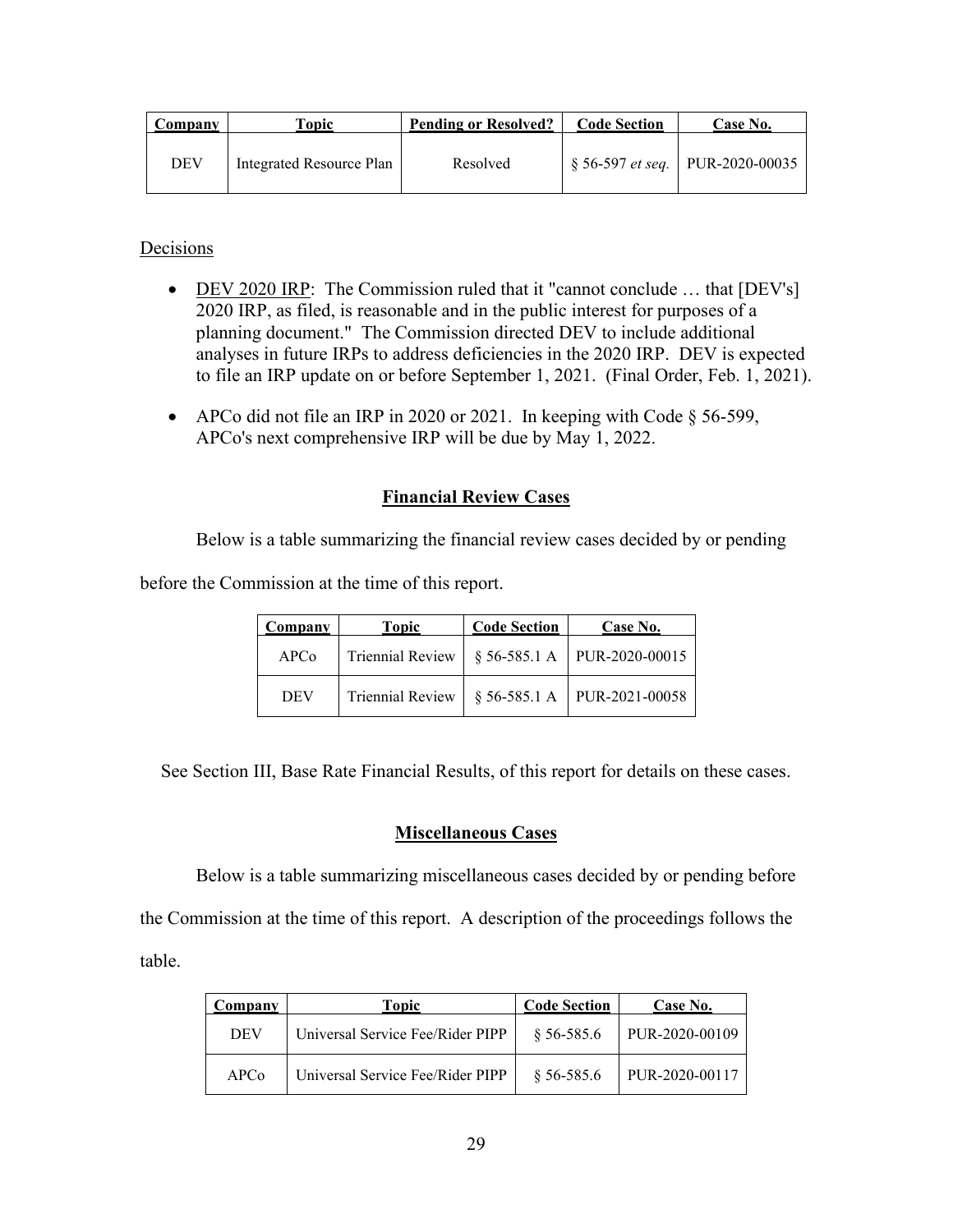- Percentage of Income Payment Program (DEV/APCo): The VCEA requires the Commission to determine the universal service fees to be collected from customers of APCo and DEV to fund the Percentage of Income Payment Program, or PIPP, established by statute. PIPP eligible utility customers are persons or households whose income does not exceed 150 percent of the federal poverty level.[77](#page-37-0)
- The Commission authorized DEV and APCo to begin collecting a universal service fee from the statutorily designated customers as soon as practicable, effective for service rendered on and after September 1, 2021, at a level designed to fund the estimated start-up costs of Department of Social Services ("DSS") needed to establish the PIPP. The Commission also continued the proceedings to determine the rates, terms and conditions of a "non-bypassable universal service fee" to be charged to DEV and APCo's customers to fund the PIPP, instructing both utilities to file within 60 days after DSS rules or guidelines are promulgated. (Orders, July 29, 2021).

<span id="page-37-0"></span><sup>77</sup> Code § 56-576.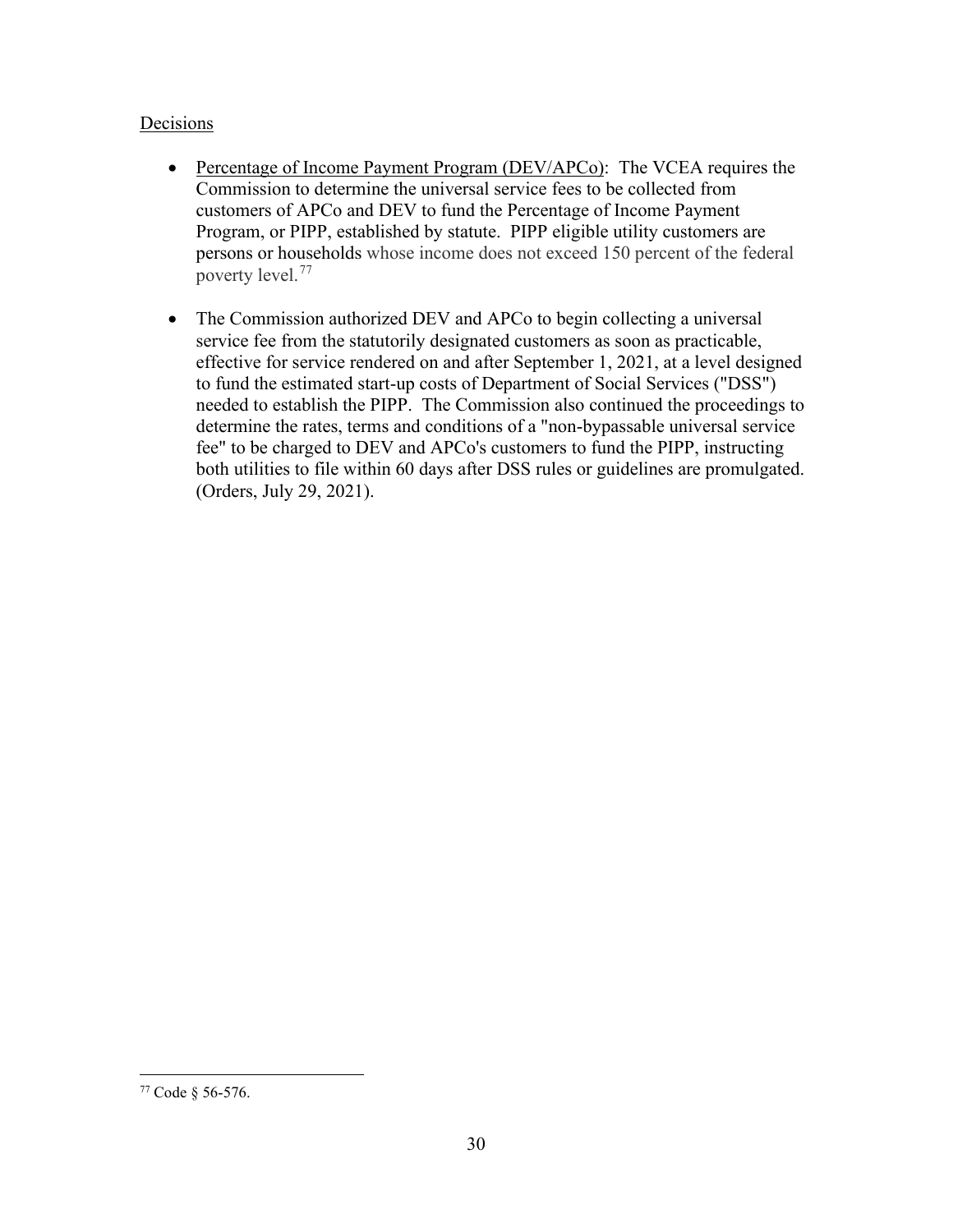# **V. STAKEHOLDER MEETINGS**

The Staff has been involved in multiple stakeholder meetings over the last year as required by recent legislation. Staff has attended these meetings as a resource to provide technical information or background on Commission procedures and proceedings. The following is a list of meetings the Staff has attended:

- Energy Efficiency Meetings: (required by SB 966,<sup>[78](#page-38-0)</sup> SB 1605,<sup>[79](#page-38-1)</sup> and HB 2293<sup>[80](#page-38-2)</sup>) held on March 4, 2021, and May 3, 2021, for APCo; and, January 28, 2021, February 8, 2021, March 2, 2021, April 28, 2021, June 1, 2021, June 8, 2021, June 11, 2021, June 14, 2021, and July 14, 2021, for DEV.
- Shared Solar Meetings: (required by HB  $1634<sup>81</sup>$ ) held on November 16, 2020, for the Shared Solar/Multi-Family Rules and held on multiple dates between February and April 2021 regarding the Low-Income Shared Solar Working Group. An additional meeting occurred on August 16, 2021.
- Energy Storage Meetings: (required by HB  $1183^{82}$ ) Large group meetings held on February 25, 2021, March 18, 2021, April 15, 2021, and June 30, 2021. Subgroup meetings held on April 13, 2021, April 14, 2021, April 23, 2021, April 27, 2021, June 3, 2021, July 29, 2021, and July 30, 2021.
- Electric Vehicle Stakeholder Group Meetings: (required by HB  $2282^{83}$ ) The Commission issued an Order on June 28, 2021, directing that copies of its Order establishing an Electric Vehicle Stakeholder group be provided to interested persons and entities as well as the Department of Mines, Minerals and Energy, the Department of Transportation, and the Department of Environmental Quality. The Commission is in the process of hiring a facilitator for the stakeholder meetings and anticipates meetings occurring throughout Fall 2021.

<span id="page-38-0"></span><sup>78</sup> 2018 Va. Acts ch. 296.

<span id="page-38-1"></span><sup>79</sup> 2019 Va. Acts ch. 398.

<span id="page-38-2"></span><sup>80</sup> 2019 Va. Acts ch. 397.

<span id="page-38-3"></span><sup>81</sup> 2020 Va. Acts ch. 1238.

<span id="page-38-4"></span><sup>82</sup> 2020 Va. Acts ch. 863.

<span id="page-38-5"></span><sup>83</sup> 2021 Va. Acts, Special Session I, ch. 268.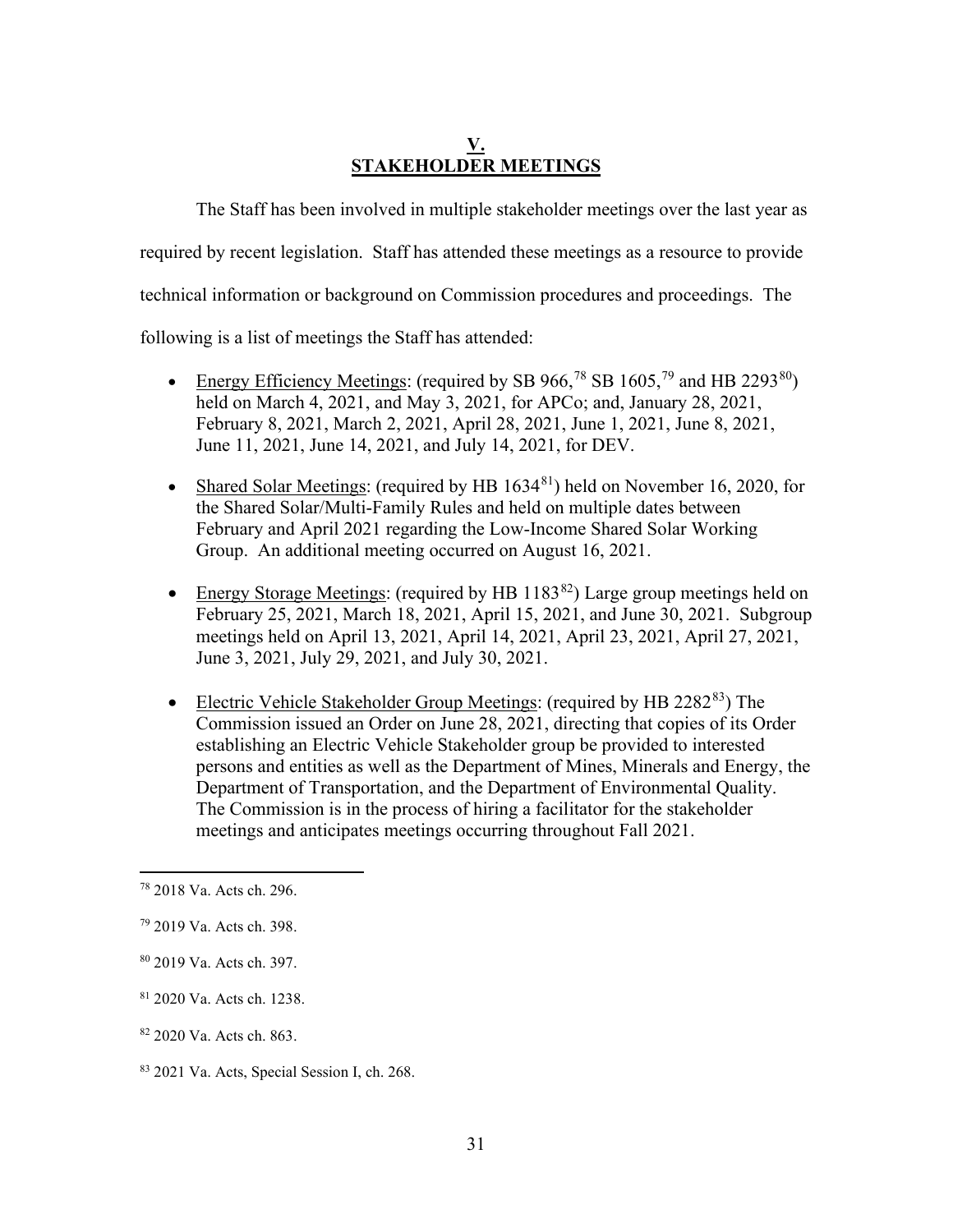## **VI. PJM / FERC STATUS**

DEV and APCo are members of PJM, a regional transmission organization that coordinates the movement of wholesale electricity across all or parts of the District of Columbia and 13 states.  $84$  Below is a list of recent matters involving PJM and FERC that

may impact Virginia:

- In June 2018, FERC invalidated PJM's capacity market design. FERC ruled that state-subsidized resources were artificially and improperly suppressing market prices.<sup>[85](#page-39-1)</sup> Following a FERC technical conference on wholesale market reform in March 2021, during which the FERC Chairman indicated FERC would take action to address deficiencies in the Minimum Offer Price Rule ("MOPR") (including concerns that the MOPR could cause undue burden to resources supported by state policies) by year-end if PJM did not, PJM initiated an accelerated stakeholder process, or Critical Issue Fast Path ("CIFP"), which began meetings in April 2021. The PJM Board accepted the CIFP recommended amendments to the PJM MOPR on July 8, 2021, and directed PJM staff to file the proposed tariff revisions at FERC.
- In April 2021, DEV announced that it would elect to procure its capacity through the Fixed Resource Requirement alternative to the PJM capacity market auction.<sup>[86](#page-39-2)</sup>
- On March 19, 2020, FERC issued a Notice of Proposed Rulemaking ("NOPR") proposing to revise its electric transmission incentive policy under Federal Power Act Section 219 "to stimulate the development of transmission infrastructure needed to support the nation's evolving generation resource mix, technological innovation and shifts in load patterns." $87$  The NOPR intends to replace the current policy of limiting incentives to the base rate of ROE zone of reasonableness with a 250-basis-point cap on total ROE incentives. In April 2021, FERC revised its March NOPR and proposed to limit its 50-basis-point incentive for joining a regional transmission organization to just the first three years of an entity's membership.

<span id="page-39-0"></span><sup>&</sup>lt;sup>84</sup> Specifically, the 13 states consist of Delaware, Illinois, Indiana, Kentucky, Maryland, Michigan, New Jersey, North Carolina, Ohio, Pennsylvania, Tennessee, Virginia, and West Virginia.

<span id="page-39-1"></span><sup>85</sup> *Calpine Corp. v. PJM Interconnection, LLC,* 163 FERC *¶* 61,236 (2018).

<span id="page-39-2"></span><sup>86</sup> APCo has always chosen the Fixed Resource Requirement alternative.

<span id="page-39-3"></span><sup>87</sup> *Electric Transmission Incentives Policy under Section 219 of the Federal Power Act*, 170 FERC ¶ 61,204 (Mar. 19, 2020).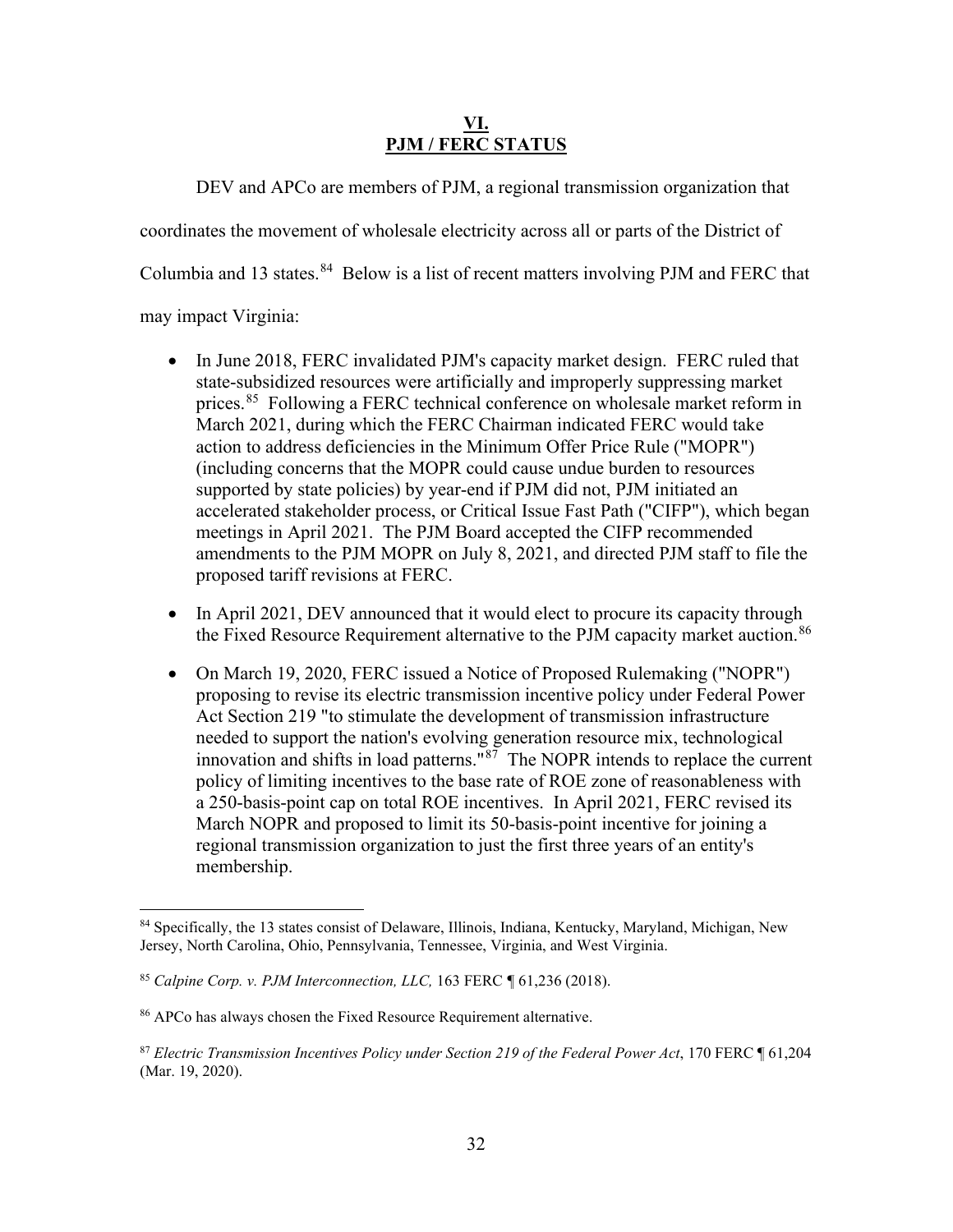- In September 2020, FERC issued Order 2222, which adopted reforms to allow distributed energy resource aggregations to participate in the regional transmission organization markets.<sup>[88](#page-40-0)</sup> FERC defined distributed energy resources as "any resource located on the distribution system, any subsystem thereof or behind a customer meter. These resources may include, but are not limited to, electric storage resources, distributed generation, demand response, energy efficiency, thermal storage, and electric vehicles and their supply equipment."
- On June 30, 2021, the transmission owners ("Transmission Owners") in the PJM region submitted a consolidated filing at FERC that proposed revisions to the PJM Tariff to provide Transmission Owners with the option to elect to fund the capital cost of network upgrades necessary to accommodate generator interconnections.<sup>[89](#page-40-1)</sup> The proposed revisions would allow the PJM Transmission Owners the opportunity to earn a return of and on the costs of network upgrades that are necessary to interconnect generation resources to the PJM transmission system. Under the current tariff, those costs must be paid by the interconnecting generator.
- On July 19, 2021, PJM filed a brief in a Pennsylvania federal court case challenging the Pennsylvania Public Utility Commission's rejection of a transmission line. PJM claims that the Pennsylvania state agency does not have authority to reject a line on the grounds that the line is not needed where PJM has concluded the line is necessary under mechanisms approved by FERC.
- On July 15, 2021, FERC issued an Advanced Notice of Proposed Rulemaking seeking comment on the potential need for change to existing regulations on electric regional transmission planning, cost allocation, and generator interconnection processes. Unless extended by FERC, comments are due on October 12, 2021, with replies to be filed by November 9, 2021.

<span id="page-40-0"></span><sup>88</sup> *Participation of Distributed Energy Resource Aggregations in Markets Operated by Regional Transmission Organizations and Independent System Operators*, 172 FERC ¶ 61,247 (Sept. 19, 2020).

<span id="page-40-1"></span><sup>89</sup> *PJM Tariff Revisions to Implement Transmission Owners' Funding of Network Upgrades*, Docket No. ER21-2282 (June 30, 2021).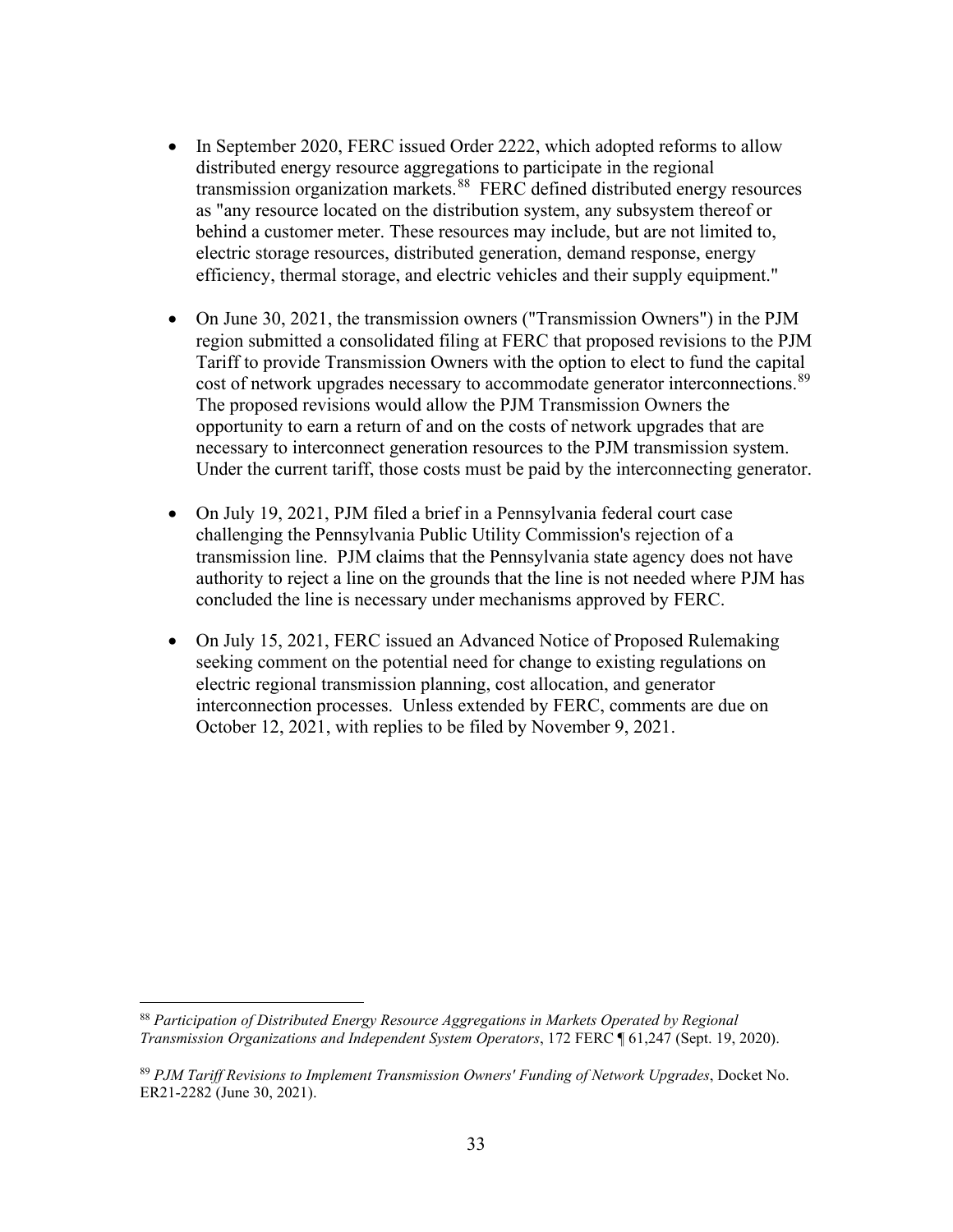## **VII. CONSUMER EDUCATION**

The Regulation Act, specifically § 56-592 of the Code, directs the Commission to establish, implement, and maintain a consumer education program to provide retail customers with information regarding energy conservation and efficiency, DSM, demand response, and renewable energy. The Virginia Energy Sense ("VES") consumer education program is in its twelfth year of building awareness of the value of energy efficiency.

VES program highlights in the last year are as follows:

- The VES website achieved 76,881 site visits and 93,280 page views in 2020;
- Facebook and Twitter follower growth remained strong with 3.8 million video impressions on Facebook and 2.2 million video impressions on Google in 2020;
- The VES television advertising campaign featuring "Jack," an animated electrical outlet, was seen on cable channels in seven Virginia markets, generating over 2.1 million impressions;
- Despite COVID-19 restrictions, VES representatives attended three community events and two virtual events across the Commonwealth in 2020. VES had to cancel participation in 15 community events and festivals in 2020;
- VES conducted 10 radio and TV media interviews and secured a 12-minute interview segment on a major cable TV system; and
- The Commission completed a competitive procurement for a new team of companies to continue the implementation of VES for three years.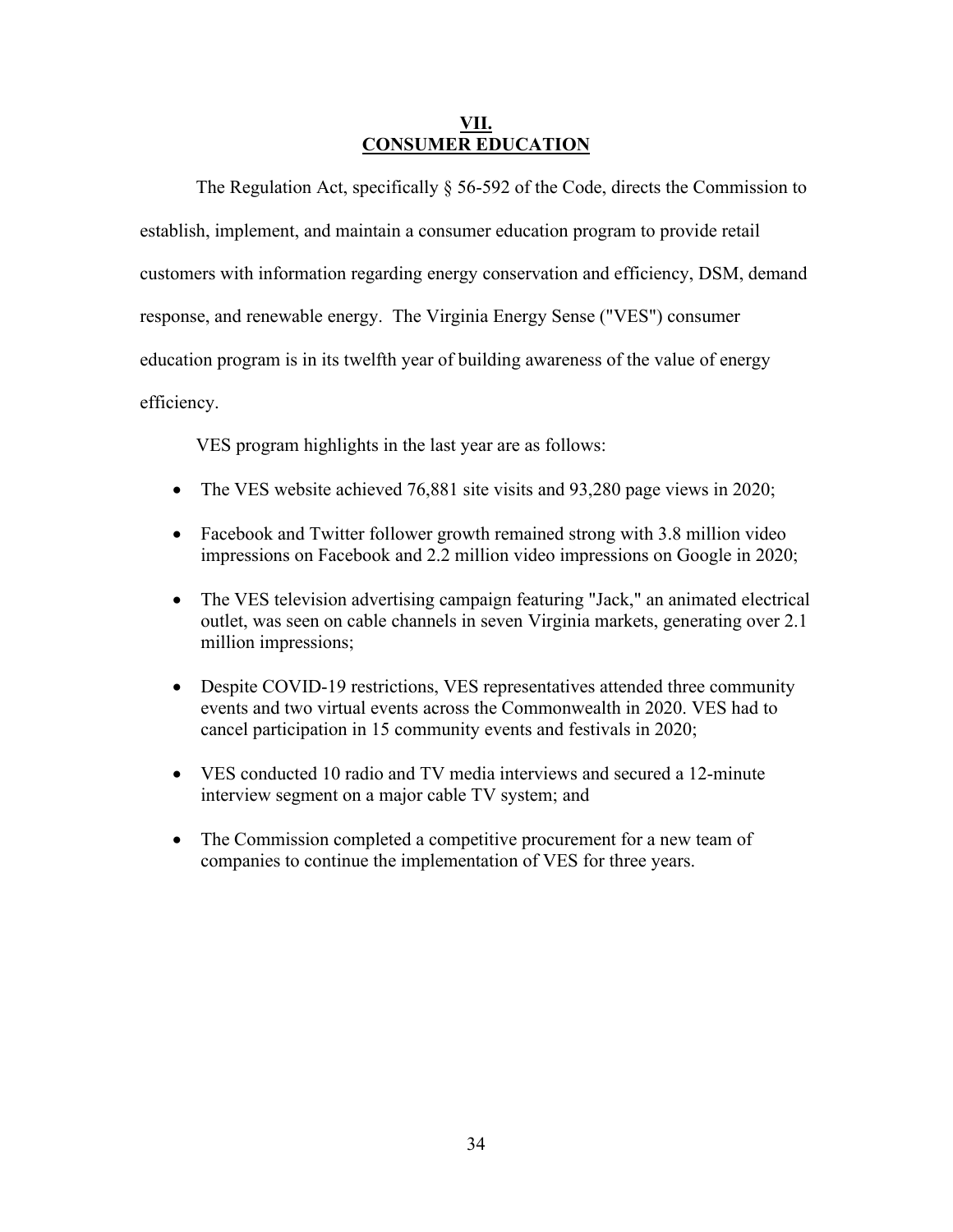## **VIII. CLOSING**

The Commission continues to execute its responsibilities under the Regulation Act. The Commission does not offer any legislative recommendations at this time but stands ready to provide additional information or assistance if requested.